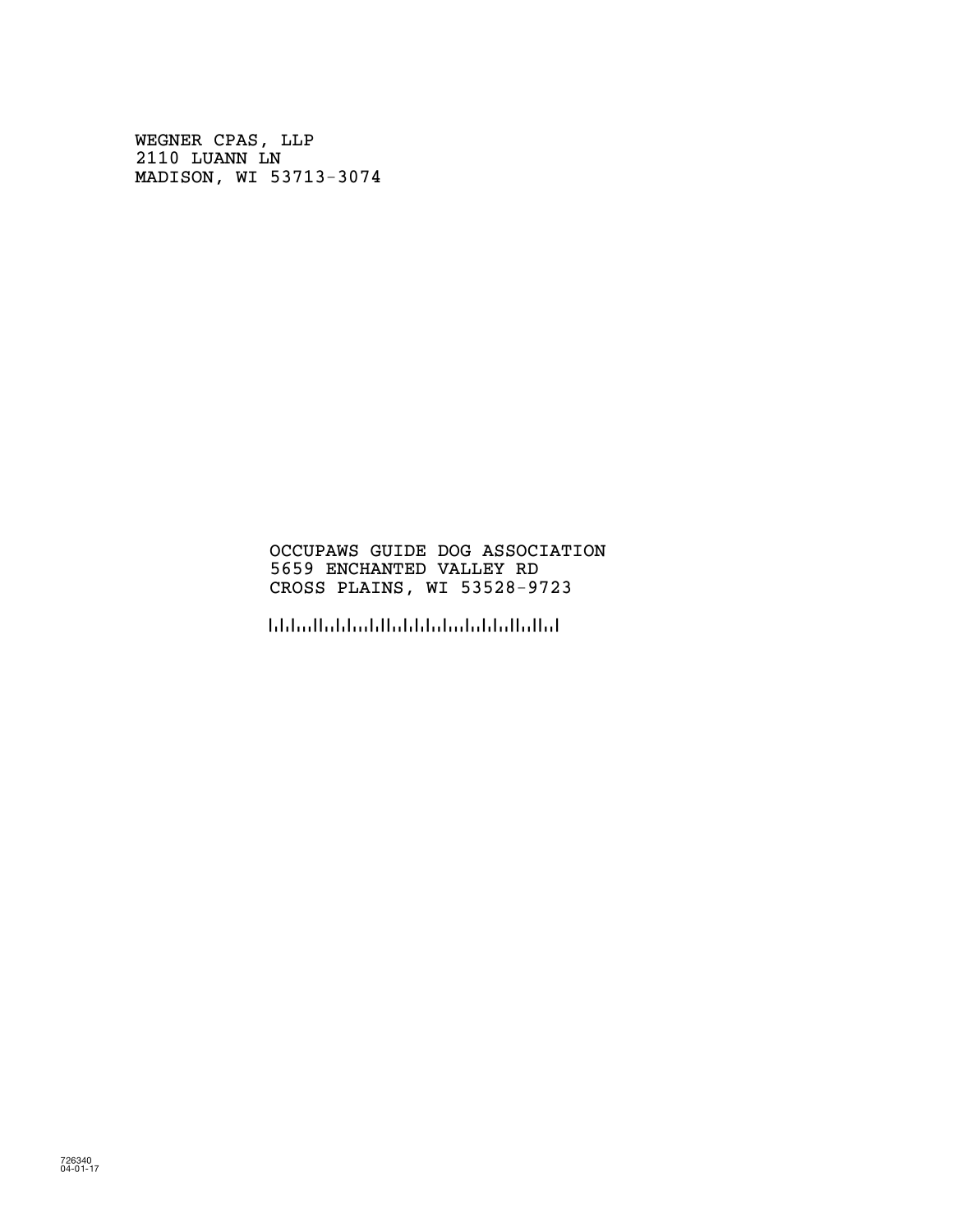# PUBLIC DISCLOSURE COPY - STATE REGISTRATION NO. 11884-800

Form

Department of the Treasury Internal Revenue Service

# **990 Return of Organization Exempt From Income Tax 1990 2017 Divide the section 501(c)**, 527, or 4947(a)(1) of the Internal Revenue Code (except private foundations) **2017**

**Under section 501(c), 527, or 4947(a)(1) of the Internal Revenue Code (except private foundations)**

▶ Do not enter social security numbers on this form as it may be made public.<br>
inspection and the latest information. **Dependent in the latest information** and the latest information. **| Go to www.irs.gov/Form990 for instructions and the latest information. Inspection**



|                                |                               | A For the 2017 calendar year, or tax year beginning<br>and ending                                                                                                               |            |                                                     |                                                             |  |
|--------------------------------|-------------------------------|---------------------------------------------------------------------------------------------------------------------------------------------------------------------------------|------------|-----------------------------------------------------|-------------------------------------------------------------|--|
|                                | <b>B</b> Check if applicable: | <b>C</b> Name of organization                                                                                                                                                   |            | D Employer identification number                    |                                                             |  |
|                                | Address<br>change             | OCCUPAWS GUIDE DOG ASSOCIATION                                                                                                                                                  |            |                                                     |                                                             |  |
|                                | Name<br>change                | Doing business as                                                                                                                                                               | 20-5172386 |                                                     |                                                             |  |
|                                | <b>Initial</b><br>return      | Number and street (or P.O. box if mail is not delivered to street address)                                                                                                      | Room/suite | E Telephone number                                  |                                                             |  |
|                                | Final<br>return/              | 5659 ENCHANTED VALLEY RD                                                                                                                                                        |            |                                                     | $608 - 695 - 4700$                                          |  |
|                                | termin-<br>ated               | City or town, state or province, country, and ZIP or foreign postal code                                                                                                        |            | G Gross receipts \$                                 | 197,479.                                                    |  |
|                                | Amended<br>return             | CROSS PLAINS, WI 53528-9723                                                                                                                                                     |            | $H(a)$ is this a group return                       |                                                             |  |
|                                | Applica-<br>Ition<br>pending  | F Name and address of principal officer: MARK SCHULTZE                                                                                                                          |            | for subordinates?                                   | $\mathsf{lvs}\ \boxed{\mathrm{X}}$ No                       |  |
|                                |                               | SAME AS C ABOVE                                                                                                                                                                 |            | $H(b)$ Are all subordinates included? $\Box$ Yes    | No                                                          |  |
|                                |                               | <b>I</b> Tax exempt status: $\boxed{\mathbf{X}}$ 501(c)(3)<br>4947(a)(1) or<br>$501(c)$ (<br>$\sqrt{\frac{1}{1}}$ (insert no.)                                                  | 527        |                                                     | If "No," attach a list. (see instructions)                  |  |
|                                |                               | J Website: WWW.OCCUPAWS.ORG                                                                                                                                                     |            | $H(c)$ Group exemption number $\blacktriangleright$ |                                                             |  |
|                                |                               | $X$   Association<br>Other $\blacktriangleright$<br>Corporation<br>K Form of organization: $\vert$<br>Trust                                                                     |            |                                                     | L Year of formation: $2005$ M State of legal domicile: $WI$ |  |
|                                | Part I                        | Summary                                                                                                                                                                         |            |                                                     |                                                             |  |
|                                | $\mathbf{1}$                  | Briefly describe the organization's mission or most significant activities: OCCUPAWS GUIDE DOG ASSOCIATION<br>HAS 34 PUPPIES IN TRAINING, 2 BREEDING FEMALES, AND HAS PLACED 42 |            |                                                     |                                                             |  |
| Activities & Governance        | $\mathbf{2}$                  | Check this box $\blacktriangleright$ $\Box$ if the organization discontinued its operations or disposed of more than 25% of its net assets.                                     |            |                                                     |                                                             |  |
|                                | 3                             | Number of voting members of the governing body (Part VI, line 1a)                                                                                                               |            | 3                                                   | 10                                                          |  |
|                                | 4                             |                                                                                                                                                                                 |            | $\overline{\mathbf{4}}$                             | $\overline{10}$                                             |  |
|                                | 5                             |                                                                                                                                                                                 | 5          | $\Omega$                                            |                                                             |  |
|                                | 6                             |                                                                                                                                                                                 |            | 6                                                   | 125                                                         |  |
|                                |                               |                                                                                                                                                                                 |            | 7a                                                  | $\overline{0}$ .                                            |  |
|                                |                               |                                                                                                                                                                                 |            | 7b                                                  | $\overline{0}$ .                                            |  |
|                                |                               |                                                                                                                                                                                 |            | <b>Prior Year</b>                                   | <b>Current Year</b>                                         |  |
|                                | 8                             | Contributions and grants (Part VIII, line 1h)                                                                                                                                   |            | 117,492.                                            | 148,058.                                                    |  |
| Revenue                        | 9                             | Program service revenue (Part VIII, line 2g)                                                                                                                                    |            | 19,225.                                             | 18,800.                                                     |  |
|                                | 10                            |                                                                                                                                                                                 |            | 1,083.                                              | 521.                                                        |  |
|                                | 11                            | Other revenue (Part VIII, column (A), lines 5, 6d, 8c, 9c, 10c, and 11e)                                                                                                        |            | 27,529.                                             | 26,677.                                                     |  |
|                                | 12                            | Total revenue - add lines 8 through 11 (must equal Part VIII, column (A), line 12)                                                                                              |            | 165, 329.                                           | 194,056.                                                    |  |
|                                | 13                            | Grants and similar amounts paid (Part IX, column (A), lines 1-3)                                                                                                                |            | 0.<br>$\overline{0}$ .                              | О.<br>$\overline{0}$ .                                      |  |
|                                | 14                            |                                                                                                                                                                                 |            | σ.                                                  | $\overline{0}$ .                                            |  |
| Expenses                       | 15                            | Salaries, other compensation, employee benefits (Part IX, column (A), lines 5-10)                                                                                               |            | 0.                                                  | $\overline{0}$ .                                            |  |
|                                |                               | 5,294.<br><b>b</b> Total fundraising expenses (Part IX, column (D), line 25)                                                                                                    |            |                                                     |                                                             |  |
|                                | 17                            | $\blacktriangleright$                                                                                                                                                           |            | 155,031.                                            | 194, 719.                                                   |  |
|                                | 18                            | Total expenses. Add lines 13-17 (must equal Part IX, column (A), line 25)                                                                                                       |            | 155,031.                                            | 194,719.                                                    |  |
|                                | 19                            |                                                                                                                                                                                 |            | 10, 298.                                            | $-663.$                                                     |  |
|                                |                               |                                                                                                                                                                                 |            | <b>Beginning of Current Year</b>                    | <b>End of Year</b>                                          |  |
| Net Assets or<br>Fund Balances | 20                            | Total assets (Part X, line 16)                                                                                                                                                  |            | 189, 340.                                           | 193,815.                                                    |  |
|                                | 21                            | Total liabilities (Part X, line 26)                                                                                                                                             |            | 2,187.                                              | 3,511.                                                      |  |
|                                | 22                            |                                                                                                                                                                                 |            | 187, 153.                                           | 190, 304.                                                   |  |
|                                | Part II                       | <b>Signature Block</b>                                                                                                                                                          |            |                                                     |                                                             |  |

Under penalties of perjury, I declare that I have examined this return, including accompanying schedules and statements, and to the best of my knowledge and belief, it is true, correct, and complete. Declaration of preparer (other than officer) is based on all information of which preparer has any knowledge.

| Sign<br>Here                                              | Signature of officer<br>MARK SCHULTZE,<br>TREASURER<br>Type or print name and title                                |                      | Date |                                |  |  |  |  |  |  |
|-----------------------------------------------------------|--------------------------------------------------------------------------------------------------------------------|----------------------|------|--------------------------------|--|--|--|--|--|--|
|                                                           | Print/Type preparer's name                                                                                         | Preparer's signature | Date | PTIN.<br>Check                 |  |  |  |  |  |  |
| P01259157<br>MIKE HABLEWITZ, CPA<br>Paid<br>self-employed |                                                                                                                    |                      |      |                                |  |  |  |  |  |  |
| Preparer                                                  | WEGNER CPAS, LLP<br>Firm's name<br>$\mathbf{N}$                                                                    |                      |      | $39 - 0974031$<br>Firm's $EIN$ |  |  |  |  |  |  |
| Use Only                                                  | Firm's address 2110 LUANN LN                                                                                       |                      |      |                                |  |  |  |  |  |  |
|                                                           | MADISON, WI 53713-3074<br>Phone no. $608 - 274 - 4020$                                                             |                      |      |                                |  |  |  |  |  |  |
|                                                           | $\mathbf{X}$ Yes<br><b>No</b><br>May the IRS discuss this return with the preparer shown above? (see instructions) |                      |      |                                |  |  |  |  |  |  |
| 732001 11-28-17                                           | LHA For Paperwork Reduction Act Notice, see the separate instructions.                                             |                      |      | Form 990 (2017)                |  |  |  |  |  |  |

SEE SCHEDULE O FOR ORGANIZATION MISSION STATEMENT CONTINUATION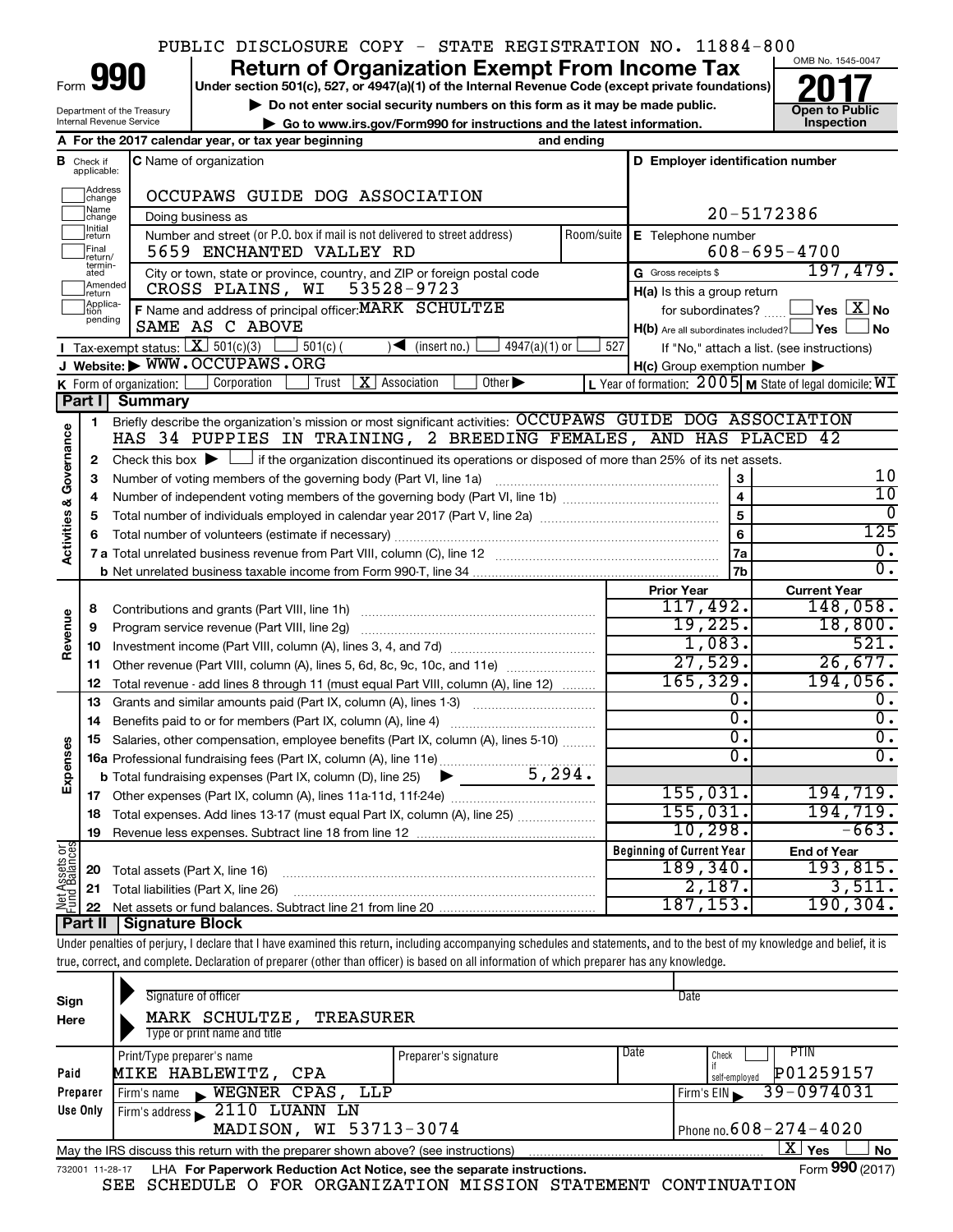|              | Part III   Statement of Program Service Accomplishments                                                                                                                                                                                                                              |
|--------------|--------------------------------------------------------------------------------------------------------------------------------------------------------------------------------------------------------------------------------------------------------------------------------------|
| 1            | Briefly describe the organization's mission:                                                                                                                                                                                                                                         |
|              | OUR MISSION IS TO PLACE FULLY TRAINED GUIDE DOGS OF EXCELLENT HEALTH                                                                                                                                                                                                                 |
|              | AND TEMPERAMENT WITH WISCONSIN AND CONTIGUOUS STATE RESIDENTS<br>(ADULTS                                                                                                                                                                                                             |
|              | AND CHILDREN) WHO HAVE VISUAL IMPAIRMENTS AT NO CHARGE.                                                                                                                                                                                                                              |
| $\mathbf{2}$ | Did the organization undertake any significant program services during the year which were not listed on the                                                                                                                                                                         |
|              | $\overline{\mathsf{Yes} \mathbb{X}}$ No                                                                                                                                                                                                                                              |
|              | If "Yes," describe these new services on Schedule O.                                                                                                                                                                                                                                 |
| 3            | $\sqrt{\mathsf{Yes}\ \mathbf{X}}$ No<br>Did the organization cease conducting, or make significant changes in how it conducts, any program services?                                                                                                                                 |
|              | If "Yes," describe these changes on Schedule O.                                                                                                                                                                                                                                      |
| 4            | Describe the organization's program service accomplishments for each of its three largest program services, as measured by expenses.<br>Section 501(c)(3) and 501(c)(4) organizations are required to report the amount of grants and allocations to others, the total expenses, and |
|              | revenue, if any, for each program service reported.                                                                                                                                                                                                                                  |
| 4a           | 18,800.<br>$180, 424$ . including grants of \$<br>) (Revenue \$<br>) (Expenses \$<br>(Code:                                                                                                                                                                                          |
|              | OCCUPAWS GUIDE DOG ASSOCIATION ACQUIRES, RAISES, TRAINS, AND PLACES                                                                                                                                                                                                                  |
|              | GUIDE DOGS AND CHILDREN'S VISUAL COMPANION DOGS WITH VISUALLY IMPAIRED                                                                                                                                                                                                               |
|              | ADULTS AND CHILDREN IN WISCONSIN AND CONTIGUOUS STATE RESIDENTS. IN                                                                                                                                                                                                                  |
|              | 2017, WE PLACED SEVEN ADULT GUIDE DOGS AND PROVIDED REVIEW TRAINING TO                                                                                                                                                                                                               |
|              | 23 TEAMS THAT RECEIVED DOGS IN PREVIOUS YEARS. WE ALSO SPOKE TO                                                                                                                                                                                                                      |
|              | HUNDREDS OF PEOPLE AT SERVICE GROUPS, SCOUT MEETINGS, BUSINESSES, 4-H                                                                                                                                                                                                                |
|              | GROUPS, HUMANE SOCIETIES, THE WISCONSIN COUNCIL FOR THE BLIND, AND                                                                                                                                                                                                                   |
|              | OTHER ORGANIZATIONS ABOUT VISUAL IMPAIRMENTS AND GUIDE DOGS.<br><b>WE HAVE</b>                                                                                                                                                                                                       |
|              | AN ONGOING PROGRAM AT THE OXFORD FCI (A MINIMUM SECURITY FEDERAL MEN'S                                                                                                                                                                                                               |
|              | PRISON) WHERE WE HAVE INMATES RAISE AND TRAIN PUPPIES, MUCH LIKE<br>REGULAR PUPPY RAISERS. WE CONDUCT WEEKLY CLASSES FOR THE 12 INMATES                                                                                                                                              |
|              | CURRENTLY RAISING PUPPIES FOR US.                                                                                                                                                                                                                                                    |
| 4b           |                                                                                                                                                                                                                                                                                      |
|              | ) (Revenue \$<br>including grants of \$<br>(Code:<br>) (Expenses \$                                                                                                                                                                                                                  |
|              |                                                                                                                                                                                                                                                                                      |
|              |                                                                                                                                                                                                                                                                                      |
|              |                                                                                                                                                                                                                                                                                      |
|              |                                                                                                                                                                                                                                                                                      |
|              |                                                                                                                                                                                                                                                                                      |
|              |                                                                                                                                                                                                                                                                                      |
|              |                                                                                                                                                                                                                                                                                      |
|              |                                                                                                                                                                                                                                                                                      |
|              |                                                                                                                                                                                                                                                                                      |
|              |                                                                                                                                                                                                                                                                                      |
|              |                                                                                                                                                                                                                                                                                      |
|              |                                                                                                                                                                                                                                                                                      |
|              | ) (Revenue \$<br>including grants of \$<br>(Code:<br>) (Expenses \$                                                                                                                                                                                                                  |
|              |                                                                                                                                                                                                                                                                                      |
|              |                                                                                                                                                                                                                                                                                      |
|              |                                                                                                                                                                                                                                                                                      |
|              |                                                                                                                                                                                                                                                                                      |
|              |                                                                                                                                                                                                                                                                                      |
|              |                                                                                                                                                                                                                                                                                      |
|              |                                                                                                                                                                                                                                                                                      |
| 4с<br>4d     | Other program services (Describe in Schedule O.)                                                                                                                                                                                                                                     |
|              | (Expenses \$<br>including grants of \$<br>(Revenue \$                                                                                                                                                                                                                                |
| 4e           | 180, 424.<br>Total program service expenses<br>Form 990 (2017)                                                                                                                                                                                                                       |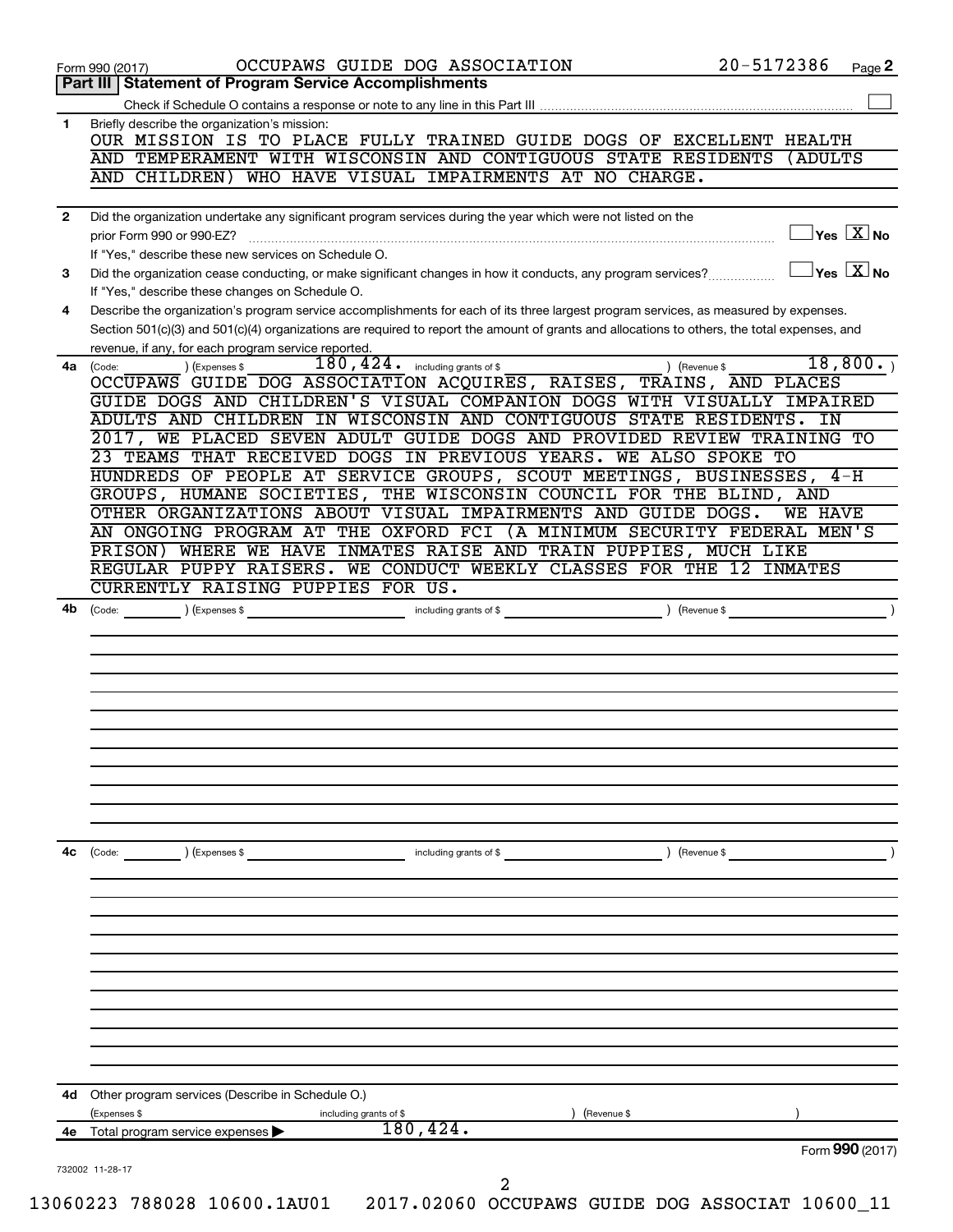|  | Form 990 (2017) |  |
|--|-----------------|--|
|  |                 |  |

|     | <b>Part IV   Checklist of Required Schedules</b>                                                                                                                                                                                    |                 |                         |                             |
|-----|-------------------------------------------------------------------------------------------------------------------------------------------------------------------------------------------------------------------------------------|-----------------|-------------------------|-----------------------------|
|     |                                                                                                                                                                                                                                     |                 | Yes                     | No                          |
| 1.  | Is the organization described in section 501(c)(3) or 4947(a)(1) (other than a private foundation)?                                                                                                                                 |                 |                         |                             |
|     |                                                                                                                                                                                                                                     | 1               | X                       |                             |
| 2   | Is the organization required to complete Schedule B, Schedule of Contributors? [11] the organization required to complete Schedule B, Schedule of Contributors?                                                                     | $\mathbf{2}$    | $\overline{\mathbf{X}}$ |                             |
| З   | Did the organization engage in direct or indirect political campaign activities on behalf of or in opposition to candidates for                                                                                                     |                 |                         |                             |
|     |                                                                                                                                                                                                                                     | 3               |                         | x                           |
| 4   | Section 501(c)(3) organizations. Did the organization engage in lobbying activities, or have a section 501(h) election in effect                                                                                                    |                 |                         |                             |
|     |                                                                                                                                                                                                                                     | 4               |                         | X                           |
| 5   | Is the organization a section 501(c)(4), 501(c)(5), or 501(c)(6) organization that receives membership dues, assessments, or                                                                                                        |                 |                         |                             |
|     |                                                                                                                                                                                                                                     | 5               |                         | х                           |
| 6   | Did the organization maintain any donor advised funds or any similar funds or accounts for which donors have the right to                                                                                                           |                 |                         |                             |
|     | provide advice on the distribution or investment of amounts in such funds or accounts? If "Yes," complete Schedule D, Part I                                                                                                        | 6               |                         | х                           |
| 7   |                                                                                                                                                                                                                                     |                 |                         |                             |
|     | Did the organization receive or hold a conservation easement, including easements to preserve open space,                                                                                                                           |                 |                         | х                           |
|     |                                                                                                                                                                                                                                     | $\overline{7}$  |                         |                             |
| 8   | Did the organization maintain collections of works of art, historical treasures, or other similar assets? If "Yes," complete                                                                                                        |                 |                         | X                           |
|     | Schedule D, Part III <b>Marting Community</b> Construction of the Construction of the Construction of the Construction of the Construction of the Construction of the Construction of the Construction of the Construction of the C | 8               |                         |                             |
| 9   | Did the organization report an amount in Part X, line 21, for escrow or custodial account liability, serve as a custodian for                                                                                                       |                 |                         |                             |
|     | amounts not listed in Part X; or provide credit counseling, debt management, credit repair, or debt negotiation services?                                                                                                           |                 |                         |                             |
|     | If "Yes," complete Schedule D, Part IV                                                                                                                                                                                              | 9               |                         | X                           |
| 10  | Did the organization, directly or through a related organization, hold assets in temporarily restricted endowments, permanent                                                                                                       |                 |                         |                             |
|     |                                                                                                                                                                                                                                     | 10              |                         | x                           |
| 11  | If the organization's answer to any of the following questions is "Yes," then complete Schedule D, Parts VI, VII, VIII, IX, or X                                                                                                    |                 |                         |                             |
|     | as applicable.                                                                                                                                                                                                                      |                 |                         |                             |
|     | a Did the organization report an amount for land, buildings, and equipment in Part X, line 10? If "Yes," complete Schedule D,                                                                                                       |                 |                         |                             |
|     |                                                                                                                                                                                                                                     | 11a             |                         | x                           |
|     | <b>b</b> Did the organization report an amount for investments - other securities in Part X, line 12 that is 5% or more of its total                                                                                                |                 |                         |                             |
|     | assets reported in Part X, line 16? If "Yes," complete Schedule D, Part VII [11] [11] [12] [12] [12] [12] [12] [                                                                                                                    | 11b             |                         | х                           |
|     | c Did the organization report an amount for investments - program related in Part X, line 13 that is 5% or more of its total                                                                                                        |                 |                         |                             |
|     |                                                                                                                                                                                                                                     | 11c             |                         | X                           |
|     | d Did the organization report an amount for other assets in Part X, line 15 that is 5% or more of its total assets reported in                                                                                                      |                 |                         |                             |
|     |                                                                                                                                                                                                                                     | 11d             |                         | х                           |
|     |                                                                                                                                                                                                                                     | 11e             |                         | $\overline{\mathtt{x}}$     |
|     | f Did the organization's separate or consolidated financial statements for the tax year include a footnote that addresses                                                                                                           |                 |                         |                             |
|     | the organization's liability for uncertain tax positions under FIN 48 (ASC 740)? If "Yes," complete Schedule D, Part X                                                                                                              | 11f             |                         | X                           |
|     | 12a Did the organization obtain separate, independent audited financial statements for the tax year? If "Yes," complete                                                                                                             |                 |                         |                             |
|     | Schedule D, Parts XI and XII                                                                                                                                                                                                        | 12a             | х                       |                             |
|     | <b>b</b> Was the organization included in consolidated, independent audited financial statements for the tax year?                                                                                                                  |                 |                         |                             |
|     | If "Yes," and if the organization answered "No" to line 12a, then completing Schedule D, Parts XI and XII is optional <i>manum</i>                                                                                                  | 12 <sub>b</sub> |                         | х                           |
| 13  |                                                                                                                                                                                                                                     | 13              |                         | $\overline{\textbf{x}}$     |
| 14a |                                                                                                                                                                                                                                     | 14a             |                         | $\overline{\textnormal{x}}$ |
|     | <b>b</b> Did the organization have aggregate revenues or expenses of more than \$10,000 from grantmaking, fundraising, business,                                                                                                    |                 |                         |                             |
|     | investment, and program service activities outside the United States, or aggregate foreign investments valued at \$100,000                                                                                                          |                 |                         |                             |
|     |                                                                                                                                                                                                                                     | 14b             |                         | х                           |
| 15  | Did the organization report on Part IX, column (A), line 3, more than \$5,000 of grants or other assistance to or for any                                                                                                           |                 |                         |                             |
|     |                                                                                                                                                                                                                                     | 15              |                         | х                           |
| 16  | Did the organization report on Part IX, column (A), line 3, more than \$5,000 of aggregate grants or other assistance to                                                                                                            |                 |                         |                             |
|     |                                                                                                                                                                                                                                     | 16              |                         | х                           |
| 17  | Did the organization report a total of more than \$15,000 of expenses for professional fundraising services on Part IX,                                                                                                             |                 |                         |                             |
|     |                                                                                                                                                                                                                                     | 17              |                         | x                           |
| 18  | Did the organization report more than \$15,000 total of fundraising event gross income and contributions on Part VIII, lines                                                                                                        |                 |                         |                             |
|     |                                                                                                                                                                                                                                     | 18              | х                       |                             |
| 19  | Did the organization report more than \$15,000 of gross income from gaming activities on Part VIII, line 9a? If "Yes,"                                                                                                              |                 |                         |                             |
|     |                                                                                                                                                                                                                                     | 19              |                         | х                           |
|     |                                                                                                                                                                                                                                     |                 |                         |                             |

Form (2017) **990**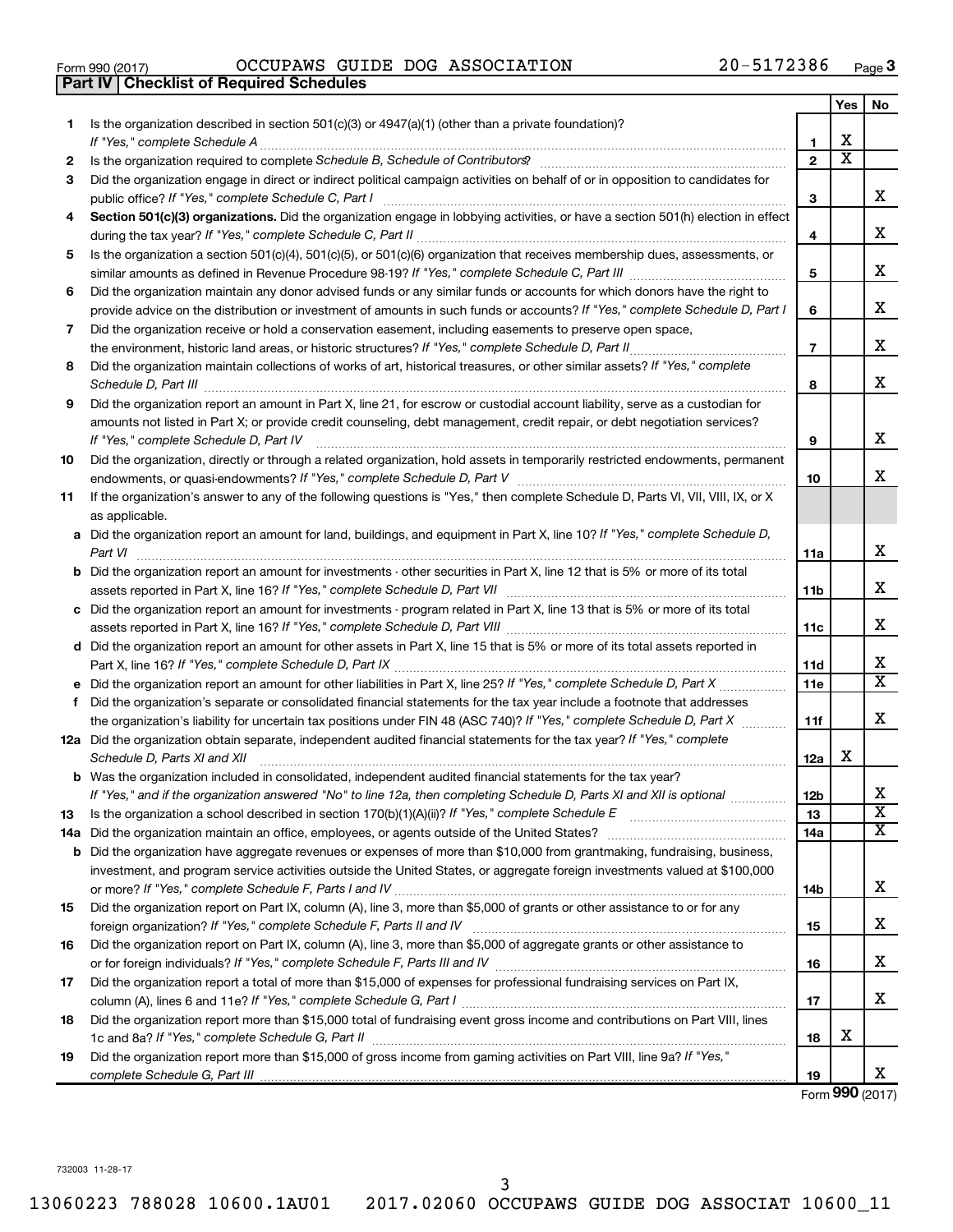|  | Form 990 (2017) |
|--|-----------------|
|  |                 |

*(continued)* **Part IV Checklist of Required Schedules**

|    | 20a Did the organization operate one or more hospital facilities? If "Yes," complete Schedule H                                             | 20a             |   | x                       |
|----|---------------------------------------------------------------------------------------------------------------------------------------------|-----------------|---|-------------------------|
|    | <b>b</b> If "Yes" to line 20a, did the organization attach a copy of its audited financial statements to this return?                       | 20 <sub>b</sub> |   |                         |
| 21 | Did the organization report more than \$5,000 of grants or other assistance to any domestic organization or                                 |                 |   |                         |
|    |                                                                                                                                             | 21              |   | х                       |
| 22 | Did the organization report more than \$5,000 of grants or other assistance to or for domestic individuals on                               |                 |   |                         |
|    |                                                                                                                                             | 22              |   | X                       |
| 23 | Did the organization answer "Yes" to Part VII, Section A, line 3, 4, or 5 about compensation of the organization's current                  |                 |   |                         |
|    | and former officers, directors, trustees, key employees, and highest compensated employees? If "Yes," complete                              |                 |   |                         |
|    | Schedule J                                                                                                                                  | 23              |   | x                       |
|    | 24a Did the organization have a tax-exempt bond issue with an outstanding principal amount of more than \$100,000 as of the                 |                 |   |                         |
|    | last day of the year, that was issued after December 31, 2002? If "Yes," answer lines 24b through 24d and complete                          |                 |   |                         |
|    | Schedule K. If "No", go to line 25a                                                                                                         | 24a             |   | x                       |
| b  | Did the organization invest any proceeds of tax-exempt bonds beyond a temporary period exception?                                           | 24 <sub>b</sub> |   |                         |
| с  | Did the organization maintain an escrow account other than a refunding escrow at any time during the year to defease                        |                 |   |                         |
|    |                                                                                                                                             | 24c             |   |                         |
|    |                                                                                                                                             | 24d             |   |                         |
|    | 25a Section 501(c)(3), 501(c)(4), and 501(c)(29) organizations. Did the organization engage in an excess benefit                            |                 |   | х                       |
|    |                                                                                                                                             | 25a             |   |                         |
|    | <b>b</b> Is the organization aware that it engaged in an excess benefit transaction with a disqualified person in a prior year, and         |                 |   |                         |
|    | that the transaction has not been reported on any of the organization's prior Forms 990 or 990-EZ? If "Yes," complete<br>Schedule L, Part I | 25b             |   | X                       |
| 26 | Did the organization report any amount on Part X, line 5, 6, or 22 for receivables from or payables to any current or                       |                 |   |                         |
|    | former officers, directors, trustees, key employees, highest compensated employees, or disqualified persons? If "Yes,"                      |                 |   |                         |
|    | complete Schedule L, Part II                                                                                                                | 26              |   | x                       |
| 27 | Did the organization provide a grant or other assistance to an officer, director, trustee, key employee, substantial                        |                 |   |                         |
|    | contributor or employee thereof, a grant selection committee member, or to a 35% controlled entity or family member                         |                 |   |                         |
|    |                                                                                                                                             | 27              |   | x                       |
| 28 | Was the organization a party to a business transaction with one of the following parties (see Schedule L, Part IV                           |                 |   |                         |
|    | instructions for applicable filing thresholds, conditions, and exceptions):                                                                 |                 |   |                         |
| а  | A current or former officer, director, trustee, or key employee? If "Yes," complete Schedule L, Part IV                                     | 28a             |   | х                       |
| b  | A family member of a current or former officer, director, trustee, or key employee? If "Yes," complete Schedule L, Part IV                  | 28 <sub>b</sub> |   | х                       |
|    | c An entity of which a current or former officer, director, trustee, or key employee (or a family member thereof) was an officer,           |                 |   |                         |
|    | director, trustee, or direct or indirect owner? If "Yes," complete Schedule L, Part IV                                                      | 28c             |   | х                       |
| 29 |                                                                                                                                             | 29              |   | $\overline{\mathbf{X}}$ |
| 30 | Did the organization receive contributions of art, historical treasures, or other similar assets, or qualified conservation                 |                 |   |                         |
|    |                                                                                                                                             | 30              |   | X                       |
| 31 | Did the organization liquidate, terminate, or dissolve and cease operations?                                                                |                 |   |                         |
|    |                                                                                                                                             | 31              |   | х                       |
| 32 | Did the organization sell, exchange, dispose of, or transfer more than 25% of its net assets? If "Yes," complete                            |                 |   |                         |
|    |                                                                                                                                             | 32              |   | х                       |
| 33 | Did the organization own 100% of an entity disregarded as separate from the organization under Regulations                                  |                 |   | х                       |
|    |                                                                                                                                             | 33              |   |                         |
| 34 | Was the organization related to any tax-exempt or taxable entity? If "Yes," complete Schedule R, Part II, III, or IV, and                   |                 |   | х                       |
|    | Part V, line 1                                                                                                                              | 34              |   | х                       |
|    |                                                                                                                                             | 35a             |   |                         |
|    | b If "Yes" to line 35a, did the organization receive any payment from or engage in any transaction with a controlled entity                 | 35b             |   |                         |
| 36 | Section 501(c)(3) organizations. Did the organization make any transfers to an exempt non-charitable related organization?                  |                 |   |                         |
|    |                                                                                                                                             | 36              |   | х                       |
| 37 | Did the organization conduct more than 5% of its activities through an entity that is not a related organization                            |                 |   |                         |
|    |                                                                                                                                             | 37              |   | х                       |
| 38 | Did the organization complete Schedule O and provide explanations in Schedule O for Part VI, lines 11b and 19?                              |                 |   |                         |
|    |                                                                                                                                             | 38              | Х |                         |

Form (2017) **990**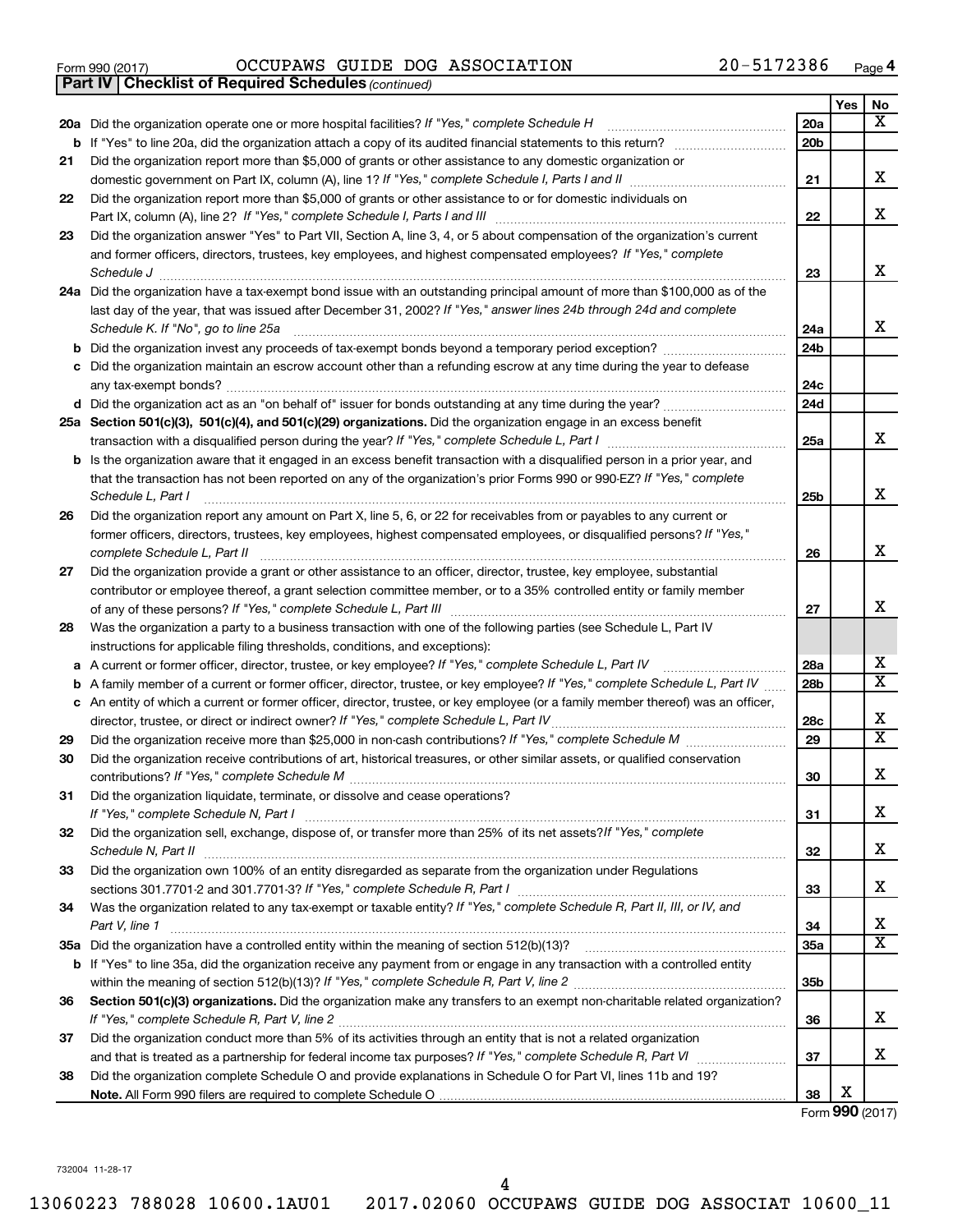|    | 20-5172386<br>OCCUPAWS GUIDE DOG ASSOCIATION<br>Form 990 (2017)                                                                                                                                                                                                                                                                                                                                                                                     |                |     | Page 5                  |
|----|-----------------------------------------------------------------------------------------------------------------------------------------------------------------------------------------------------------------------------------------------------------------------------------------------------------------------------------------------------------------------------------------------------------------------------------------------------|----------------|-----|-------------------------|
|    | <b>Statements Regarding Other IRS Filings and Tax Compliance</b><br><b>Part V</b>                                                                                                                                                                                                                                                                                                                                                                   |                |     |                         |
|    | Check if Schedule O contains a response or note to any line in this Part V                                                                                                                                                                                                                                                                                                                                                                          |                |     |                         |
|    |                                                                                                                                                                                                                                                                                                                                                                                                                                                     |                | Yes | No                      |
|    | 1a                                                                                                                                                                                                                                                                                                                                                                                                                                                  |                |     |                         |
|    | 1 <sub>b</sub><br><b>b</b> Enter the number of Forms W-2G included in line 1a. Enter -0- if not applicable <i>manumumumum</i>                                                                                                                                                                                                                                                                                                                       |                |     |                         |
|    | c Did the organization comply with backup withholding rules for reportable payments to vendors and reportable gaming                                                                                                                                                                                                                                                                                                                                |                |     |                         |
|    |                                                                                                                                                                                                                                                                                                                                                                                                                                                     | 1c             |     |                         |
|    | 2a Enter the number of employees reported on Form W-3, Transmittal of Wage and Tax Statements,                                                                                                                                                                                                                                                                                                                                                      |                |     |                         |
|    | 01<br>filed for the calendar year ending with or within the year covered by this return<br>2a                                                                                                                                                                                                                                                                                                                                                       |                |     |                         |
|    |                                                                                                                                                                                                                                                                                                                                                                                                                                                     | 2 <sub>b</sub> |     |                         |
|    | <b>Note.</b> If the sum of lines 1a and 2a is greater than 250, you may be required to e-file (see instructions)                                                                                                                                                                                                                                                                                                                                    |                |     |                         |
|    | 3a Did the organization have unrelated business gross income of \$1,000 or more during the year?                                                                                                                                                                                                                                                                                                                                                    | 3a             |     | x                       |
|    | <b>b</b> If "Yes," has it filed a Form 990-T for this year? If "No," to line 3b, provide an explanation in Schedule O                                                                                                                                                                                                                                                                                                                               | 3b             |     |                         |
|    | 4a At any time during the calendar year, did the organization have an interest in, or a signature or other authority over, a                                                                                                                                                                                                                                                                                                                        |                |     |                         |
|    | financial account in a foreign country (such as a bank account, securities account, or other financial account)?                                                                                                                                                                                                                                                                                                                                    | 4a             |     | х                       |
|    | <b>b</b> If "Yes," enter the name of the foreign country: $\blacktriangleright$                                                                                                                                                                                                                                                                                                                                                                     |                |     |                         |
|    | See instructions for filing requirements for FinCEN Form 114, Report of Foreign Bank and Financial Accounts (FBAR).                                                                                                                                                                                                                                                                                                                                 |                |     |                         |
|    |                                                                                                                                                                                                                                                                                                                                                                                                                                                     | 5a             |     | х                       |
|    |                                                                                                                                                                                                                                                                                                                                                                                                                                                     | 5 <sub>b</sub> |     | $\overline{\mathtt{x}}$ |
|    |                                                                                                                                                                                                                                                                                                                                                                                                                                                     | 5 <sub>c</sub> |     |                         |
|    | 6a Does the organization have annual gross receipts that are normally greater than \$100,000, and did the organization solicit                                                                                                                                                                                                                                                                                                                      |                |     |                         |
|    | any contributions that were not tax deductible as charitable contributions?                                                                                                                                                                                                                                                                                                                                                                         | 6a             |     | х                       |
|    | <b>b</b> If "Yes," did the organization include with every solicitation an express statement that such contributions or gifts                                                                                                                                                                                                                                                                                                                       |                |     |                         |
|    | were not tax deductible?                                                                                                                                                                                                                                                                                                                                                                                                                            | 6b             |     |                         |
| 7  | Organizations that may receive deductible contributions under section 170(c).                                                                                                                                                                                                                                                                                                                                                                       |                |     |                         |
| a  | Did the organization receive a payment in excess of \$75 made partly as a contribution and partly for goods and services provided to the payor?                                                                                                                                                                                                                                                                                                     | 7a             |     | x                       |
|    |                                                                                                                                                                                                                                                                                                                                                                                                                                                     | 7b             |     |                         |
|    | c Did the organization sell, exchange, or otherwise dispose of tangible personal property for which it was required                                                                                                                                                                                                                                                                                                                                 |                |     |                         |
|    | to file Form 8282?                                                                                                                                                                                                                                                                                                                                                                                                                                  | 7c             |     | х                       |
|    | 7d<br>d If "Yes," indicate the number of Forms 8282 filed during the year manufactured in the settle surface of Forms and The United States (States Infermation of the United States Infermation of the United States Infermation of                                                                                                                                                                                                                |                |     |                         |
|    | e Did the organization receive any funds, directly or indirectly, to pay premiums on a personal benefit contract?                                                                                                                                                                                                                                                                                                                                   | 7e             |     |                         |
| t. | Did the organization, during the year, pay premiums, directly or indirectly, on a personal benefit contract?                                                                                                                                                                                                                                                                                                                                        | 7f             |     |                         |
| g  | If the organization received a contribution of qualified intellectual property, did the organization file Form 8899 as required?                                                                                                                                                                                                                                                                                                                    | 7g             |     |                         |
|    | h If the organization received a contribution of cars, boats, airplanes, or other vehicles, did the organization file a Form 1098-C?                                                                                                                                                                                                                                                                                                                | 7h             |     |                         |
| 8  | Sponsoring organizations maintaining donor advised funds. Did a donor advised fund maintained by the                                                                                                                                                                                                                                                                                                                                                |                |     |                         |
|    | sponsoring organization have excess business holdings at any time during the year?                                                                                                                                                                                                                                                                                                                                                                  | 8              |     |                         |
| 9  | Sponsoring organizations maintaining donor advised funds.                                                                                                                                                                                                                                                                                                                                                                                           |                |     |                         |
| а  | Did the sponsoring organization make any taxable distributions under section 4966?<br>$\mathcal{L} = \{1, 2, \ldots, 2, \ldots, 2, \ldots, 2, \ldots, 2, \ldots, 2, \ldots, 2, \ldots, 2, \ldots, 2, \ldots, 2, \ldots, 2, \ldots, 2, \ldots, 2, \ldots, 2, \ldots, 2, \ldots, 2, \ldots, 2, \ldots, 2, \ldots, 2, \ldots, 2, \ldots, 2, \ldots, 2, \ldots, 2, \ldots, 2, \ldots, 2, \ldots, 2, \ldots, 2, \ldots, 2, \ldots, 2, \ldots, 2, \ldots$ | 9а             |     |                         |
| b  | Did the sponsoring organization make a distribution to a donor, donor advisor, or related person?                                                                                                                                                                                                                                                                                                                                                   | 9b             |     |                         |
| 10 | Section 501(c)(7) organizations. Enter:                                                                                                                                                                                                                                                                                                                                                                                                             |                |     |                         |
| а  | 10a                                                                                                                                                                                                                                                                                                                                                                                                                                                 |                |     |                         |
| b  | Gross receipts, included on Form 990, Part VIII, line 12, for public use of club facilities<br>10 <sub>b</sub>                                                                                                                                                                                                                                                                                                                                      |                |     |                         |
| 11 | Section 501(c)(12) organizations. Enter:                                                                                                                                                                                                                                                                                                                                                                                                            |                |     |                         |
| а  | 11a                                                                                                                                                                                                                                                                                                                                                                                                                                                 |                |     |                         |
|    | b Gross income from other sources (Do not net amounts due or paid to other sources against                                                                                                                                                                                                                                                                                                                                                          |                |     |                         |
|    | 11b                                                                                                                                                                                                                                                                                                                                                                                                                                                 |                |     |                         |
|    | 12a Section 4947(a)(1) non-exempt charitable trusts. Is the organization filing Form 990 in lieu of Form 1041?                                                                                                                                                                                                                                                                                                                                      | 12a            |     |                         |
|    | <b>b</b> If "Yes," enter the amount of tax-exempt interest received or accrued during the year<br>12b                                                                                                                                                                                                                                                                                                                                               |                |     |                         |
| 13 | Section 501(c)(29) qualified nonprofit health insurance issuers.                                                                                                                                                                                                                                                                                                                                                                                    |                |     |                         |
|    | a Is the organization licensed to issue qualified health plans in more than one state?                                                                                                                                                                                                                                                                                                                                                              | 13a            |     |                         |
|    | <b>Note.</b> See the instructions for additional information the organization must report on Schedule O.                                                                                                                                                                                                                                                                                                                                            |                |     |                         |
|    | <b>b</b> Enter the amount of reserves the organization is required to maintain by the states in which the                                                                                                                                                                                                                                                                                                                                           |                |     |                         |
|    | 13 <sub>b</sub>                                                                                                                                                                                                                                                                                                                                                                                                                                     |                |     |                         |
|    | 13с                                                                                                                                                                                                                                                                                                                                                                                                                                                 |                |     |                         |
|    | <b>14a</b> Did the organization receive any payments for indoor tanning services during the tax year?                                                                                                                                                                                                                                                                                                                                               | 14a            |     | X                       |
|    |                                                                                                                                                                                                                                                                                                                                                                                                                                                     | 14b            |     |                         |
|    |                                                                                                                                                                                                                                                                                                                                                                                                                                                     |                |     | Form 990 (2017)         |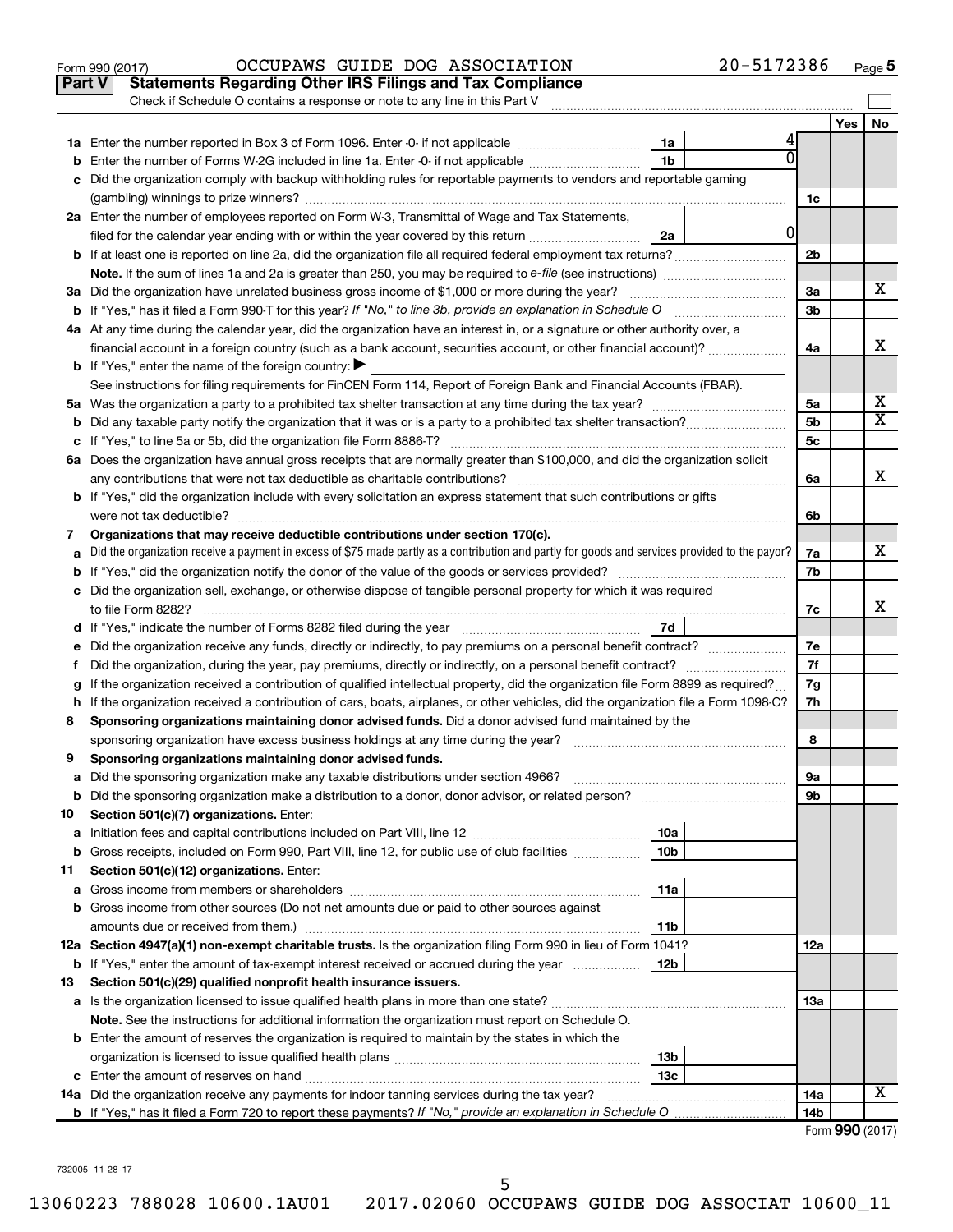**Part VI** Governance, Management, and Disclosure For each "Yes" response to lines 2 through 7b below, and for a "No" response *to line 8a, 8b, or 10b below, describe the circumstances, processes, or changes in Schedule O. See instructions.*

|             |                                                                                                                                                                                                                                |    |    |                              |                              | $\overline{\mathbf{x}}$                          |  |  |  |  |
|-------------|--------------------------------------------------------------------------------------------------------------------------------------------------------------------------------------------------------------------------------|----|----|------------------------------|------------------------------|--------------------------------------------------|--|--|--|--|
|             | <b>Section A. Governing Body and Management</b>                                                                                                                                                                                |    |    |                              |                              |                                                  |  |  |  |  |
|             |                                                                                                                                                                                                                                |    |    |                              | Yes                          | No                                               |  |  |  |  |
|             | 1a Enter the number of voting members of the governing body at the end of the tax year                                                                                                                                         | 1a | 10 |                              |                              |                                                  |  |  |  |  |
|             | If there are material differences in voting rights among members of the governing body, or if the governing                                                                                                                    |    |    |                              |                              |                                                  |  |  |  |  |
|             | body delegated broad authority to an executive committee or similar committee, explain in Schedule O.                                                                                                                          |    |    |                              |                              |                                                  |  |  |  |  |
|             | Enter the number of voting members included in line 1a, above, who are independent                                                                                                                                             | 1b | 10 |                              |                              |                                                  |  |  |  |  |
| 2           | Did any officer, director, trustee, or key employee have a family relationship or a business relationship with any other                                                                                                       |    |    |                              |                              |                                                  |  |  |  |  |
|             | officer, director, trustee, or key employee?                                                                                                                                                                                   |    |    | $\mathbf{2}$                 | х                            |                                                  |  |  |  |  |
| 3           | Did the organization delegate control over management duties customarily performed by or under the direct supervision                                                                                                          |    |    |                              |                              |                                                  |  |  |  |  |
|             |                                                                                                                                                                                                                                |    |    | 3                            |                              | х                                                |  |  |  |  |
| 4           | Did the organization make any significant changes to its governing documents since the prior Form 990 was filed?                                                                                                               |    |    |                              |                              |                                                  |  |  |  |  |
| 5           |                                                                                                                                                                                                                                |    |    | $\overline{\mathbf{4}}$<br>5 |                              | $\overline{\text{x}}$<br>$\overline{\textbf{x}}$ |  |  |  |  |
| 6           |                                                                                                                                                                                                                                |    |    | 6                            |                              | $\overline{\textbf{x}}$                          |  |  |  |  |
|             | Did the organization have members, stockholders, or other persons who had the power to elect or appoint one or                                                                                                                 |    |    |                              |                              |                                                  |  |  |  |  |
| 7a          |                                                                                                                                                                                                                                |    |    | 7a                           |                              | х                                                |  |  |  |  |
|             |                                                                                                                                                                                                                                |    |    |                              |                              |                                                  |  |  |  |  |
| b           | Are any governance decisions of the organization reserved to (or subject to approval by) members, stockholders, or                                                                                                             |    |    |                              |                              | x                                                |  |  |  |  |
|             | persons other than the governing body?                                                                                                                                                                                         |    |    | 7b                           |                              |                                                  |  |  |  |  |
| 8           | Did the organization contemporaneously document the meetings held or written actions undertaken during the year by the following:                                                                                              |    |    |                              |                              |                                                  |  |  |  |  |
| a           |                                                                                                                                                                                                                                |    |    | 8а                           | х                            | $\overline{\mathbf{X}}$                          |  |  |  |  |
| $\mathbf b$ |                                                                                                                                                                                                                                |    |    | 8b                           |                              |                                                  |  |  |  |  |
| 9           | Is there any officer, director, trustee, or key employee listed in Part VII, Section A, who cannot be reached at the                                                                                                           |    |    |                              |                              |                                                  |  |  |  |  |
|             | organization's mailing address? If "Yes," provide the names and addresses in Schedule O                                                                                                                                        |    |    | 9                            |                              | x                                                |  |  |  |  |
|             | <b>Section B. Policies</b> (This Section B requests information about policies not required by the Internal Revenue Code.)                                                                                                     |    |    |                              |                              |                                                  |  |  |  |  |
|             |                                                                                                                                                                                                                                |    |    |                              | Yes                          | No                                               |  |  |  |  |
|             |                                                                                                                                                                                                                                |    |    | 10a                          |                              | X                                                |  |  |  |  |
|             | b If "Yes," did the organization have written policies and procedures governing the activities of such chapters, affiliates,                                                                                                   |    |    |                              |                              |                                                  |  |  |  |  |
|             |                                                                                                                                                                                                                                |    |    | 10 <sub>b</sub>              |                              |                                                  |  |  |  |  |
|             | 11a Has the organization provided a complete copy of this Form 990 to all members of its governing body before filing the form?                                                                                                |    |    | 11a                          | X                            |                                                  |  |  |  |  |
|             | <b>b</b> Describe in Schedule O the process, if any, used by the organization to review this Form 990.                                                                                                                         |    |    |                              |                              |                                                  |  |  |  |  |
| 12a         | Did the organization have a written conflict of interest policy? If "No," go to line 13                                                                                                                                        |    |    | 12a                          | х<br>$\overline{\texttt{x}}$ |                                                  |  |  |  |  |
| b           | Were officers, directors, or trustees, and key employees required to disclose annually interests that could give rise to conflicts?                                                                                            |    |    |                              |                              |                                                  |  |  |  |  |
| c           | Did the organization regularly and consistently monitor and enforce compliance with the policy? If "Yes," describe                                                                                                             |    |    |                              |                              |                                                  |  |  |  |  |
|             | in Schedule O how this was done                                                                                                                                                                                                |    |    | 12c                          | Χ                            |                                                  |  |  |  |  |
| 13          | Did the organization have a written whistleblower policy?                                                                                                                                                                      |    |    | 13                           | $\overline{\text{X}}$        |                                                  |  |  |  |  |
| 14          |                                                                                                                                                                                                                                |    |    | 14                           | $\overline{\texttt{x}}$      |                                                  |  |  |  |  |
| 15          | Did the process for determining compensation of the following persons include a review and approval by independent                                                                                                             |    |    |                              |                              |                                                  |  |  |  |  |
|             | persons, comparability data, and contemporaneous substantiation of the deliberation and decision?                                                                                                                              |    |    |                              |                              |                                                  |  |  |  |  |
|             | The organization's CEO, Executive Director, or top management official manufactured content of the organization's CEO, Executive Director, or top management official manufactured content of the state of the state of the st |    |    | 15a                          |                              | x                                                |  |  |  |  |
|             | Other officers or key employees of the organization                                                                                                                                                                            |    |    | 15b                          |                              | $\overline{\text{x}}$                            |  |  |  |  |
|             | If "Yes" to line 15a or 15b, describe the process in Schedule O (see instructions).                                                                                                                                            |    |    |                              |                              |                                                  |  |  |  |  |
|             | 16a Did the organization invest in, contribute assets to, or participate in a joint venture or similar arrangement with a                                                                                                      |    |    |                              |                              |                                                  |  |  |  |  |
|             | taxable entity during the year?                                                                                                                                                                                                |    |    | 16a                          |                              | х                                                |  |  |  |  |
|             | b If "Yes," did the organization follow a written policy or procedure requiring the organization to evaluate its participation                                                                                                 |    |    |                              |                              |                                                  |  |  |  |  |
|             | in joint venture arrangements under applicable federal tax law, and take steps to safeguard the organization's                                                                                                                 |    |    |                              |                              |                                                  |  |  |  |  |
|             | exempt status with respect to such arrangements?                                                                                                                                                                               |    |    | 16b                          |                              |                                                  |  |  |  |  |
|             | <b>Section C. Disclosure</b>                                                                                                                                                                                                   |    |    |                              |                              |                                                  |  |  |  |  |
| 17          | List the states with which a copy of this Form 990 is required to be filed $\blacktriangleright\texttt{WI}$                                                                                                                    |    |    |                              |                              |                                                  |  |  |  |  |
| 18          | Section 6104 requires an organization to make its Forms 1023 (or 1024 if applicable), 990, and 990-T (Section 501(c)(3)s only) available                                                                                       |    |    |                              |                              |                                                  |  |  |  |  |
|             | for public inspection. Indicate how you made these available. Check all that apply.                                                                                                                                            |    |    |                              |                              |                                                  |  |  |  |  |
|             | $\lfloor \underline{X} \rfloor$ Upon request<br>Another's website<br>Other (explain in Schedule O)<br>Own website                                                                                                              |    |    |                              |                              |                                                  |  |  |  |  |
| 19          | Describe in Schedule O whether (and if so, how) the organization made its governing documents, conflict of interest policy, and financial                                                                                      |    |    |                              |                              |                                                  |  |  |  |  |
|             | statements available to the public during the tax year.                                                                                                                                                                        |    |    |                              |                              |                                                  |  |  |  |  |
| 20          | State the name, address, and telephone number of the person who possesses the organization's books and records:                                                                                                                |    |    |                              |                              |                                                  |  |  |  |  |
|             | MARK SCHULTZE - 608-695-4700                                                                                                                                                                                                   |    |    |                              |                              |                                                  |  |  |  |  |
|             | 53528-9723<br>5659<br>ENCHANTED VALLEY RD, CROSS PLAINS,<br>WI                                                                                                                                                                 |    |    |                              |                              |                                                  |  |  |  |  |
|             | 732006 11-28-17                                                                                                                                                                                                                |    |    |                              |                              | Form 990 (2017)                                  |  |  |  |  |
|             | 6                                                                                                                                                                                                                              |    |    |                              |                              |                                                  |  |  |  |  |
|             |                                                                                                                                                                                                                                |    |    |                              |                              |                                                  |  |  |  |  |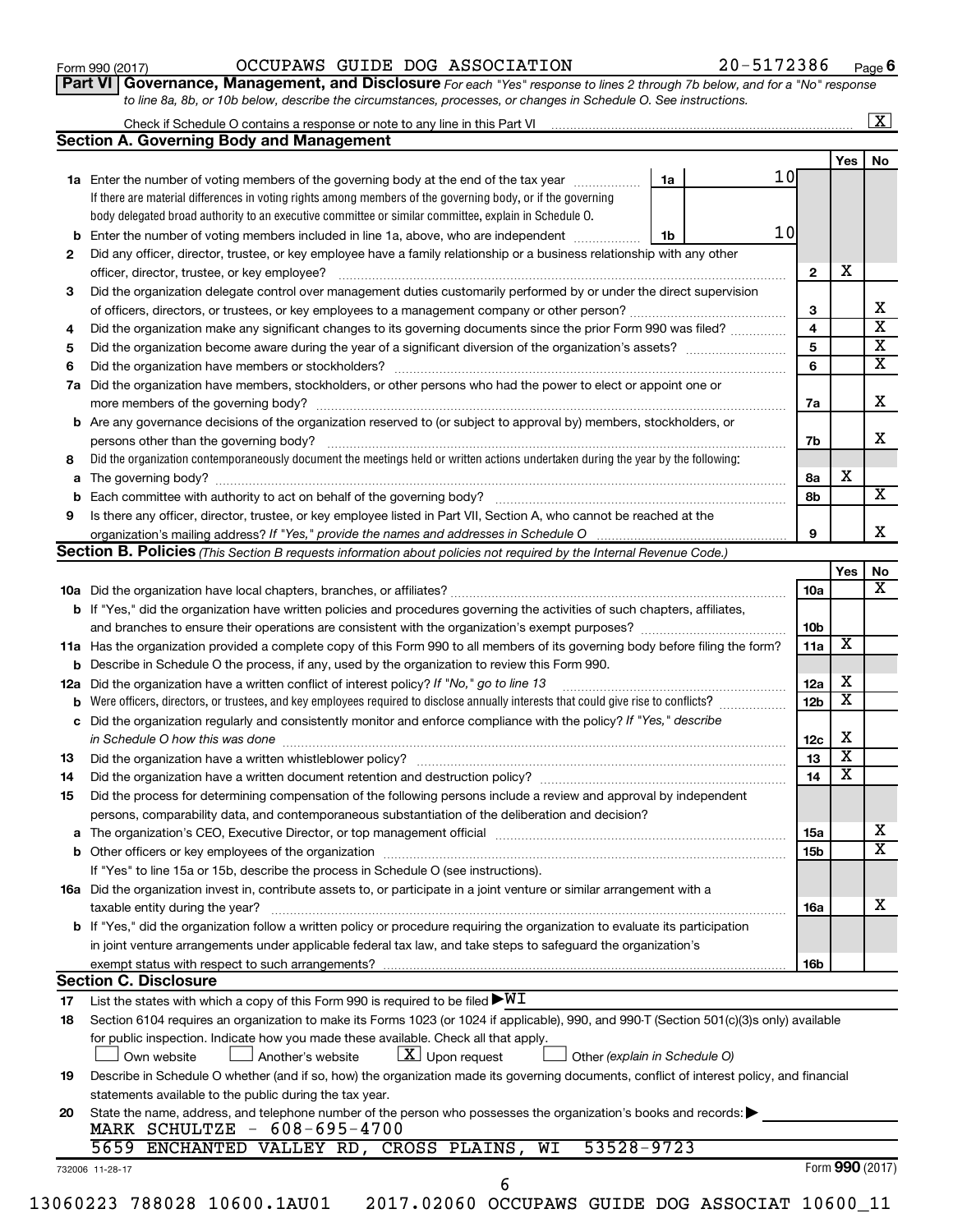$\Box$ 

| Part VII Compensation of Officers, Directors, Trustees, Key Employees, Highest Compensated |
|--------------------------------------------------------------------------------------------|
| <b>Employees, and Independent Contractors</b>                                              |

Check if Schedule O contains a response or note to any line in this Part VII

**Section A. Officers, Directors, Trustees, Key Employees, and Highest Compensated Employees**

**1a**  Complete this table for all persons required to be listed. Report compensation for the calendar year ending with or within the organization's tax year.

**•** List all of the organization's current officers, directors, trustees (whether individuals or organizations), regardless of amount of compensation.

**•** List all of the organization's **current** key employees, if any. See instructions for definition of "key employee." Enter -0- in columns  $(D)$ ,  $(E)$ , and  $(F)$  if no compensation was paid.

**•** List the organization's five current highest compensated employees (other than an officer, director, trustee, or key employee) who received reportable compensation (Box 5 of Form W-2 and/or Box 7 of Form 1099-MISC) of more than \$100,000 from the organization and any related organizations.

**•** List all of the organization's former officers, key employees, and highest compensated employees who received more than \$100,000 of reportable compensation from the organization and any related organizations.

**•** List all of the organization's former directors or trustees that received, in the capacity as a former director or trustee of the organization, more than \$10,000 of reportable compensation from the organization and any related organizations.

List persons in the following order: individual trustees or directors; institutional trustees; officers; key employees; highest compensated employees; and former such persons.

 $\boxed{\textbf{X}}$  Check this box if neither the organization nor any related organization compensated any current officer, director, or trustee.

| (A)                            | (C)<br>(B)             |                                         |                                                                  |             |              |                                 |        | (D)             | (E)             | (F)                          |  |  |
|--------------------------------|------------------------|-----------------------------------------|------------------------------------------------------------------|-------------|--------------|---------------------------------|--------|-----------------|-----------------|------------------------------|--|--|
| Name and Title                 | Average                | Position<br>(do not check more than one |                                                                  |             |              |                                 |        | Reportable      | Reportable      | Estimated                    |  |  |
|                                | hours per              |                                         | box, unless person is both an<br>officer and a director/trustee) |             |              |                                 |        | compensation    | compensation    | amount of                    |  |  |
|                                | week                   |                                         |                                                                  |             |              |                                 |        | from            | from related    | other                        |  |  |
|                                | (list any              |                                         |                                                                  |             |              |                                 |        | the             | organizations   | compensation                 |  |  |
|                                | hours for              |                                         |                                                                  |             |              |                                 |        | organization    | (W-2/1099-MISC) | from the                     |  |  |
|                                | related                |                                         |                                                                  |             |              |                                 |        | (W-2/1099-MISC) |                 | organization                 |  |  |
|                                | organizations<br>below |                                         |                                                                  |             |              |                                 |        |                 |                 | and related<br>organizations |  |  |
|                                | line)                  | Individual trustee or director          | Institutional trustee                                            | Officer     | Key employee | Highest compensated<br>employee | Former |                 |                 |                              |  |  |
| (1)<br><b>BARBARA SCHULTZE</b> | 35.00                  |                                         |                                                                  |             |              |                                 |        |                 |                 |                              |  |  |
| PRESIDENT                      |                        | X                                       |                                                                  | $\mathbf X$ |              |                                 |        | $\mathbf 0$ .   | $\mathbf 0$ .   | $\mathbf 0$ .                |  |  |
| (2)<br>KRISTEN SCHOVILLE       | 15.00                  |                                         |                                                                  |             |              |                                 |        |                 |                 |                              |  |  |
| VICE PRESIDENT                 |                        | X                                       |                                                                  | $\mathbf X$ |              |                                 |        | $\mathbf 0$ .   | 0.              | $\mathbf 0$ .                |  |  |
| (3)<br>KATHY DUCAT             | 10.00                  |                                         |                                                                  |             |              |                                 |        |                 |                 |                              |  |  |
| <b>SECRETARY</b>               |                        | $\mathbf X$                             |                                                                  | $\mathbf X$ |              |                                 |        | 0.              | 0.              | $\mathbf 0$ .                |  |  |
| MARK SCHULTZE<br>(4)           | 30.00                  |                                         |                                                                  |             |              |                                 |        |                 |                 |                              |  |  |
| <b>TREASURER</b>               |                        | X                                       |                                                                  | $\mathbf X$ |              |                                 |        | $\mathbf 0$ .   | 0.              | $\mathbf 0$ .                |  |  |
| DIANE HERMAN-BROWN<br>(5)      | 5.00                   |                                         |                                                                  |             |              |                                 |        |                 |                 |                              |  |  |
| <b>DIRECTOR</b>                |                        | $\mathbf X$                             |                                                                  |             |              |                                 |        | 0.              | 0.              | $\boldsymbol{0}$ .           |  |  |
| (6)<br>TAMMY JUEN              | 5.00                   |                                         |                                                                  |             |              |                                 |        |                 |                 |                              |  |  |
| <b>DIRECTOR</b>                |                        | X                                       |                                                                  |             |              |                                 |        | 0.              | 0.              | $\mathbf 0$ .                |  |  |
| MARLETTE LARSEN<br>(7)         | 5.00                   |                                         |                                                                  |             |              |                                 |        |                 |                 |                              |  |  |
| <b>DIRECTOR</b>                |                        | X                                       |                                                                  |             |              |                                 |        | 0.              | 0.              | $\mathbf 0$ .                |  |  |
| JIM SCHOVILLE<br>(8)           | 5.00                   |                                         |                                                                  |             |              |                                 |        |                 |                 |                              |  |  |
| <b>DIRECTOR</b>                |                        | X                                       |                                                                  |             |              |                                 |        | $\mathbf 0$ .   | 0.              | $\mathbf 0$ .                |  |  |
| <b>COURTNEY SWEET</b><br>(9)   | 5.00                   |                                         |                                                                  |             |              |                                 |        |                 |                 |                              |  |  |
| <b>DIRECTOR</b>                |                        | X                                       |                                                                  |             |              |                                 |        | 0.              | 0.              | $\mathbf 0$ .                |  |  |
| (10) PAUL TURINSKE             | 5.00                   |                                         |                                                                  |             |              |                                 |        |                 |                 |                              |  |  |
| <b>DIRECTOR</b>                |                        | X                                       |                                                                  |             |              |                                 |        | $\mathbf 0$ .   | 0.              | $\mathbf 0$ .                |  |  |
|                                |                        |                                         |                                                                  |             |              |                                 |        |                 |                 |                              |  |  |
|                                |                        |                                         |                                                                  |             |              |                                 |        |                 |                 |                              |  |  |
|                                |                        |                                         |                                                                  |             |              |                                 |        |                 |                 |                              |  |  |
|                                |                        |                                         |                                                                  |             |              |                                 |        |                 |                 |                              |  |  |
|                                |                        |                                         |                                                                  |             |              |                                 |        |                 |                 |                              |  |  |
|                                |                        |                                         |                                                                  |             |              |                                 |        |                 |                 |                              |  |  |
|                                |                        |                                         |                                                                  |             |              |                                 |        |                 |                 |                              |  |  |
|                                |                        |                                         |                                                                  |             |              |                                 |        |                 |                 |                              |  |  |
|                                |                        |                                         |                                                                  |             |              |                                 |        |                 |                 |                              |  |  |
|                                |                        |                                         |                                                                  |             |              |                                 |        |                 |                 |                              |  |  |
|                                |                        |                                         |                                                                  |             |              |                                 |        |                 |                 |                              |  |  |
|                                |                        |                                         |                                                                  |             |              |                                 |        |                 |                 |                              |  |  |

732007 11-28-17

13060223 788028 10600.1AU01 2017.02060 OCCUPAWS GUIDE DOG ASSOCIAT 10600\_11

Form (2017) **990**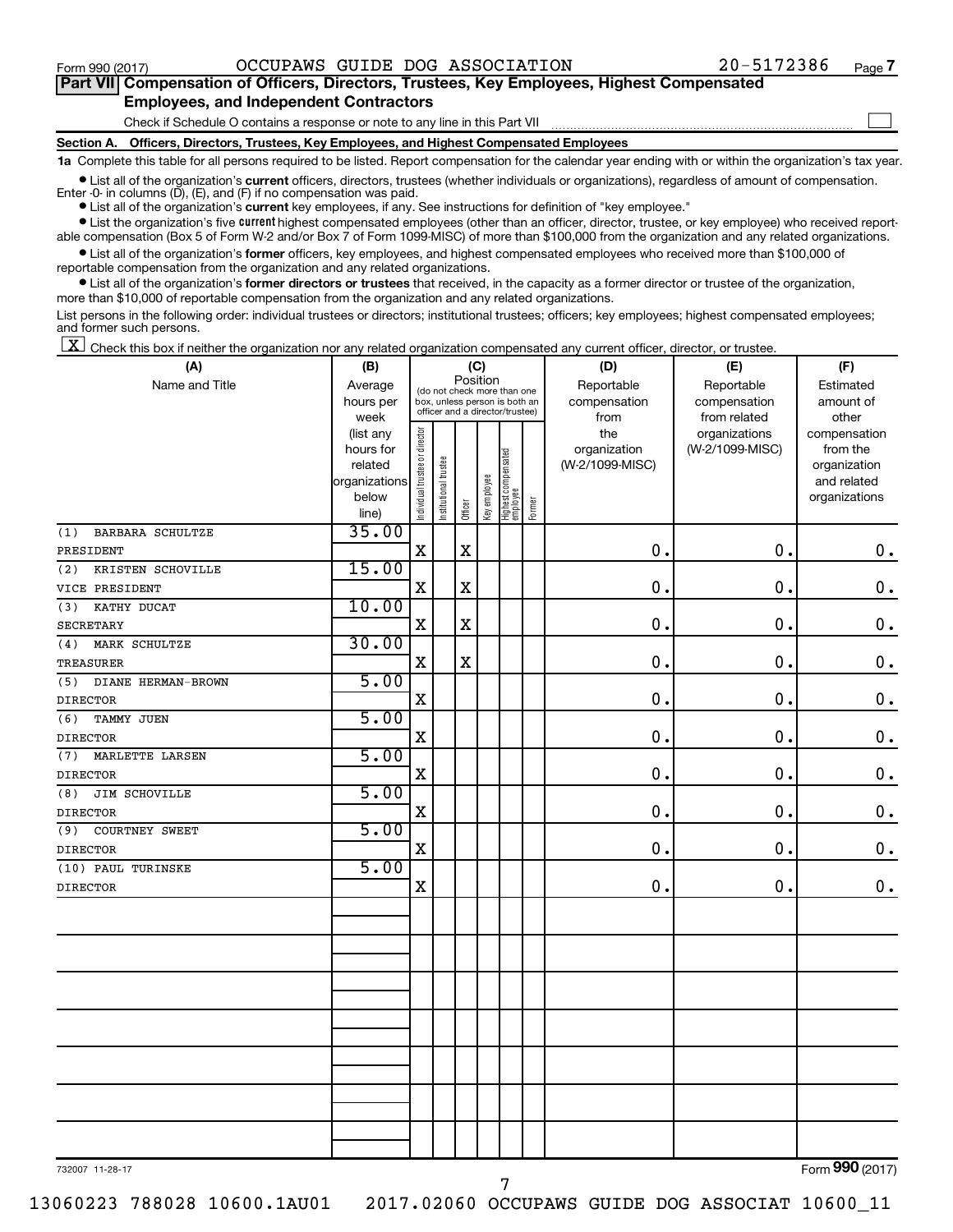| 20-5172386<br>OCCUPAWS GUIDE DOG ASSOCIATION<br>Form 990 (2017) |                                                                                                                                      |               |                                                              |                       |          |                                 |                                   |              |                                |                 |    |                     | Page 8       |                  |
|-----------------------------------------------------------------|--------------------------------------------------------------------------------------------------------------------------------------|---------------|--------------------------------------------------------------|-----------------------|----------|---------------------------------|-----------------------------------|--------------|--------------------------------|-----------------|----|---------------------|--------------|------------------|
|                                                                 | <b>Part VII</b><br>Section A. Officers, Directors, Trustees, Key Employees, and Highest Compensated Employees (continued)            |               |                                                              |                       |          |                                 |                                   |              |                                |                 |    |                     |              |                  |
|                                                                 | (A)                                                                                                                                  | (B)           |                                                              |                       |          | (C)                             |                                   |              | (D)                            | (E)             |    |                     | (F)          |                  |
|                                                                 | Name and title                                                                                                                       | Average       |                                                              |                       | Position |                                 |                                   |              | Reportable                     | Reportable      |    |                     | Estimated    |                  |
|                                                                 |                                                                                                                                      | hours per     | (do not check more than one<br>box, unless person is both an |                       |          |                                 |                                   | compensation | compensation                   |                 |    | amount of           |              |                  |
|                                                                 |                                                                                                                                      | week          |                                                              |                       |          | officer and a director/trustee) |                                   |              | from                           | from related    |    |                     | other        |                  |
|                                                                 |                                                                                                                                      | (list any     |                                                              |                       |          |                                 |                                   |              | the                            | organizations   |    | compensation        |              |                  |
|                                                                 |                                                                                                                                      | hours for     |                                                              |                       |          |                                 |                                   |              | organization                   | (W-2/1099-MISC) |    |                     | from the     |                  |
|                                                                 |                                                                                                                                      | related       |                                                              |                       |          |                                 |                                   |              | (W-2/1099-MISC)                |                 |    |                     | organization |                  |
|                                                                 |                                                                                                                                      | organizations | Individual trustee or director                               | Institutional trustee |          | Key employee                    | Highest compensated<br>  employee |              |                                |                 |    |                     | and related  |                  |
|                                                                 |                                                                                                                                      | below         |                                                              |                       |          |                                 |                                   | Former       |                                |                 |    | organizations       |              |                  |
|                                                                 |                                                                                                                                      | line)         |                                                              |                       | Officer  |                                 |                                   |              |                                |                 |    |                     |              |                  |
|                                                                 |                                                                                                                                      |               |                                                              |                       |          |                                 |                                   |              |                                |                 |    |                     |              |                  |
|                                                                 |                                                                                                                                      |               |                                                              |                       |          |                                 |                                   |              |                                |                 |    |                     |              |                  |
|                                                                 |                                                                                                                                      |               |                                                              |                       |          |                                 |                                   |              |                                |                 |    |                     |              |                  |
|                                                                 |                                                                                                                                      |               |                                                              |                       |          |                                 |                                   |              |                                |                 |    |                     |              |                  |
|                                                                 |                                                                                                                                      |               |                                                              |                       |          |                                 |                                   |              |                                |                 |    |                     |              |                  |
|                                                                 |                                                                                                                                      |               |                                                              |                       |          |                                 |                                   |              |                                |                 |    |                     |              |                  |
|                                                                 |                                                                                                                                      |               |                                                              |                       |          |                                 |                                   |              |                                |                 |    |                     |              |                  |
|                                                                 |                                                                                                                                      |               |                                                              |                       |          |                                 |                                   |              |                                |                 |    |                     |              |                  |
|                                                                 |                                                                                                                                      |               |                                                              |                       |          |                                 |                                   |              |                                |                 |    |                     |              |                  |
|                                                                 |                                                                                                                                      |               |                                                              |                       |          |                                 |                                   |              |                                |                 |    |                     |              |                  |
|                                                                 |                                                                                                                                      |               |                                                              |                       |          |                                 |                                   |              |                                |                 |    |                     |              |                  |
|                                                                 |                                                                                                                                      |               |                                                              |                       |          |                                 |                                   |              |                                |                 |    |                     |              |                  |
|                                                                 |                                                                                                                                      |               |                                                              |                       |          |                                 |                                   |              |                                |                 |    |                     |              |                  |
|                                                                 |                                                                                                                                      |               |                                                              |                       |          |                                 |                                   |              |                                |                 |    |                     |              |                  |
|                                                                 |                                                                                                                                      |               |                                                              |                       |          |                                 |                                   |              |                                |                 |    |                     |              |                  |
|                                                                 |                                                                                                                                      |               |                                                              |                       |          |                                 |                                   |              |                                |                 |    |                     |              |                  |
|                                                                 |                                                                                                                                      |               |                                                              |                       |          |                                 |                                   |              |                                |                 |    |                     |              |                  |
|                                                                 |                                                                                                                                      |               |                                                              |                       |          |                                 |                                   |              |                                |                 |    |                     |              |                  |
|                                                                 | 1b Sub-total                                                                                                                         |               |                                                              |                       |          |                                 |                                   |              | $\mathbf{0}$ .                 |                 | 0. |                     |              | $\overline{0}$ . |
|                                                                 | c Total from continuation sheets to Part VII, Section A manufactured by                                                              |               |                                                              |                       |          |                                 |                                   |              | $\overline{0}$ .               |                 | σ. |                     |              | $\overline{0}$ . |
|                                                                 |                                                                                                                                      |               |                                                              |                       |          |                                 |                                   |              | 0.                             |                 | О. |                     |              | $\overline{0}$ . |
| 2                                                               | Total number of individuals (including but not limited to those listed above) who received more than \$100,000 of reportable         |               |                                                              |                       |          |                                 |                                   |              |                                |                 |    |                     |              |                  |
|                                                                 | compensation from the organization $\blacktriangleright$                                                                             |               |                                                              |                       |          |                                 |                                   |              |                                |                 |    |                     |              | 0                |
|                                                                 |                                                                                                                                      |               |                                                              |                       |          |                                 |                                   |              |                                |                 |    |                     | Yes          | No               |
| 3                                                               | Did the organization list any former officer, director, or trustee, key employee, or highest compensated employee on                 |               |                                                              |                       |          |                                 |                                   |              |                                |                 |    |                     |              |                  |
|                                                                 |                                                                                                                                      |               |                                                              |                       |          |                                 |                                   |              |                                |                 |    |                     |              | х                |
|                                                                 |                                                                                                                                      |               |                                                              |                       |          |                                 |                                   |              |                                |                 |    | 3                   |              |                  |
|                                                                 | For any individual listed on line 1a, is the sum of reportable compensation and other compensation from the organization             |               |                                                              |                       |          |                                 |                                   |              |                                |                 |    |                     |              | х                |
|                                                                 | and related organizations greater than \$150,000? If "Yes," complete Schedule J for such individual                                  |               |                                                              |                       |          |                                 |                                   |              |                                |                 |    | 4                   |              |                  |
| 5                                                               | Did any person listed on line 1a receive or accrue compensation from any unrelated organization or individual for services           |               |                                                              |                       |          |                                 |                                   |              |                                |                 |    |                     |              | х                |
|                                                                 | <b>Section B. Independent Contractors</b>                                                                                            |               |                                                              |                       |          |                                 |                                   |              |                                |                 |    | 5                   |              |                  |
|                                                                 |                                                                                                                                      |               |                                                              |                       |          |                                 |                                   |              |                                |                 |    |                     |              |                  |
| 1.                                                              | Complete this table for your five highest compensated independent contractors that received more than \$100,000 of compensation from |               |                                                              |                       |          |                                 |                                   |              |                                |                 |    |                     |              |                  |
|                                                                 | the organization. Report compensation for the calendar year ending with or within the organization's tax year.                       |               |                                                              |                       |          |                                 |                                   |              |                                |                 |    |                     |              |                  |
|                                                                 | (A)<br>Name and business address                                                                                                     |               |                                                              | <b>NONE</b>           |          |                                 |                                   |              | (B)<br>Description of services |                 |    | (C)<br>Compensation |              |                  |
|                                                                 |                                                                                                                                      |               |                                                              |                       |          |                                 |                                   |              |                                |                 |    |                     |              |                  |
|                                                                 |                                                                                                                                      |               |                                                              |                       |          |                                 |                                   |              |                                |                 |    |                     |              |                  |
|                                                                 |                                                                                                                                      |               |                                                              |                       |          |                                 |                                   |              |                                |                 |    |                     |              |                  |
|                                                                 |                                                                                                                                      |               |                                                              |                       |          |                                 |                                   |              |                                |                 |    |                     |              |                  |
|                                                                 |                                                                                                                                      |               |                                                              |                       |          |                                 |                                   |              |                                |                 |    |                     |              |                  |
|                                                                 |                                                                                                                                      |               |                                                              |                       |          |                                 |                                   |              |                                |                 |    |                     |              |                  |
|                                                                 |                                                                                                                                      |               |                                                              |                       |          |                                 |                                   |              |                                |                 |    |                     |              |                  |
|                                                                 |                                                                                                                                      |               |                                                              |                       |          |                                 |                                   |              |                                |                 |    |                     |              |                  |
|                                                                 |                                                                                                                                      |               |                                                              |                       |          |                                 |                                   |              |                                |                 |    |                     |              |                  |
|                                                                 |                                                                                                                                      |               |                                                              |                       |          |                                 |                                   |              |                                |                 |    |                     |              |                  |
| 2                                                               | Total number of independent contractors (including but not limited to those listed above) who received more than                     |               |                                                              |                       |          |                                 |                                   |              |                                |                 |    |                     |              |                  |
|                                                                 | \$100,000 of compensation from the organization                                                                                      |               |                                                              |                       |          |                                 | 0                                 |              |                                |                 |    |                     |              |                  |
|                                                                 |                                                                                                                                      |               |                                                              |                       |          |                                 |                                   |              |                                |                 |    | Form 990 (2017)     |              |                  |

732008 11-28-17

Form 990 (2017)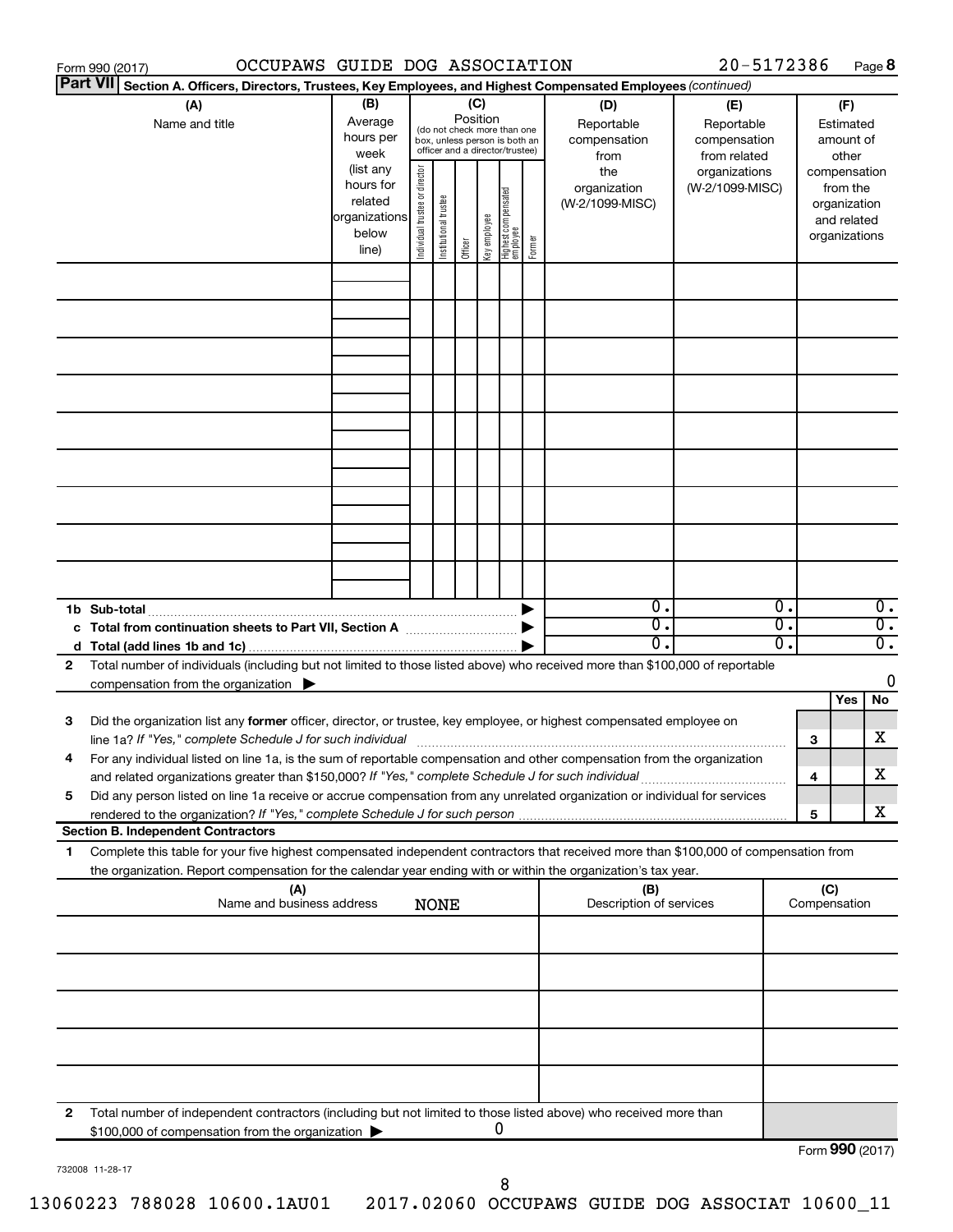|                                                           | <b>Part VIII</b> | <b>Statement of Revenue</b>                                                                                                        |                |                      |               |                                          |                                  |                                                             |
|-----------------------------------------------------------|------------------|------------------------------------------------------------------------------------------------------------------------------------|----------------|----------------------|---------------|------------------------------------------|----------------------------------|-------------------------------------------------------------|
|                                                           |                  |                                                                                                                                    |                |                      |               |                                          |                                  | (D)                                                         |
|                                                           |                  |                                                                                                                                    |                |                      | Total revenue | Related or<br>exempt function<br>revenue | Unrelated<br>business<br>revenue | Revenue excluded<br>from tax under<br>sections<br>512 - 514 |
| Contributions, Gifts, Grants<br>and Other Similar Amounts |                  | 1 a Federated campaigns                                                                                                            | 1a             | 1,492.               |               |                                          |                                  |                                                             |
|                                                           | b                |                                                                                                                                    | 1b             |                      |               |                                          |                                  |                                                             |
|                                                           | с                | Fundraising events                                                                                                                 | 1c             | 8,000.               |               |                                          |                                  |                                                             |
|                                                           | d                | Related organizations                                                                                                              | 1 <sub>d</sub> |                      |               |                                          |                                  |                                                             |
|                                                           |                  | Government grants (contributions)                                                                                                  | 1e             |                      |               |                                          |                                  |                                                             |
|                                                           |                  | f All other contributions, gifts, grants, and                                                                                      |                |                      |               |                                          |                                  |                                                             |
|                                                           |                  | similar amounts not included above                                                                                                 | 1f             | 138,566.             |               |                                          |                                  |                                                             |
|                                                           | g                | Noncash contributions included in lines 1a-1f: \$                                                                                  |                | 14, 185.             |               |                                          |                                  |                                                             |
|                                                           | h.               |                                                                                                                                    |                |                      | 148,058.      |                                          |                                  |                                                             |
|                                                           |                  |                                                                                                                                    |                | <b>Business Code</b> |               |                                          |                                  |                                                             |
|                                                           |                  | 2 a ADOPTION FEES                                                                                                                  |                | 900099               | 18,800.       | 18,800.                                  |                                  |                                                             |
|                                                           | b                |                                                                                                                                    |                |                      |               |                                          |                                  |                                                             |
|                                                           | c                | the control of the control of the control of the control of the control of                                                         |                |                      |               |                                          |                                  |                                                             |
|                                                           | d                | <u> 1989 - Johann Barbara, martxa alemaniar a</u>                                                                                  |                |                      |               |                                          |                                  |                                                             |
| Program Service<br>Revenue                                | е                |                                                                                                                                    |                |                      |               |                                          |                                  |                                                             |
|                                                           | f                | All other program service revenue  ]                                                                                               |                |                      | 18,800.       |                                          |                                  |                                                             |
|                                                           | 3                | Investment income (including dividends, interest, and                                                                              |                |                      |               |                                          |                                  |                                                             |
|                                                           |                  |                                                                                                                                    |                |                      | 521.          |                                          |                                  | 521.                                                        |
|                                                           | 4                | Income from investment of tax-exempt bond proceeds                                                                                 |                |                      |               |                                          |                                  |                                                             |
|                                                           | 5                |                                                                                                                                    |                |                      |               |                                          |                                  |                                                             |
|                                                           |                  |                                                                                                                                    | (i) Real       | (ii) Personal        |               |                                          |                                  |                                                             |
|                                                           |                  | <b>6 a</b> Gross rents                                                                                                             |                |                      |               |                                          |                                  |                                                             |
|                                                           | b                | Less: rental expenses                                                                                                              |                |                      |               |                                          |                                  |                                                             |
|                                                           | с                | Rental income or (loss)                                                                                                            |                |                      |               |                                          |                                  |                                                             |
|                                                           | d                |                                                                                                                                    |                |                      |               |                                          |                                  |                                                             |
|                                                           |                  | <b>7 a</b> Gross amount from sales of                                                                                              | (i) Securities | (ii) Other           |               |                                          |                                  |                                                             |
|                                                           |                  | assets other than inventory                                                                                                        |                |                      |               |                                          |                                  |                                                             |
|                                                           |                  | <b>b</b> Less: cost or other basis                                                                                                 |                |                      |               |                                          |                                  |                                                             |
|                                                           |                  | and sales expenses  [ __________                                                                                                   |                |                      |               |                                          |                                  |                                                             |
|                                                           |                  |                                                                                                                                    |                |                      |               |                                          |                                  |                                                             |
|                                                           |                  |                                                                                                                                    |                |                      |               |                                          |                                  |                                                             |
| <b>Other Revenue</b>                                      |                  | 8 a Gross income from fundraising events (not  <br>$8$ , 000 $\cdot$ of<br>including \$<br>contributions reported on line 1c). See |                | 30, 100.             |               |                                          |                                  |                                                             |
|                                                           |                  |                                                                                                                                    | $\mathbf{b}$   | 3,423.               |               |                                          |                                  |                                                             |
|                                                           |                  | c Net income or (loss) from fundraising events                                                                                     |                | .                    | 26,677.       |                                          |                                  | 26,677.                                                     |
|                                                           |                  | 9 a Gross income from gaming activities. See                                                                                       |                |                      |               |                                          |                                  |                                                             |
|                                                           |                  |                                                                                                                                    |                |                      |               |                                          |                                  |                                                             |
|                                                           |                  |                                                                                                                                    | b              |                      |               |                                          |                                  |                                                             |
|                                                           |                  |                                                                                                                                    |                |                      |               |                                          |                                  |                                                             |
|                                                           |                  | 10 a Gross sales of inventory, less returns                                                                                        |                |                      |               |                                          |                                  |                                                             |
|                                                           |                  |                                                                                                                                    |                |                      |               |                                          |                                  |                                                             |
|                                                           |                  |                                                                                                                                    |                |                      |               |                                          |                                  |                                                             |
|                                                           |                  | c Net income or (loss) from sales of inventory                                                                                     |                |                      |               |                                          |                                  |                                                             |
|                                                           |                  | Miscellaneous Revenue                                                                                                              |                | <b>Business Code</b> |               |                                          |                                  |                                                             |
|                                                           | 11a              |                                                                                                                                    |                |                      |               |                                          |                                  |                                                             |
|                                                           | b                |                                                                                                                                    |                |                      |               |                                          |                                  |                                                             |
|                                                           | с                | <u> 1980 - Johann Barbara, martxa alemaniar a</u>                                                                                  |                |                      |               |                                          |                                  |                                                             |
|                                                           | d                |                                                                                                                                    |                |                      |               |                                          |                                  |                                                             |
|                                                           | е<br>12          |                                                                                                                                    |                |                      | 194,056.      | 18,800.                                  | $\overline{0}$ .                 | 27,198.                                                     |
|                                                           | 732009 11-28-17  |                                                                                                                                    |                |                      |               |                                          |                                  | Form 990 (2017)                                             |

Form 990 (2017) OCCUPAWS GUIDE DOG ASSOCIATION 20-5172386 Page

20-5172386 Page 9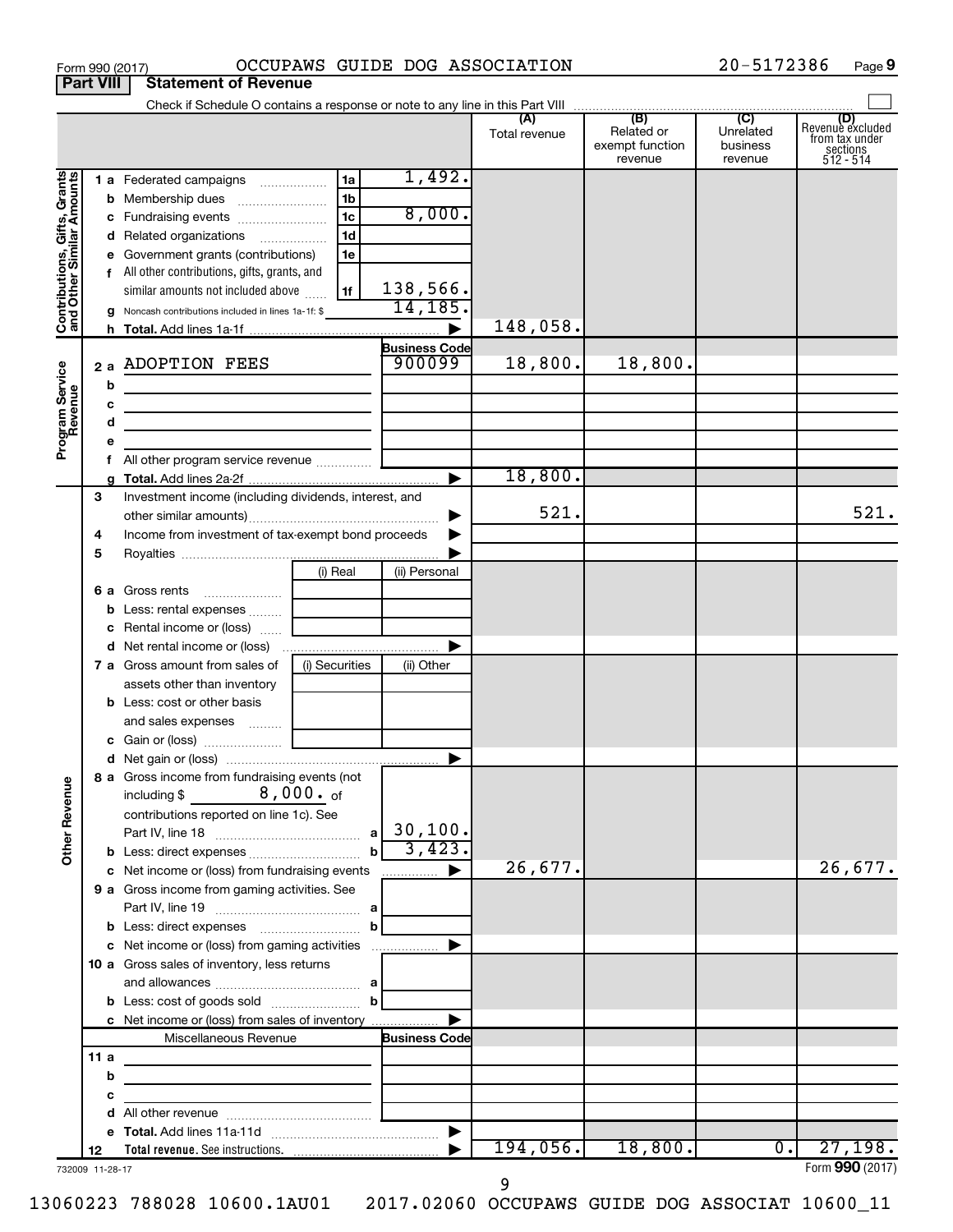**Part IX Statement of Functional Expenses** 

Form 990 (2017)  $OCCUPANS$   $GUIDE$   $DOG$   $ASSOCIATION$   $20-5172386$   $Page$ 

|          | Section 501(c)(3) and 501(c)(4) organizations must complete all columns. All other organizations must complete column (A).                                                                                  |                |                             |                                    | $\mathbf{X}$            |
|----------|-------------------------------------------------------------------------------------------------------------------------------------------------------------------------------------------------------------|----------------|-----------------------------|------------------------------------|-------------------------|
|          |                                                                                                                                                                                                             | (A)            | (B)                         | (C)                                | (D)                     |
|          | Do not include amounts reported on lines 6b,<br>7b, 8b, 9b, and 10b of Part VIII.                                                                                                                           | Total expenses | Program service<br>expenses | Management and<br>general expenses | Fundraising<br>expenses |
| 1        | Grants and other assistance to domestic organizations                                                                                                                                                       |                |                             |                                    |                         |
|          | and domestic governments. See Part IV, line 21                                                                                                                                                              |                |                             |                                    |                         |
| 2        | Grants and other assistance to domestic                                                                                                                                                                     |                |                             |                                    |                         |
|          | individuals. See Part IV, line 22                                                                                                                                                                           |                |                             |                                    |                         |
| 3        | Grants and other assistance to foreign                                                                                                                                                                      |                |                             |                                    |                         |
|          | organizations, foreign governments, and foreign                                                                                                                                                             |                |                             |                                    |                         |
|          | individuals. See Part IV, lines 15 and 16                                                                                                                                                                   |                |                             |                                    |                         |
| 4        | Benefits paid to or for members                                                                                                                                                                             |                |                             |                                    |                         |
| 5        | Compensation of current officers, directors,                                                                                                                                                                |                |                             |                                    |                         |
|          | trustees, and key employees                                                                                                                                                                                 |                |                             |                                    |                         |
| 6        | Compensation not included above, to disqualified                                                                                                                                                            |                |                             |                                    |                         |
|          | persons (as defined under section 4958(f)(1)) and                                                                                                                                                           |                |                             |                                    |                         |
|          | persons described in section 4958(c)(3)(B)                                                                                                                                                                  |                |                             |                                    |                         |
| 7        |                                                                                                                                                                                                             |                |                             |                                    |                         |
| 8        | Pension plan accruals and contributions (include                                                                                                                                                            |                |                             |                                    |                         |
|          | section 401(k) and 403(b) employer contributions)                                                                                                                                                           |                |                             |                                    |                         |
| 9        |                                                                                                                                                                                                             |                |                             |                                    |                         |
| 10       |                                                                                                                                                                                                             |                |                             |                                    |                         |
| 11       | Fees for services (non-employees):                                                                                                                                                                          |                |                             |                                    |                         |
| a        |                                                                                                                                                                                                             |                |                             |                                    |                         |
| b        |                                                                                                                                                                                                             | 3,500.         |                             | 3,500.                             |                         |
| с        |                                                                                                                                                                                                             |                |                             |                                    |                         |
| d        |                                                                                                                                                                                                             |                |                             |                                    |                         |
|          | Professional fundraising services. See Part IV, line 17                                                                                                                                                     |                |                             |                                    |                         |
| f        | Investment management fees<br>Other. (If line 11g amount exceeds 10% of line 25,                                                                                                                            |                |                             |                                    |                         |
| g        | column (A) amount, list line 11g expenses on Sch O.)                                                                                                                                                        | 83,751.        | 83,751.                     |                                    |                         |
|          |                                                                                                                                                                                                             | 931.           | 745.                        |                                    | 186.                    |
| 12       |                                                                                                                                                                                                             | 25, 263.       | 23,028.                     | 1,314.                             | 921.                    |
| 13<br>14 |                                                                                                                                                                                                             | 4,800.         | 3,840.                      | 480                                | 480.                    |
| 15       |                                                                                                                                                                                                             |                |                             |                                    |                         |
| 16       |                                                                                                                                                                                                             |                |                             |                                    |                         |
| 17       |                                                                                                                                                                                                             | 35,107.        | 28,533.                     | 3,287.                             | 3,287.                  |
| 18       | Payments of travel or entertainment expenses                                                                                                                                                                |                |                             |                                    |                         |
|          | for any federal, state, or local public officials                                                                                                                                                           |                |                             |                                    |                         |
| 19       | Conferences, conventions, and meetings                                                                                                                                                                      | 101.           | 81.                         | 10.                                | 10.                     |
| 20       | Interest                                                                                                                                                                                                    |                |                             |                                    |                         |
| 21       |                                                                                                                                                                                                             |                |                             |                                    |                         |
| 22       | Depreciation, depletion, and amortization                                                                                                                                                                   |                |                             |                                    |                         |
| 23       | Insurance                                                                                                                                                                                                   | 1,798.         | 1,438.                      | 180.                               | 180.                    |
| 24       | Other expenses. Itemize expenses not covered<br>above. (List miscellaneous expenses in line 24e. If line<br>24e amount exceeds 10% of line 25, column (A)<br>amount, list line 24e expenses on Schedule O.) |                |                             |                                    |                         |
| a        | PUPPIES                                                                                                                                                                                                     | 24, 158.       | 24, 158.                    |                                    |                         |
|          | DOG FOOD EXPENSE                                                                                                                                                                                            | 13,009.        | 13,009.                     |                                    |                         |
| с        |                                                                                                                                                                                                             |                |                             |                                    |                         |
| d        |                                                                                                                                                                                                             |                |                             |                                    |                         |
|          | e All other expenses                                                                                                                                                                                        | 2,301.         | 1,841.                      | 230.                               | 230.                    |
| 25       | Total functional expenses. Add lines 1 through 24e                                                                                                                                                          | 194,719.       | 180,424.                    | 9,001.                             | 5,294.                  |
| 26       | Joint costs. Complete this line only if the organization                                                                                                                                                    |                |                             |                                    |                         |
|          | reported in column (B) joint costs from a combined                                                                                                                                                          |                |                             |                                    |                         |
|          | educational campaign and fundraising solicitation.                                                                                                                                                          |                |                             |                                    |                         |
|          | Check here $\blacktriangleright$<br>if following SOP 98-2 (ASC 958-720)                                                                                                                                     |                |                             |                                    |                         |

732010 11-28-17

Form (2017) **990**

10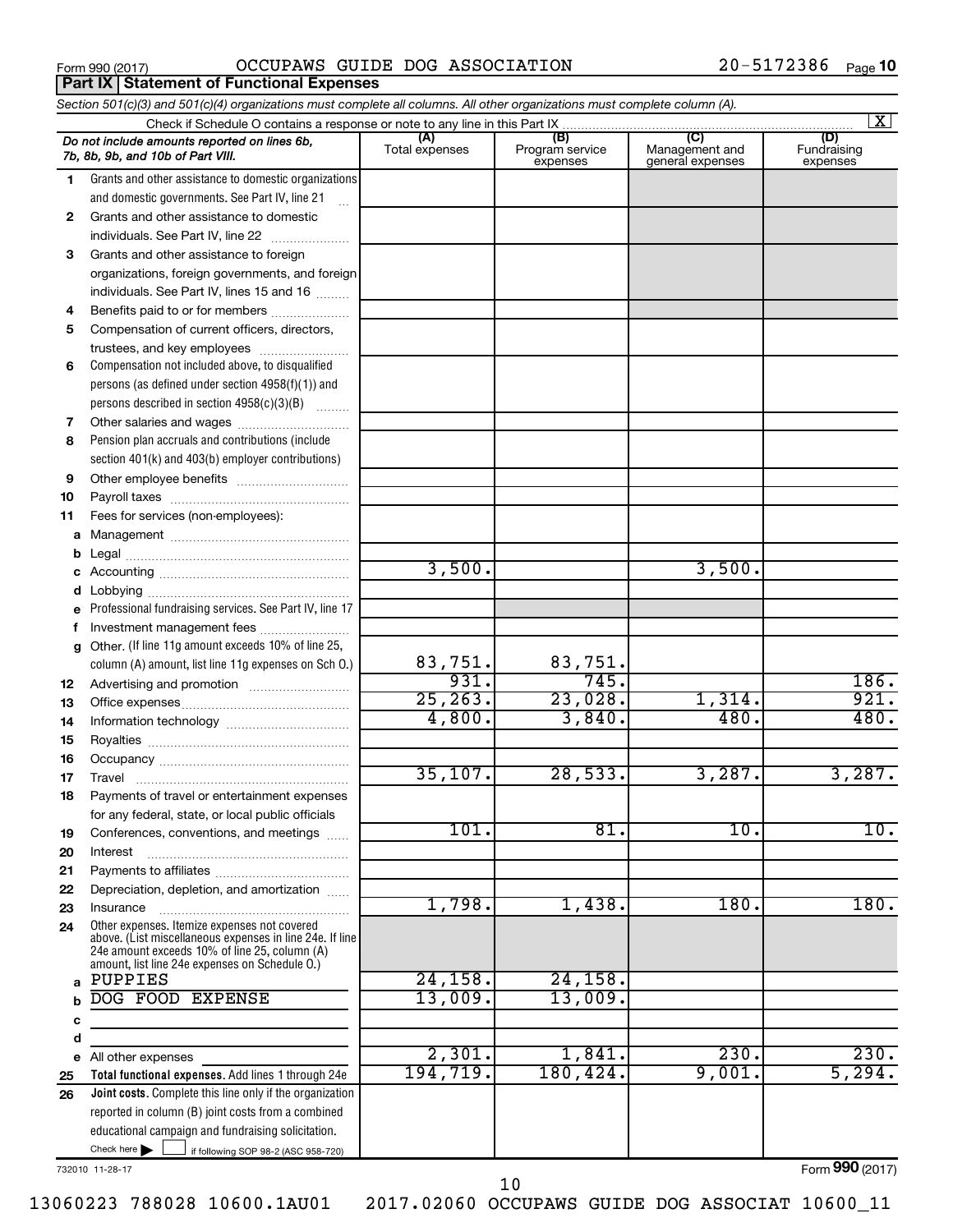$\overline{a}$ 

 $\overline{\phantom{0}}$ 

| Form 990 (2017) |                               |  | OCCUPAWS GUIDE DOG ASSOCIATION | 20-5172386 | Page 11 |
|-----------------|-------------------------------|--|--------------------------------|------------|---------|
|                 | <b>Part X   Balance Sheet</b> |  |                                |            |         |

|                             |          |                                                                                                                                                                                                                                | (A)<br>Beginning of year |                 | (B)<br>End of year |
|-----------------------------|----------|--------------------------------------------------------------------------------------------------------------------------------------------------------------------------------------------------------------------------------|--------------------------|-----------------|--------------------|
|                             | 1        |                                                                                                                                                                                                                                | 146,725.                 | $\blacksquare$  | 146,627.           |
|                             | 2        |                                                                                                                                                                                                                                | 17,877.                  | $\mathbf{2}$    | 17,910.            |
|                             | З        |                                                                                                                                                                                                                                |                          | 3               |                    |
|                             | 4        |                                                                                                                                                                                                                                |                          | 4               |                    |
|                             | 5        | Loans and other receivables from current and former officers, directors,                                                                                                                                                       |                          |                 |                    |
|                             |          | trustees, key employees, and highest compensated employees. Complete                                                                                                                                                           |                          |                 |                    |
|                             |          |                                                                                                                                                                                                                                |                          | 5               |                    |
|                             | 6        | Loans and other receivables from other disqualified persons (as defined under                                                                                                                                                  |                          |                 |                    |
|                             |          | section 4958(f)(1)), persons described in section 4958(c)(3)(B), and contributing                                                                                                                                              |                          |                 |                    |
|                             |          | employers and sponsoring organizations of section 501(c)(9) voluntary                                                                                                                                                          |                          |                 |                    |
|                             |          | employees' beneficiary organizations (see instr). Complete Part II of Sch L                                                                                                                                                    |                          | 6               |                    |
| Assets                      | 7        |                                                                                                                                                                                                                                |                          | $\overline{7}$  |                    |
|                             | 8        |                                                                                                                                                                                                                                |                          | 8               |                    |
|                             | 9        | Prepaid expenses and deferred charges [11] matter continuum matter and referred charges [11] matter continuum matter continuum matter and continuum matter continuum matter continuum matter continuum matter continuum matter | 1,240.                   | 9               | 1,473.             |
|                             |          | <b>10a</b> Land, buildings, and equipment: cost or other                                                                                                                                                                       |                          |                 |                    |
|                             |          | basis. Complete Part VI of Schedule D<br>10a                                                                                                                                                                                   |                          |                 |                    |
|                             |          | 10 <sub>b</sub><br><b>b</b> Less: accumulated depreciation                                                                                                                                                                     |                          | 10 <sub>c</sub> |                    |
|                             | 11       |                                                                                                                                                                                                                                | 23,498.                  | 11              | 27,805.            |
|                             | 12       |                                                                                                                                                                                                                                |                          | 12              |                    |
|                             | 13       |                                                                                                                                                                                                                                |                          | 13              |                    |
|                             | 14       |                                                                                                                                                                                                                                |                          | 14              |                    |
|                             | 15       |                                                                                                                                                                                                                                |                          | 15              |                    |
|                             | 16       |                                                                                                                                                                                                                                | 189, 340.                | 16              | 193,815.           |
|                             | 17       |                                                                                                                                                                                                                                | 2,187.                   | 17              | 3,511.             |
|                             | 18       |                                                                                                                                                                                                                                |                          | 18              |                    |
|                             | 19       |                                                                                                                                                                                                                                |                          | 19              |                    |
|                             | 20       |                                                                                                                                                                                                                                |                          | 20              |                    |
|                             | 21       | Escrow or custodial account liability. Complete Part IV of Schedule D                                                                                                                                                          |                          | 21              |                    |
|                             | 22       | Loans and other payables to current and former officers, directors, trustees,                                                                                                                                                  |                          |                 |                    |
| Liabilities                 |          | key employees, highest compensated employees, and disqualified persons.                                                                                                                                                        |                          |                 |                    |
|                             |          |                                                                                                                                                                                                                                |                          | 22              |                    |
|                             | 23       | Secured mortgages and notes payable to unrelated third parties                                                                                                                                                                 |                          | 23              |                    |
|                             | 24       | Unsecured notes and loans payable to unrelated third parties                                                                                                                                                                   |                          | 24              |                    |
|                             | 25       | Other liabilities (including federal income tax, payables to related third                                                                                                                                                     |                          |                 |                    |
|                             |          | parties, and other liabilities not included on lines 17-24). Complete Part X of                                                                                                                                                |                          |                 |                    |
|                             |          | Schedule D                                                                                                                                                                                                                     |                          | 25              |                    |
|                             | 26       |                                                                                                                                                                                                                                | 2,187.                   | 26              | 3,511.             |
|                             |          | Organizations that follow SFAS 117 (ASC 958), check here $\blacktriangleright \begin{array}{c} \boxed{X} \end{array}$ and                                                                                                      |                          |                 |                    |
|                             |          | complete lines 27 through 29, and lines 33 and 34.                                                                                                                                                                             | 181,223.                 |                 | 181,171.           |
|                             | 27       |                                                                                                                                                                                                                                | 5,930.                   | 27              | 9,133.             |
|                             | 28       |                                                                                                                                                                                                                                |                          | 28              |                    |
|                             | 29       | Permanently restricted net assets                                                                                                                                                                                              |                          | 29              |                    |
|                             |          | Organizations that do not follow SFAS 117 (ASC 958), check here $\blacktriangleright\Box$                                                                                                                                      |                          |                 |                    |
| Net Assets or Fund Balances |          | and complete lines 30 through 34.                                                                                                                                                                                              |                          |                 |                    |
|                             | 30       |                                                                                                                                                                                                                                |                          | 30              |                    |
|                             | 31       | Paid-in or capital surplus, or land, building, or equipment fund                                                                                                                                                               |                          | 31              |                    |
|                             | 32       | Retained earnings, endowment, accumulated income, or other funds                                                                                                                                                               | 187, 153.                | 32<br>33        | 190, 304.          |
|                             | 33<br>34 |                                                                                                                                                                                                                                | 189, 340.                | 34              | 193,815.           |
|                             |          |                                                                                                                                                                                                                                |                          |                 | Form 990 (2017)    |

Form (2017) **990**

732011 11-28-17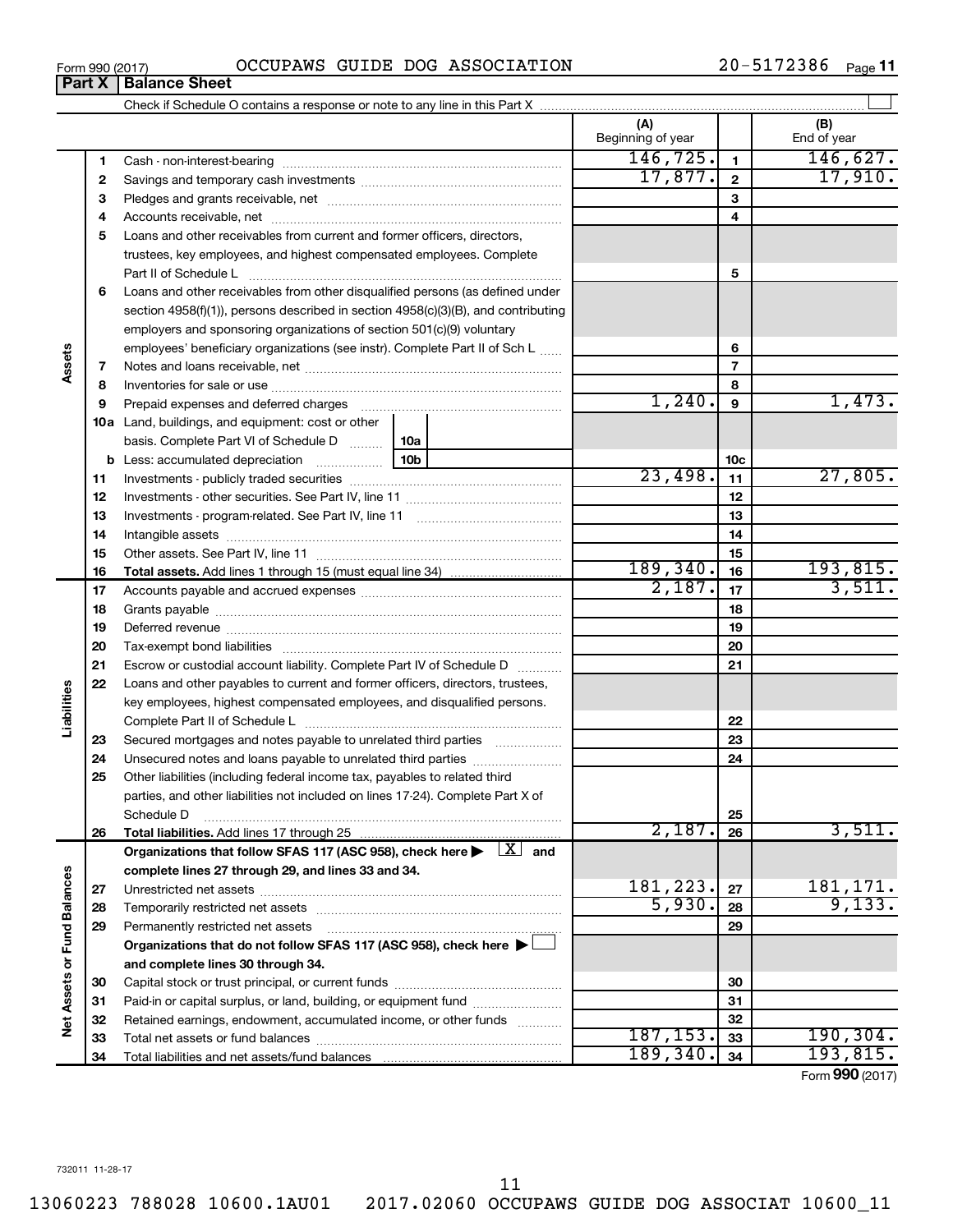|    | OCCUPAWS GUIDE DOG ASSOCIATION<br>Form 990 (2017)                                                                                    | 20-5172386              |                   |            | Page 12          |  |
|----|--------------------------------------------------------------------------------------------------------------------------------------|-------------------------|-------------------|------------|------------------|--|
|    | Part XI Reconciliation of Net Assets                                                                                                 |                         |                   |            |                  |  |
|    |                                                                                                                                      |                         |                   |            |                  |  |
|    |                                                                                                                                      |                         |                   |            |                  |  |
| 1  |                                                                                                                                      | $\mathbf{1}$            |                   |            | 194,056.         |  |
| 2  |                                                                                                                                      | $\overline{2}$          |                   |            | 194,719.         |  |
| з  |                                                                                                                                      | 3                       |                   |            | $-663.$          |  |
| 4  |                                                                                                                                      | $\overline{\mathbf{4}}$ |                   |            | 187, 153.        |  |
| 5  |                                                                                                                                      | 5                       |                   |            | 3,814.           |  |
| 6  | Donated services and use of facilities                                                                                               | 6                       |                   |            |                  |  |
| 7  | Investment expenses                                                                                                                  | $\overline{7}$          |                   |            |                  |  |
| 8  | Prior period adjustments                                                                                                             | 8                       |                   |            |                  |  |
| 9  |                                                                                                                                      | 9                       |                   |            | $\overline{0}$ . |  |
| 10 | Net assets or fund balances at end of year. Combine lines 3 through 9 (must equal Part X, line 33,                                   |                         |                   |            |                  |  |
|    | column (B))                                                                                                                          | 10                      |                   |            | 190,304.         |  |
|    | Part XII Financial Statements and Reporting                                                                                          |                         |                   |            |                  |  |
|    |                                                                                                                                      |                         |                   |            |                  |  |
|    |                                                                                                                                      |                         |                   | <b>Yes</b> | <b>No</b>        |  |
| 1  | $\lfloor \mathbf{X} \rfloor$ Accrual<br>Accounting method used to prepare the Form 990: [130] Cash<br>Other<br>$\perp$               |                         |                   |            |                  |  |
|    | If the organization changed its method of accounting from a prior year or checked "Other," explain in Schedule O.                    |                         |                   |            | x                |  |
|    |                                                                                                                                      |                         |                   |            |                  |  |
|    | If "Yes," check a box below to indicate whether the financial statements for the year were compiled or reviewed on a                 |                         |                   |            |                  |  |
|    | separate basis, consolidated basis, or both:                                                                                         |                         |                   |            |                  |  |
|    | Consolidated basis<br>Both consolidated and separate basis<br>Separate basis                                                         |                         |                   |            |                  |  |
|    |                                                                                                                                      |                         | 2 <sub>b</sub>    | х          |                  |  |
|    | If "Yes," check a box below to indicate whether the financial statements for the year were audited on a separate basis,              |                         |                   |            |                  |  |
|    | consolidated basis, or both:                                                                                                         |                         |                   |            |                  |  |
|    | $X$ Separate basis<br>Both consolidated and separate basis<br>Consolidated basis                                                     |                         |                   |            |                  |  |
|    | c If "Yes" to line 2a or 2b, does the organization have a committee that assumes responsibility for oversight of the audit,          |                         |                   |            |                  |  |
|    | review, or compilation of its financial statements and selection of an independent accountant?                                       |                         | 2c                | х          |                  |  |
|    | If the organization changed either its oversight process or selection process during the tax year, explain in Schedule O.            |                         |                   |            |                  |  |
|    | 3a As a result of a federal award, was the organization required to undergo an audit or audits as set forth in the Single Audit      |                         |                   |            |                  |  |
|    |                                                                                                                                      |                         | За                |            | x                |  |
|    | <b>b</b> If "Yes," did the organization undergo the required audit or audits? If the organization did not undergo the required audit |                         |                   |            |                  |  |
|    |                                                                                                                                      |                         | 3b                |            |                  |  |
|    |                                                                                                                                      |                         | $Form$ 990 (2017) |            |                  |  |

Form (2017) **990**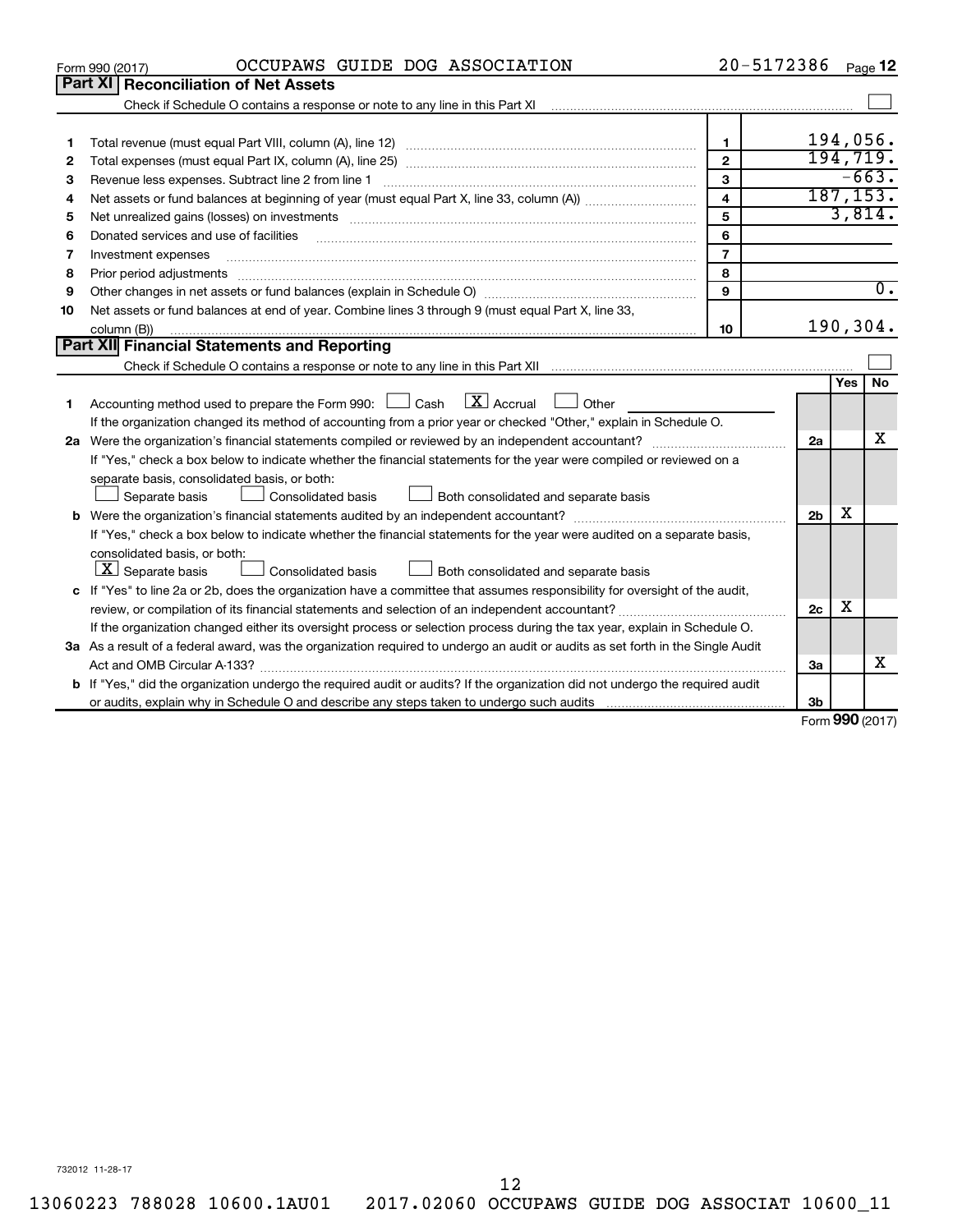| <b>SCHEDULE A</b> |  |
|-------------------|--|
|-------------------|--|

Department of the Treasury Internal Revenue Service

**Total**

| (Form 990 or 990-EZ) |  |  |  |
|----------------------|--|--|--|
|----------------------|--|--|--|

# **Public Charity Status and Public Support**

**(Form 990 or 990-EZ) Complete if the organization is a section 501(c)(3) organization or a section**

**4947(a)(1) nonexempt charitable trust. | Attach to Form 990 or Form 990-EZ.** 

**| Go to www.irs.gov/Form990 for instructions and the latest information.**

| OMB No 1545-0047                    |
|-------------------------------------|
|                                     |
| <b>Open to Public</b><br>Inspection |

|                | we as married signal entire service we we want the reason morning to<br>Name of the organization<br><b>Employer identification number</b> |                                                                                                                                                                                       |          |                                                        |  |                                                                |                        |  |                      |  |  |
|----------------|-------------------------------------------------------------------------------------------------------------------------------------------|---------------------------------------------------------------------------------------------------------------------------------------------------------------------------------------|----------|--------------------------------------------------------|--|----------------------------------------------------------------|------------------------|--|----------------------|--|--|
|                |                                                                                                                                           |                                                                                                                                                                                       |          | OCCUPAWS GUIDE DOG ASSOCIATION                         |  |                                                                |                        |  | 20-5172386           |  |  |
|                | Part I                                                                                                                                    | Reason for Public Charity Status (All organizations must complete this part.) See instructions.                                                                                       |          |                                                        |  |                                                                |                        |  |                      |  |  |
|                |                                                                                                                                           | The organization is not a private foundation because it is: (For lines 1 through 12, check only one box.)                                                                             |          |                                                        |  |                                                                |                        |  |                      |  |  |
| 1              |                                                                                                                                           | A church, convention of churches, or association of churches described in <b>section 170(b)(1)(A)(i).</b>                                                                             |          |                                                        |  |                                                                |                        |  |                      |  |  |
| 2              |                                                                                                                                           | A school described in section 170(b)(1)(A)(ii). (Attach Schedule E (Form 990 or 990-EZ).)                                                                                             |          |                                                        |  |                                                                |                        |  |                      |  |  |
| 3              |                                                                                                                                           | A hospital or a cooperative hospital service organization described in section 170(b)(1)(A)(iii).                                                                                     |          |                                                        |  |                                                                |                        |  |                      |  |  |
| 4              |                                                                                                                                           | A medical research organization operated in conjunction with a hospital described in section 170(b)(1)(A)(iii). Enter the hospital's name,                                            |          |                                                        |  |                                                                |                        |  |                      |  |  |
|                |                                                                                                                                           | city, and state:                                                                                                                                                                      |          |                                                        |  |                                                                |                        |  |                      |  |  |
| 5              |                                                                                                                                           | An organization operated for the benefit of a college or university owned or operated by a governmental unit described in                                                             |          |                                                        |  |                                                                |                        |  |                      |  |  |
|                |                                                                                                                                           | section 170(b)(1)(A)(iv). (Complete Part II.)                                                                                                                                         |          |                                                        |  |                                                                |                        |  |                      |  |  |
| 6              |                                                                                                                                           | A federal, state, or local government or governmental unit described in section 170(b)(1)(A)(v).                                                                                      |          |                                                        |  |                                                                |                        |  |                      |  |  |
| $\overline{7}$ | <u>x</u>                                                                                                                                  | An organization that normally receives a substantial part of its support from a governmental unit or from the general public described in                                             |          |                                                        |  |                                                                |                        |  |                      |  |  |
|                |                                                                                                                                           | section 170(b)(1)(A)(vi). (Complete Part II.)                                                                                                                                         |          |                                                        |  |                                                                |                        |  |                      |  |  |
| 8              |                                                                                                                                           | A community trust described in section 170(b)(1)(A)(vi). (Complete Part II.)                                                                                                          |          |                                                        |  |                                                                |                        |  |                      |  |  |
| 9              |                                                                                                                                           | An agricultural research organization described in section 170(b)(1)(A)(ix) operated in conjunction with a land-grant college                                                         |          |                                                        |  |                                                                |                        |  |                      |  |  |
|                |                                                                                                                                           | or university or a non-land-grant college of agriculture (see instructions). Enter the name, city, and state of the college or                                                        |          |                                                        |  |                                                                |                        |  |                      |  |  |
|                |                                                                                                                                           | university:                                                                                                                                                                           |          |                                                        |  |                                                                |                        |  |                      |  |  |
| 10             |                                                                                                                                           | An organization that normally receives: (1) more than 33 1/3% of its support from contributions, membership fees, and gross receipts from                                             |          |                                                        |  |                                                                |                        |  |                      |  |  |
|                |                                                                                                                                           | activities related to its exempt functions - subject to certain exceptions, and (2) no more than 33 1/3% of its support from gross investment                                         |          |                                                        |  |                                                                |                        |  |                      |  |  |
|                |                                                                                                                                           | income and unrelated business taxable income (less section 511 tax) from businesses acquired by the organization after June 30, 1975.                                                 |          |                                                        |  |                                                                |                        |  |                      |  |  |
|                |                                                                                                                                           | See section 509(a)(2). (Complete Part III.)                                                                                                                                           |          |                                                        |  |                                                                |                        |  |                      |  |  |
| 11             |                                                                                                                                           | An organization organized and operated exclusively to test for public safety. See section 509(a)(4).                                                                                  |          |                                                        |  |                                                                |                        |  |                      |  |  |
| 12             |                                                                                                                                           | An organization organized and operated exclusively for the benefit of, to perform the functions of, or to carry out the purposes of one or                                            |          |                                                        |  |                                                                |                        |  |                      |  |  |
|                |                                                                                                                                           | more publicly supported organizations described in section 509(a)(1) or section 509(a)(2). See section 509(a)(3). Check the box in                                                    |          |                                                        |  |                                                                |                        |  |                      |  |  |
|                |                                                                                                                                           | lines 12a through 12d that describes the type of supporting organization and complete lines 12e, 12f, and 12g.                                                                        |          |                                                        |  |                                                                |                        |  |                      |  |  |
| a              |                                                                                                                                           | Type I. A supporting organization operated, supervised, or controlled by its supported organization(s), typically by giving                                                           |          |                                                        |  |                                                                |                        |  |                      |  |  |
|                |                                                                                                                                           | the supported organization(s) the power to regularly appoint or elect a majority of the directors or trustees of the supporting                                                       |          |                                                        |  |                                                                |                        |  |                      |  |  |
| b              |                                                                                                                                           | organization. You must complete Part IV, Sections A and B.<br>Type II. A supporting organization supervised or controlled in connection with its supported organization(s), by having |          |                                                        |  |                                                                |                        |  |                      |  |  |
|                |                                                                                                                                           | control or management of the supporting organization vested in the same persons that control or manage the supported                                                                  |          |                                                        |  |                                                                |                        |  |                      |  |  |
|                |                                                                                                                                           | organization(s). You must complete Part IV, Sections A and C.                                                                                                                         |          |                                                        |  |                                                                |                        |  |                      |  |  |
| c              |                                                                                                                                           | Type III functionally integrated. A supporting organization operated in connection with, and functionally integrated with,                                                            |          |                                                        |  |                                                                |                        |  |                      |  |  |
|                |                                                                                                                                           | its supported organization(s) (see instructions). You must complete Part IV, Sections A, D, and E.                                                                                    |          |                                                        |  |                                                                |                        |  |                      |  |  |
| d              |                                                                                                                                           | Type III non-functionally integrated. A supporting organization operated in connection with its supported organization(s)                                                             |          |                                                        |  |                                                                |                        |  |                      |  |  |
|                |                                                                                                                                           | that is not functionally integrated. The organization generally must satisfy a distribution requirement and an attentiveness                                                          |          |                                                        |  |                                                                |                        |  |                      |  |  |
|                |                                                                                                                                           | requirement (see instructions). You must complete Part IV, Sections A and D, and Part V.                                                                                              |          |                                                        |  |                                                                |                        |  |                      |  |  |
| е              |                                                                                                                                           | Check this box if the organization received a written determination from the IRS that it is a Type I, Type II, Type III                                                               |          |                                                        |  |                                                                |                        |  |                      |  |  |
|                |                                                                                                                                           | functionally integrated, or Type III non-functionally integrated supporting organization.                                                                                             |          |                                                        |  |                                                                |                        |  |                      |  |  |
| f              |                                                                                                                                           | Enter the number of supported organizations                                                                                                                                           |          |                                                        |  |                                                                |                        |  |                      |  |  |
|                |                                                                                                                                           | g Provide the following information about the supported organization(s).                                                                                                              |          |                                                        |  |                                                                |                        |  |                      |  |  |
|                |                                                                                                                                           | (i) Name of supported                                                                                                                                                                 | (ii) EIN | (iii) Type of organization<br>(described on lines 1-10 |  | (iv) Is the organization listed<br>in your governing document? | (v) Amount of monetary |  | (vi) Amount of other |  |  |
|                | organization<br>support (see instructions)<br>support (see instructions)<br>Yes<br>No<br>above (see instructions))                        |                                                                                                                                                                                       |          |                                                        |  |                                                                |                        |  |                      |  |  |
|                |                                                                                                                                           |                                                                                                                                                                                       |          |                                                        |  |                                                                |                        |  |                      |  |  |
|                |                                                                                                                                           |                                                                                                                                                                                       |          |                                                        |  |                                                                |                        |  |                      |  |  |
|                |                                                                                                                                           |                                                                                                                                                                                       |          |                                                        |  |                                                                |                        |  |                      |  |  |
|                |                                                                                                                                           |                                                                                                                                                                                       |          |                                                        |  |                                                                |                        |  |                      |  |  |
|                |                                                                                                                                           |                                                                                                                                                                                       |          |                                                        |  |                                                                |                        |  |                      |  |  |
|                |                                                                                                                                           |                                                                                                                                                                                       |          |                                                        |  |                                                                |                        |  |                      |  |  |
|                |                                                                                                                                           |                                                                                                                                                                                       |          |                                                        |  |                                                                |                        |  |                      |  |  |

LHA For Paperwork Reduction Act Notice, see the Instructions for Form 990 or 990-EZ. 732021 10-06-17 Schedule A (Form 990 or 990-EZ) 2017 13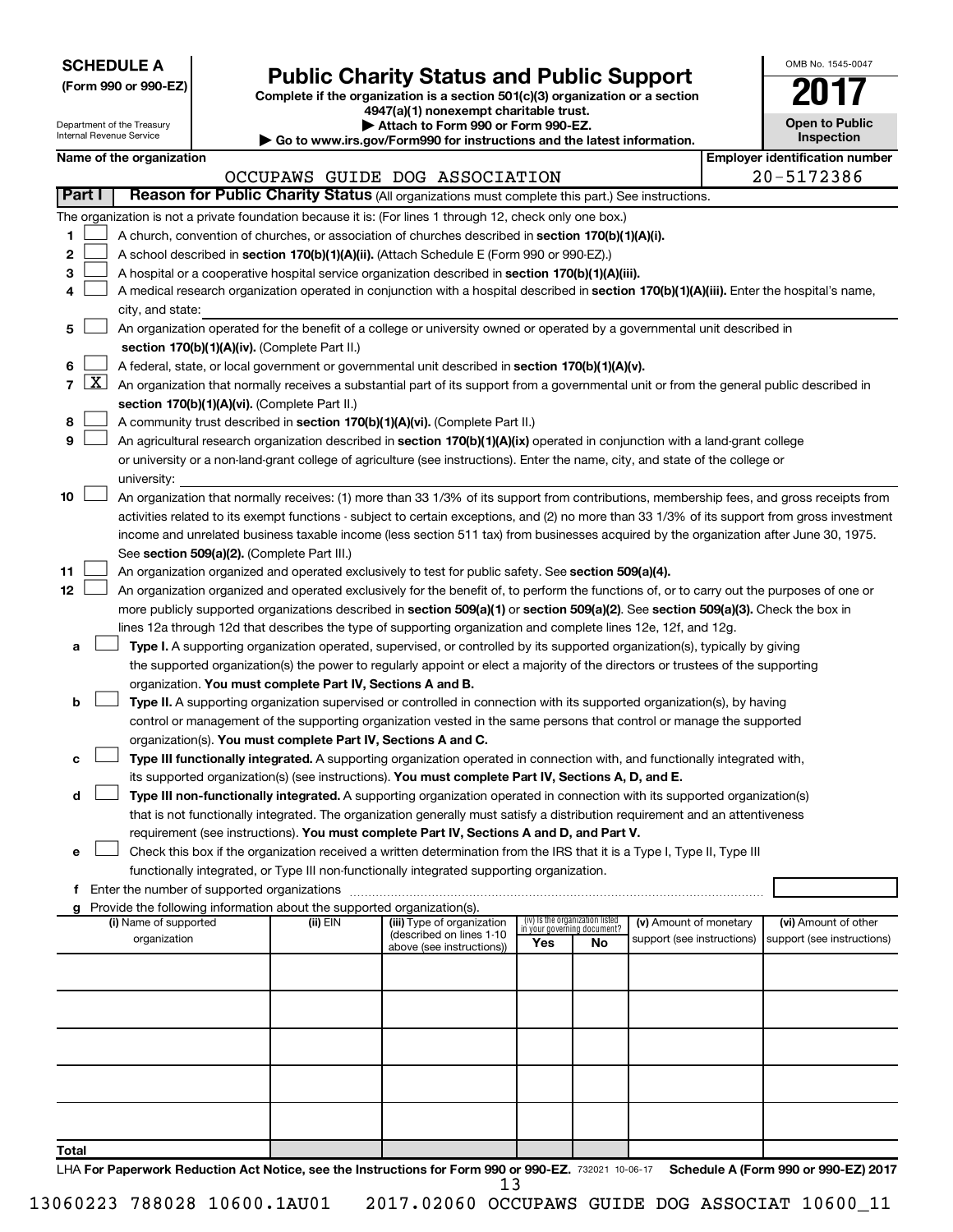# Schedule A (Form 990 or 990-EZ) 2017  $\rm OCCUPANS$  GUIDE DOG  $\rm ASSOCIATION$   $20-5172386$   $_{\rm Page}$

20-5172386 Page 2

(Complete only if you checked the box on line 5, 7, or 8 of Part I or if the organization failed to qualify under Part III. If the organization fails to qualify under the tests listed below, please complete Part III.) **Part II Support Schedule for Organizations Described in Sections 170(b)(1)(A)(iv) and 170(b)(1)(A)(vi)**

|    | <b>Section A. Public Support</b>                                                                                                                                                                                                                                                                                                                                           |          |           |                       |            |                                      |                                          |
|----|----------------------------------------------------------------------------------------------------------------------------------------------------------------------------------------------------------------------------------------------------------------------------------------------------------------------------------------------------------------------------|----------|-----------|-----------------------|------------|--------------------------------------|------------------------------------------|
|    | Calendar year (or fiscal year beginning in)                                                                                                                                                                                                                                                                                                                                | (a) 2013 | (b) 2014  | $(c)$ 2015            | $(d)$ 2016 | (e) 2017                             | (f) Total                                |
|    | 1 Gifts, grants, contributions, and                                                                                                                                                                                                                                                                                                                                        |          |           |                       |            |                                      |                                          |
|    | membership fees received. (Do not                                                                                                                                                                                                                                                                                                                                          |          |           |                       |            |                                      |                                          |
|    | include any "unusual grants.")                                                                                                                                                                                                                                                                                                                                             | 94, 224. | 154, 724. | 144,616.              | 117,492.   | 148,058.                             | 659,114.                                 |
|    | 2 Tax revenues levied for the organ-                                                                                                                                                                                                                                                                                                                                       |          |           |                       |            |                                      |                                          |
|    | ization's benefit and either paid to                                                                                                                                                                                                                                                                                                                                       |          |           |                       |            |                                      |                                          |
|    | or expended on its behalf                                                                                                                                                                                                                                                                                                                                                  |          |           |                       |            |                                      |                                          |
|    | 3 The value of services or facilities                                                                                                                                                                                                                                                                                                                                      |          |           |                       |            |                                      |                                          |
|    | furnished by a governmental unit to                                                                                                                                                                                                                                                                                                                                        |          |           |                       |            |                                      |                                          |
|    | the organization without charge                                                                                                                                                                                                                                                                                                                                            |          |           |                       |            |                                      |                                          |
|    | 4 Total. Add lines 1 through 3                                                                                                                                                                                                                                                                                                                                             | 94, 224. |           | $154, 724.$ 144, 616. | 117,492.   | 148,058.                             | 659, 114.                                |
| 5. | The portion of total contributions                                                                                                                                                                                                                                                                                                                                         |          |           |                       |            |                                      |                                          |
|    | by each person (other than a                                                                                                                                                                                                                                                                                                                                               |          |           |                       |            |                                      |                                          |
|    | governmental unit or publicly                                                                                                                                                                                                                                                                                                                                              |          |           |                       |            |                                      |                                          |
|    | supported organization) included                                                                                                                                                                                                                                                                                                                                           |          |           |                       |            |                                      |                                          |
|    | on line 1 that exceeds 2% of the                                                                                                                                                                                                                                                                                                                                           |          |           |                       |            |                                      |                                          |
|    | amount shown on line 11,                                                                                                                                                                                                                                                                                                                                                   |          |           |                       |            |                                      |                                          |
|    | column (f)                                                                                                                                                                                                                                                                                                                                                                 |          |           |                       |            |                                      | 76,092.                                  |
|    | 6 Public support. Subtract line 5 from line 4.                                                                                                                                                                                                                                                                                                                             |          |           |                       |            |                                      | 583,022.                                 |
|    | <b>Section B. Total Support</b>                                                                                                                                                                                                                                                                                                                                            |          |           |                       |            |                                      |                                          |
|    | Calendar year (or fiscal year beginning in)                                                                                                                                                                                                                                                                                                                                | (a) 2013 | (b) 2014  | $(c)$ 2015            | $(d)$ 2016 | (e) 2017                             | (f) Total                                |
|    | <b>7</b> Amounts from line 4                                                                                                                                                                                                                                                                                                                                               | 94,224.  | 154, 724. | 144,616.              | 117,492.   | 148,058.                             | $\overline{659}$ , 114.                  |
|    | 8 Gross income from interest,                                                                                                                                                                                                                                                                                                                                              |          |           |                       |            |                                      |                                          |
|    | dividends, payments received on                                                                                                                                                                                                                                                                                                                                            |          |           |                       |            |                                      |                                          |
|    | securities loans, rents, royalties,                                                                                                                                                                                                                                                                                                                                        |          |           |                       |            |                                      |                                          |
|    | and income from similar sources                                                                                                                                                                                                                                                                                                                                            | 47.      | 36.       | 435.                  | 1,083.     | 521.                                 | 2,122.                                   |
|    | 9 Net income from unrelated business                                                                                                                                                                                                                                                                                                                                       |          |           |                       |            |                                      |                                          |
|    | activities, whether or not the                                                                                                                                                                                                                                                                                                                                             |          |           |                       |            |                                      |                                          |
|    | business is regularly carried on                                                                                                                                                                                                                                                                                                                                           |          |           |                       |            |                                      |                                          |
|    | 10 Other income. Do not include gain                                                                                                                                                                                                                                                                                                                                       |          |           |                       |            |                                      |                                          |
|    | or loss from the sale of capital                                                                                                                                                                                                                                                                                                                                           |          |           |                       |            |                                      |                                          |
|    | assets (Explain in Part VI.)                                                                                                                                                                                                                                                                                                                                               |          |           |                       |            |                                      |                                          |
|    | 11 Total support. Add lines 7 through 10                                                                                                                                                                                                                                                                                                                                   |          |           |                       |            |                                      | 661, 236.                                |
|    | <b>12</b> Gross receipts from related activities, etc. (see instructions)                                                                                                                                                                                                                                                                                                  |          |           |                       |            | 12                                   | 159,821.                                 |
|    | 13 First five years. If the Form 990 is for the organization's first, second, third, fourth, or fifth tax year as a section 501(c)(3)                                                                                                                                                                                                                                      |          |           |                       |            |                                      |                                          |
|    | organization, check this box and stop here<br>Section C. Computation of Public Support Percentage                                                                                                                                                                                                                                                                          |          |           |                       |            |                                      |                                          |
|    |                                                                                                                                                                                                                                                                                                                                                                            |          |           |                       |            |                                      | 88.17                                    |
|    |                                                                                                                                                                                                                                                                                                                                                                            |          |           |                       |            | 14<br>15                             | %<br>86.12<br>$\%$                       |
|    | 16a 33 1/3% support test - 2017. If the organization did not check the box on line 13, and line 14 is 33 1/3% or more, check this box and                                                                                                                                                                                                                                  |          |           |                       |            |                                      |                                          |
|    |                                                                                                                                                                                                                                                                                                                                                                            |          |           |                       |            |                                      | $\blacktriangleright$ $\boxed{\text{X}}$ |
|    | stop here. The organization qualifies as a publicly supported organization manufaction manufacture or manufacture or the organization manufacture or the organization of the state of the state of the state of the state of t<br>b 33 1/3% support test - 2016. If the organization did not check a box on line 13 or 16a, and line 15 is 33 1/3% or more, check this box |          |           |                       |            |                                      |                                          |
|    |                                                                                                                                                                                                                                                                                                                                                                            |          |           |                       |            |                                      |                                          |
|    | 17a 10% -facts-and-circumstances test - 2017. If the organization did not check a box on line 13, 16a, or 16b, and line 14 is 10% or more,                                                                                                                                                                                                                                 |          |           |                       |            |                                      |                                          |
|    | and if the organization meets the "facts-and-circumstances" test, check this box and stop here. Explain in Part VI how the organization                                                                                                                                                                                                                                    |          |           |                       |            |                                      |                                          |
|    |                                                                                                                                                                                                                                                                                                                                                                            |          |           |                       |            |                                      |                                          |
|    | b 10% -facts-and-circumstances test - 2016. If the organization did not check a box on line 13, 16a, 16b, or 17a, and line 15 is 10% or                                                                                                                                                                                                                                    |          |           |                       |            |                                      |                                          |
|    | more, and if the organization meets the "facts-and-circumstances" test, check this box and stop here. Explain in Part VI how the                                                                                                                                                                                                                                           |          |           |                       |            |                                      |                                          |
|    | organization meets the "facts-and-circumstances" test. The organization qualifies as a publicly supported organization                                                                                                                                                                                                                                                     |          |           |                       |            |                                      |                                          |
|    | 18 Private foundation. If the organization did not check a box on line 13, 16a, 16b, 17a, or 17b, check this box and see instructions                                                                                                                                                                                                                                      |          |           |                       |            |                                      |                                          |
|    |                                                                                                                                                                                                                                                                                                                                                                            |          |           |                       |            | Schedule A (Form 990 or 990-EZ) 2017 |                                          |

732022 10-06-17

14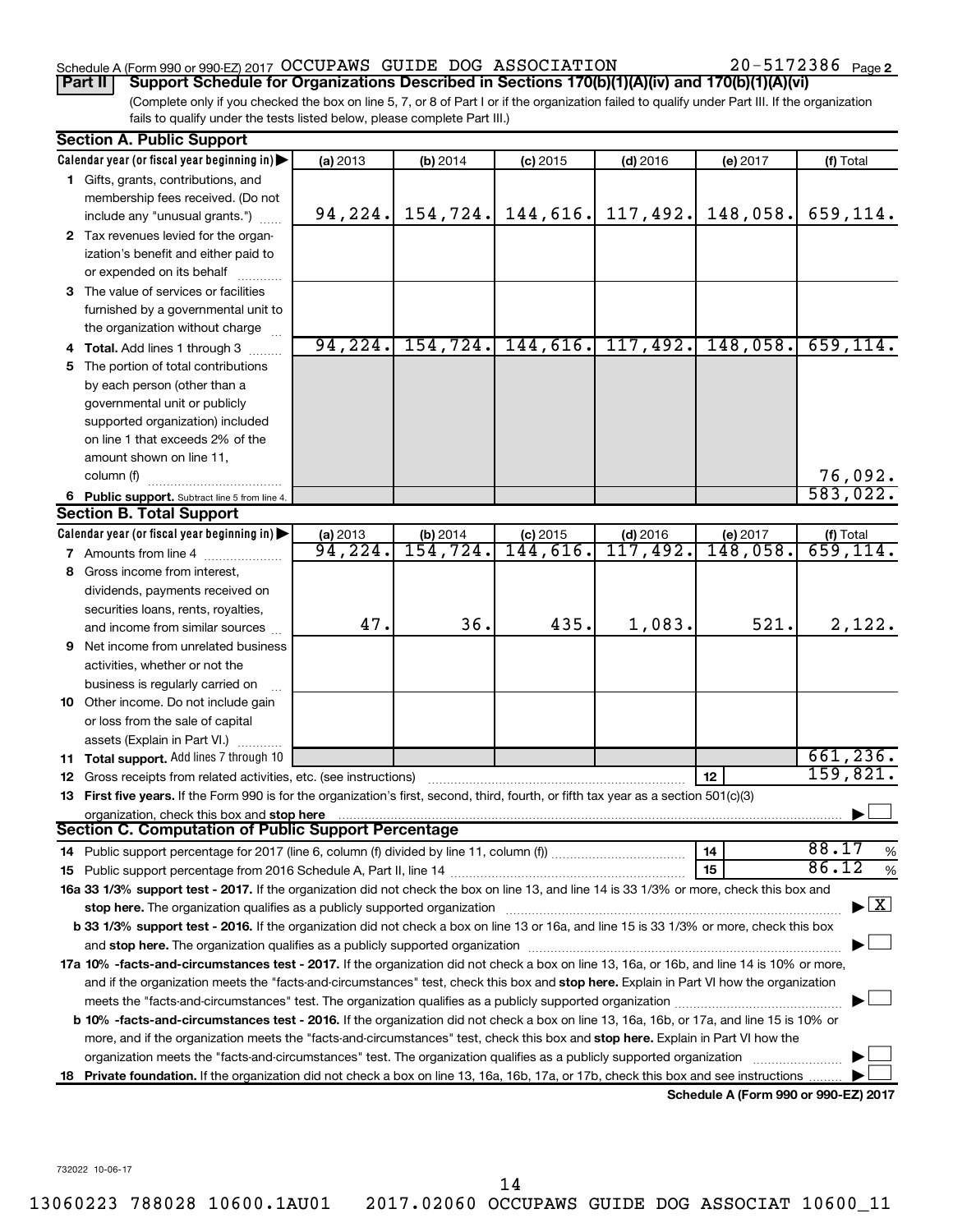### Schedule A (Form 990 or 990-EZ) 2017  $\rm OCCUPANS$  GUIDE DOG  $\rm ASSOCIATION$   $20-5172386$   $_{\rm Page}$ **Part III Support Schedule for Organizations Described in Section 509(a)(2)**

(Complete only if you checked the box on line 10 of Part I or if the organization failed to qualify under Part II. If the organization fails to qualify under the tests listed below, please complete Part II.)

| <b>Section A. Public Support</b>                                                                                                                                                                                               |          |          |            |            |          |                                      |
|--------------------------------------------------------------------------------------------------------------------------------------------------------------------------------------------------------------------------------|----------|----------|------------|------------|----------|--------------------------------------|
| Calendar year (or fiscal year beginning in)                                                                                                                                                                                    | (a) 2013 | (b) 2014 | $(c)$ 2015 | $(d)$ 2016 | (e) 2017 | (f) Total                            |
| 1 Gifts, grants, contributions, and                                                                                                                                                                                            |          |          |            |            |          |                                      |
| membership fees received. (Do not                                                                                                                                                                                              |          |          |            |            |          |                                      |
| include any "unusual grants.")                                                                                                                                                                                                 |          |          |            |            |          |                                      |
| 2 Gross receipts from admissions,<br>merchandise sold or services per-<br>formed, or facilities furnished in<br>any activity that is related to the<br>organization's tax-exempt purpose                                       |          |          |            |            |          |                                      |
| 3 Gross receipts from activities that                                                                                                                                                                                          |          |          |            |            |          |                                      |
| are not an unrelated trade or bus-                                                                                                                                                                                             |          |          |            |            |          |                                      |
| iness under section 513                                                                                                                                                                                                        |          |          |            |            |          |                                      |
| 4 Tax revenues levied for the organ-                                                                                                                                                                                           |          |          |            |            |          |                                      |
| ization's benefit and either paid to<br>or expended on its behalf<br>.                                                                                                                                                         |          |          |            |            |          |                                      |
| 5 The value of services or facilities                                                                                                                                                                                          |          |          |            |            |          |                                      |
| furnished by a governmental unit to                                                                                                                                                                                            |          |          |            |            |          |                                      |
| the organization without charge                                                                                                                                                                                                |          |          |            |            |          |                                      |
| 6 Total. Add lines 1 through 5                                                                                                                                                                                                 |          |          |            |            |          |                                      |
| 7a Amounts included on lines 1, 2, and                                                                                                                                                                                         |          |          |            |            |          |                                      |
| 3 received from disqualified persons<br><b>b</b> Amounts included on lines 2 and 3 received<br>from other than disqualified persons that<br>exceed the greater of \$5,000 or 1% of the<br>amount on line 13 for the year       |          |          |            |            |          |                                      |
| c Add lines 7a and 7b                                                                                                                                                                                                          |          |          |            |            |          |                                      |
| 8 Public support. (Subtract line 7c from line 6.)                                                                                                                                                                              |          |          |            |            |          |                                      |
| <b>Section B. Total Support</b>                                                                                                                                                                                                |          |          |            |            |          |                                      |
| Calendar year (or fiscal year beginning in)                                                                                                                                                                                    | (a) 2013 | (b) 2014 | $(c)$ 2015 | $(d)$ 2016 | (e) 2017 | (f) Total                            |
| <b>9</b> Amounts from line 6                                                                                                                                                                                                   |          |          |            |            |          |                                      |
| <b>10a</b> Gross income from interest,<br>dividends, payments received on<br>securities loans, rents, royalties,<br>and income from similar sources                                                                            |          |          |            |            |          |                                      |
| <b>b</b> Unrelated business taxable income                                                                                                                                                                                     |          |          |            |            |          |                                      |
| (less section 511 taxes) from businesses                                                                                                                                                                                       |          |          |            |            |          |                                      |
| acquired after June 30, 1975                                                                                                                                                                                                   |          |          |            |            |          |                                      |
| c Add lines 10a and 10b                                                                                                                                                                                                        |          |          |            |            |          |                                      |
| 11 Net income from unrelated business<br>activities not included in line 10b.<br>whether or not the business is<br>regularly carried on                                                                                        |          |          |            |            |          |                                      |
| <b>12</b> Other income. Do not include gain<br>or loss from the sale of capital<br>assets (Explain in Part VI.)                                                                                                                |          |          |            |            |          |                                      |
| <b>13</b> Total support. (Add lines 9, 10c, 11, and 12.)                                                                                                                                                                       |          |          |            |            |          |                                      |
| 14 First five years. If the Form 990 is for the organization's first, second, third, fourth, or fifth tax year as a section 501(c)(3) organization,                                                                            |          |          |            |            |          |                                      |
| check this box and stop here manufactured and stop here and stop here are manufactured and stop here and stop here and stop here and stop here and stop here and stop here and stop here are all the stop of the stop of the s |          |          |            |            |          |                                      |
| Section C. Computation of Public Support Percentage                                                                                                                                                                            |          |          |            |            |          |                                      |
|                                                                                                                                                                                                                                |          |          |            |            | 15       | ℅                                    |
| 16 Public support percentage from 2016 Schedule A, Part III, line 15                                                                                                                                                           |          |          |            |            | 16       | %                                    |
| Section D. Computation of Investment Income Percentage                                                                                                                                                                         |          |          |            |            |          |                                      |
|                                                                                                                                                                                                                                |          |          |            |            | 17       | %                                    |
| 18 Investment income percentage from 2016 Schedule A, Part III, line 17                                                                                                                                                        |          |          |            |            | 18       | %                                    |
| 19a 33 1/3% support tests - 2017. If the organization did not check the box on line 14, and line 15 is more than 33 1/3%, and line 17 is not                                                                                   |          |          |            |            |          |                                      |
| more than 33 1/3%, check this box and stop here. The organization qualifies as a publicly supported organization                                                                                                               |          |          |            |            |          |                                      |
| b 33 1/3% support tests - 2016. If the organization did not check a box on line 14 or line 19a, and line 16 is more than 33 1/3%, and                                                                                          |          |          |            |            |          |                                      |
| line 18 is not more than 33 1/3%, check this box and stop here. The organization qualifies as a publicly supported organization                                                                                                |          |          |            |            |          |                                      |
|                                                                                                                                                                                                                                |          |          |            |            |          |                                      |
| 732023 10-06-17                                                                                                                                                                                                                |          |          |            |            |          | Schedule A (Form 990 or 990-EZ) 2017 |
|                                                                                                                                                                                                                                |          |          | 15         |            |          |                                      |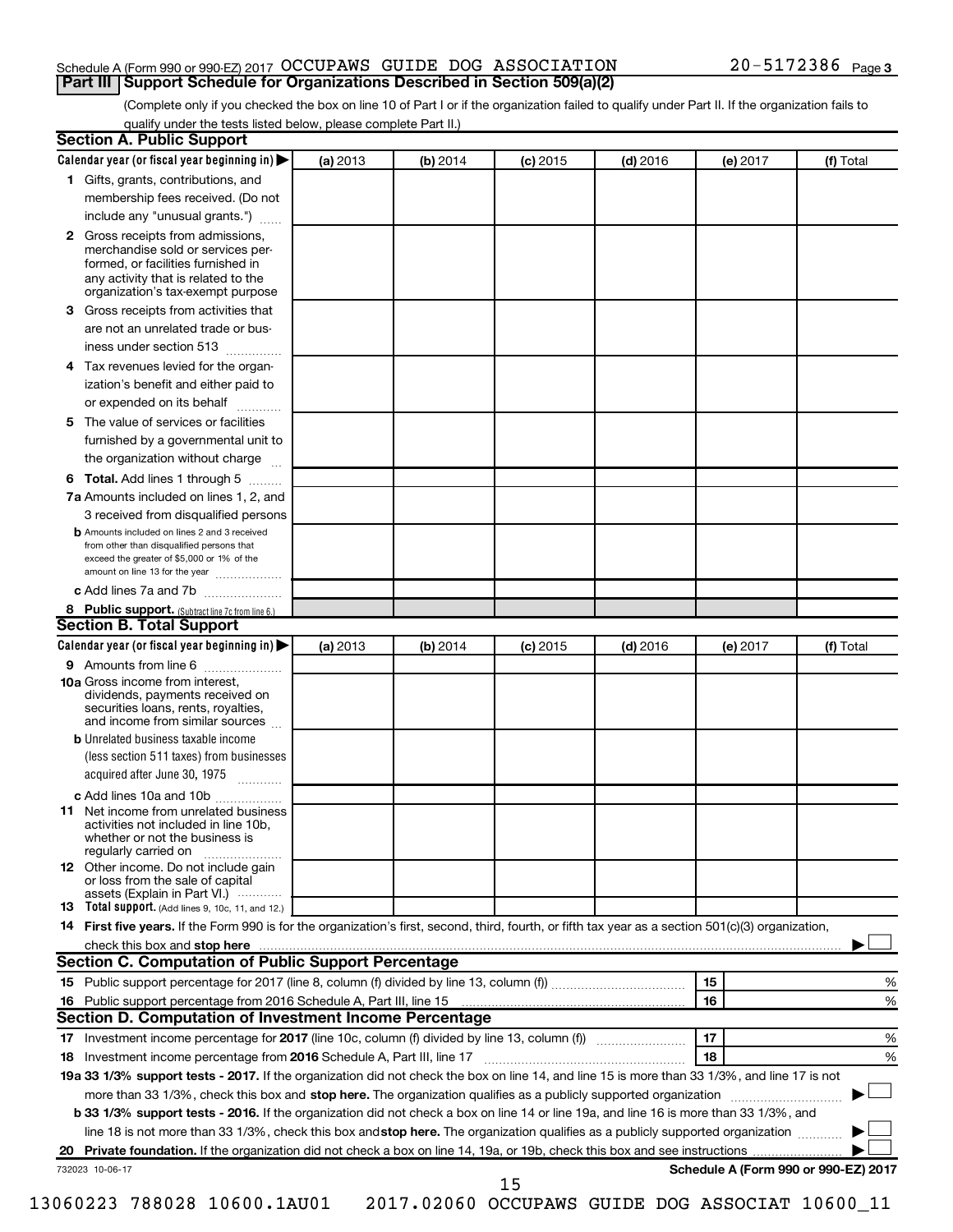# Schedule A (Form 990 or 990-EZ) 2017  $\rm OCCUPANS$  GUIDE DOG  $\rm ASSOCIATION$   $20-5172386$   $_{\rm Page}$

# 20-5172386 Page 4

**1**

**2**

**3a**

**3b**

**3c**

**4a**

**4b**

**4c**

**5a**

**5b 5c**

**6**

**7**

**8**

**9a**

**9b**

**9c**

**10a**

**10b**

**Yes No**

# **Part IV Supporting Organizations**

(Complete only if you checked a box in line 12 on Part I. If you checked 12a of Part I, complete Sections A and B. If you checked 12b of Part I, complete Sections A and C. If you checked 12c of Part I, complete Sections A, D, and E. If you checked 12d of Part I, complete Sections A and D, and complete Part V.)

## **Section A. All Supporting Organizations**

- **1** Are all of the organization's supported organizations listed by name in the organization's governing documents? If "No," describe in Part VI how the supported organizations are designated. If designated by *class or purpose, describe the designation. If historic and continuing relationship, explain.*
- **2** Did the organization have any supported organization that does not have an IRS determination of status under section 509(a)(1) or (2)? If "Yes," explain in Part **VI** how the organization determined that the supported *organization was described in section 509(a)(1) or (2).*
- **3a** Did the organization have a supported organization described in section 501(c)(4), (5), or (6)? If "Yes," answer *(b) and (c) below.*
- **b** Did the organization confirm that each supported organization qualified under section 501(c)(4), (5), or (6) and satisfied the public support tests under section 509(a)(2)? If "Yes," describe in Part VI when and how the *organization made the determination.*
- **c** Did the organization ensure that all support to such organizations was used exclusively for section 170(c)(2)(B) purposes? If "Yes," explain in Part VI what controls the organization put in place to ensure such use.
- **4 a** *If* Was any supported organization not organized in the United States ("foreign supported organization")? *"Yes," and if you checked 12a or 12b in Part I, answer (b) and (c) below.*
- **b** Did the organization have ultimate control and discretion in deciding whether to make grants to the foreign supported organization? If "Yes," describe in Part VI how the organization had such control and discretion *despite being controlled or supervised by or in connection with its supported organizations.*
- **c** Did the organization support any foreign supported organization that does not have an IRS determination under sections 501(c)(3) and 509(a)(1) or (2)? If "Yes," explain in Part VI what controls the organization used *to ensure that all support to the foreign supported organization was used exclusively for section 170(c)(2)(B) purposes.*
- **5a** Did the organization add, substitute, or remove any supported organizations during the tax year? If "Yes," answer (b) and (c) below (if applicable). Also, provide detail in **Part VI,** including (i) the names and EIN *numbers of the supported organizations added, substituted, or removed; (ii) the reasons for each such action; (iii) the authority under the organization's organizing document authorizing such action; and (iv) how the action was accomplished (such as by amendment to the organizing document).*
- **b Type I or Type II only.** Was any added or substituted supported organization part of a class already designated in the organization's organizing document?
- **c Substitutions only.**  Was the substitution the result of an event beyond the organization's control?
- **6** Did the organization provide support (whether in the form of grants or the provision of services or facilities) to **Part VI.** support or benefit one or more of the filing organization's supported organizations? If "Yes," provide detail in anyone other than (i) its supported organizations, (ii) individuals that are part of the charitable class benefited by one or more of its supported organizations, or (iii) other supporting organizations that also
- **7** Did the organization provide a grant, loan, compensation, or other similar payment to a substantial contributor regard to a substantial contributor? If "Yes," complete Part I of Schedule L (Form 990 or 990-EZ). (defined in section 4958(c)(3)(C)), a family member of a substantial contributor, or a 35% controlled entity with
- **8** Did the organization make a loan to a disqualified person (as defined in section 4958) not described in line 7? *If "Yes," complete Part I of Schedule L (Form 990 or 990-EZ).*
- **9 a** Was the organization controlled directly or indirectly at any time during the tax year by one or more in section 509(a)(1) or (2))? If "Yes," provide detail in **Part VI.** disqualified persons as defined in section 4946 (other than foundation managers and organizations described
- **b** Did one or more disqualified persons (as defined in line 9a) hold a controlling interest in any entity in which the supporting organization had an interest? If "Yes," provide detail in Part VI.
- **c** Did a disqualified person (as defined in line 9a) have an ownership interest in, or derive any personal benefit from, assets in which the supporting organization also had an interest? If "Yes," provide detail in Part VI.
- **10 a** Was the organization subject to the excess business holdings rules of section 4943 because of section supporting organizations)? If "Yes," answer 10b below. 4943(f) (regarding certain Type II supporting organizations, and all Type III non-functionally integrated
	- **b** Did the organization have any excess business holdings in the tax year? (Use Schedule C, Form 4720, to *determine whether the organization had excess business holdings.)*

732024 10-06-17

**Schedule A (Form 990 or 990-EZ) 2017**

16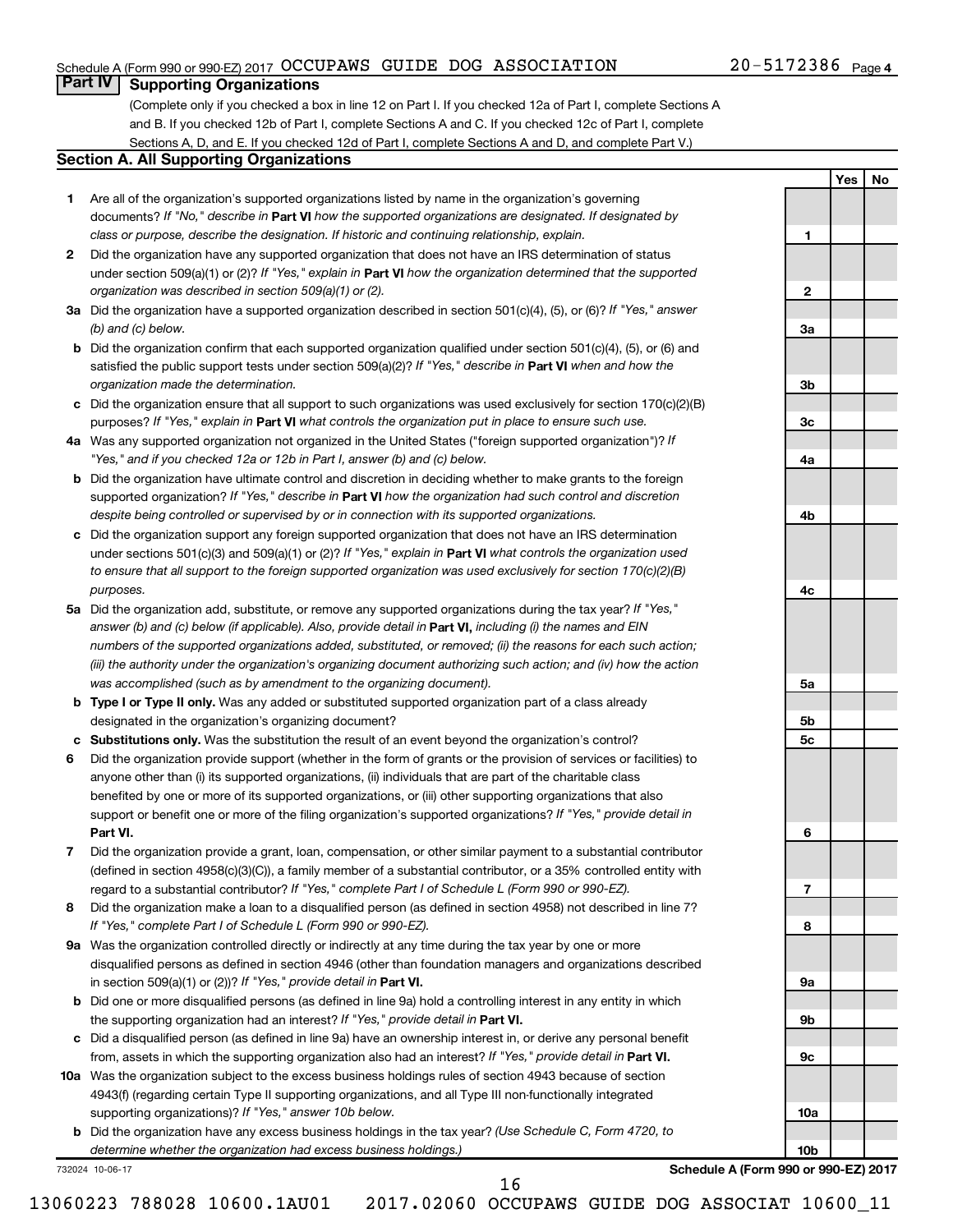#### Schedule A (Form 990 or 990-EZ) 2017 OCCUPAWS GUIDE DOG ASSOCIATION 2 U - 5 I 7 Z 3 8 0 Page OCCUPAWS GUIDE DOG ASSOCIATION 20-5172386

|    | Part IV<br><b>Supporting Organizations (continued)</b>                                                                          |                 |     |    |
|----|---------------------------------------------------------------------------------------------------------------------------------|-----------------|-----|----|
|    |                                                                                                                                 |                 | Yes | No |
| 11 | Has the organization accepted a gift or contribution from any of the following persons?                                         |                 |     |    |
|    | a A person who directly or indirectly controls, either alone or together with persons described in (b) and (c)                  |                 |     |    |
|    | below, the governing body of a supported organization?                                                                          | 11a             |     |    |
|    | <b>b</b> A family member of a person described in (a) above?                                                                    | 11 <sub>b</sub> |     |    |
|    | c A 35% controlled entity of a person described in (a) or (b) above? If "Yes" to a, b, or c, provide detail in Part VI.         | 11c             |     |    |
|    | <b>Section B. Type I Supporting Organizations</b>                                                                               |                 |     |    |
|    |                                                                                                                                 |                 | Yes | No |
|    |                                                                                                                                 |                 |     |    |
| 1  | Did the directors, trustees, or membership of one or more supported organizations have the power to                             |                 |     |    |
|    | regularly appoint or elect at least a majority of the organization's directors or trustees at all times during the              |                 |     |    |
|    | tax year? If "No," describe in Part VI how the supported organization(s) effectively operated, supervised, or                   |                 |     |    |
|    | controlled the organization's activities. If the organization had more than one supported organization,                         |                 |     |    |
|    | describe how the powers to appoint and/or remove directors or trustees were allocated among the supported                       |                 |     |    |
|    | organizations and what conditions or restrictions, if any, applied to such powers during the tax year.                          | 1               |     |    |
| 2  | Did the organization operate for the benefit of any supported organization other than the supported                             |                 |     |    |
|    | organization(s) that operated, supervised, or controlled the supporting organization? If "Yes," explain in                      |                 |     |    |
|    | Part VI how providing such benefit carried out the purposes of the supported organization(s) that operated,                     |                 |     |    |
|    | supervised, or controlled the supporting organization.                                                                          | 2               |     |    |
|    | <b>Section C. Type II Supporting Organizations</b>                                                                              |                 |     |    |
|    |                                                                                                                                 |                 | Yes | No |
| 1. | Were a majority of the organization's directors or trustees during the tax year also a majority of the directors                |                 |     |    |
|    | or trustees of each of the organization's supported organization(s)? If "No," describe in Part VI how control                   |                 |     |    |
|    | or management of the supporting organization was vested in the same persons that controlled or managed                          |                 |     |    |
|    | the supported organization(s).                                                                                                  | 1               |     |    |
|    | <b>Section D. All Type III Supporting Organizations</b>                                                                         |                 |     |    |
|    |                                                                                                                                 |                 | Yes | No |
| 1  | Did the organization provide to each of its supported organizations, by the last day of the fifth month of the                  |                 |     |    |
|    | organization's tax year, (i) a written notice describing the type and amount of support provided during the prior tax           |                 |     |    |
|    |                                                                                                                                 |                 |     |    |
|    | year, (ii) a copy of the Form 990 that was most recently filed as of the date of notification, and (iii) copies of the          |                 |     |    |
|    | organization's governing documents in effect on the date of notification, to the extent not previously provided?                | 1               |     |    |
| 2  | Were any of the organization's officers, directors, or trustees either (i) appointed or elected by the supported                |                 |     |    |
|    | organization(s) or (ii) serving on the governing body of a supported organization? If "No," explain in Part VI how              |                 |     |    |
|    | the organization maintained a close and continuous working relationship with the supported organization(s).                     | 2               |     |    |
| 3  | By reason of the relationship described in (2), did the organization's supported organizations have a                           |                 |     |    |
|    | significant voice in the organization's investment policies and in directing the use of the organization's                      |                 |     |    |
|    | income or assets at all times during the tax year? If "Yes," describe in Part VI the role the organization's                    |                 |     |    |
|    | supported organizations played in this regard.                                                                                  | з               |     |    |
|    | Section E. Type III Functionally Integrated Supporting Organizations                                                            |                 |     |    |
| 1  | Check the box next to the method that the organization used to satisfy the Integral Part Test during the yealsee instructions). |                 |     |    |
| a  | The organization satisfied the Activities Test. Complete line 2 below.                                                          |                 |     |    |
| b  | The organization is the parent of each of its supported organizations. Complete line 3 below.                                   |                 |     |    |
| с  | The organization supported a governmental entity. Describe in Part VI how you supported a government entity (see instructions). |                 |     |    |
| 2  | Activities Test. Answer (a) and (b) below.                                                                                      |                 | Yes | No |
| а  | Did substantially all of the organization's activities during the tax year directly further the exempt purposes of              |                 |     |    |
|    | the supported organization(s) to which the organization was responsive? If "Yes," then in Part VI identify                      |                 |     |    |
|    | those supported organizations and explain how these activities directly furthered their exempt purposes,                        |                 |     |    |
|    | how the organization was responsive to those supported organizations, and how the organization determined                       |                 |     |    |
|    |                                                                                                                                 |                 |     |    |
|    | that these activities constituted substantially all of its activities.                                                          | 2a              |     |    |
|    | b Did the activities described in (a) constitute activities that, but for the organization's involvement, one or more           |                 |     |    |
|    | of the organization's supported organization(s) would have been engaged in? If "Yes," explain in Part VI the                    |                 |     |    |
|    | reasons for the organization's position that its supported organization(s) would have engaged in these                          |                 |     |    |
|    | activities but for the organization's involvement.                                                                              | 2b              |     |    |
| з  | Parent of Supported Organizations. Answer (a) and (b) below.                                                                    |                 |     |    |
| а  | Did the organization have the power to regularly appoint or elect a majority of the officers, directors, or                     |                 |     |    |
|    | trustees of each of the supported organizations? Provide details in Part VI.                                                    | За              |     |    |
|    | <b>b</b> Did the organization exercise a substantial degree of direction over the policies, programs, and activities of each    |                 |     |    |
|    | of its supported organizations? If "Yes," describe in Part VI the role played by the organization in this regard.               | 3b              |     |    |
|    | Schedule A (Form 990 or 990-EZ) 2017<br>732025 10-06-17                                                                         |                 |     |    |

13060223 788028 10600.1AU01 2017.02060 OCCUPAWS GUIDE DOG ASSOCIAT 10600\_11

17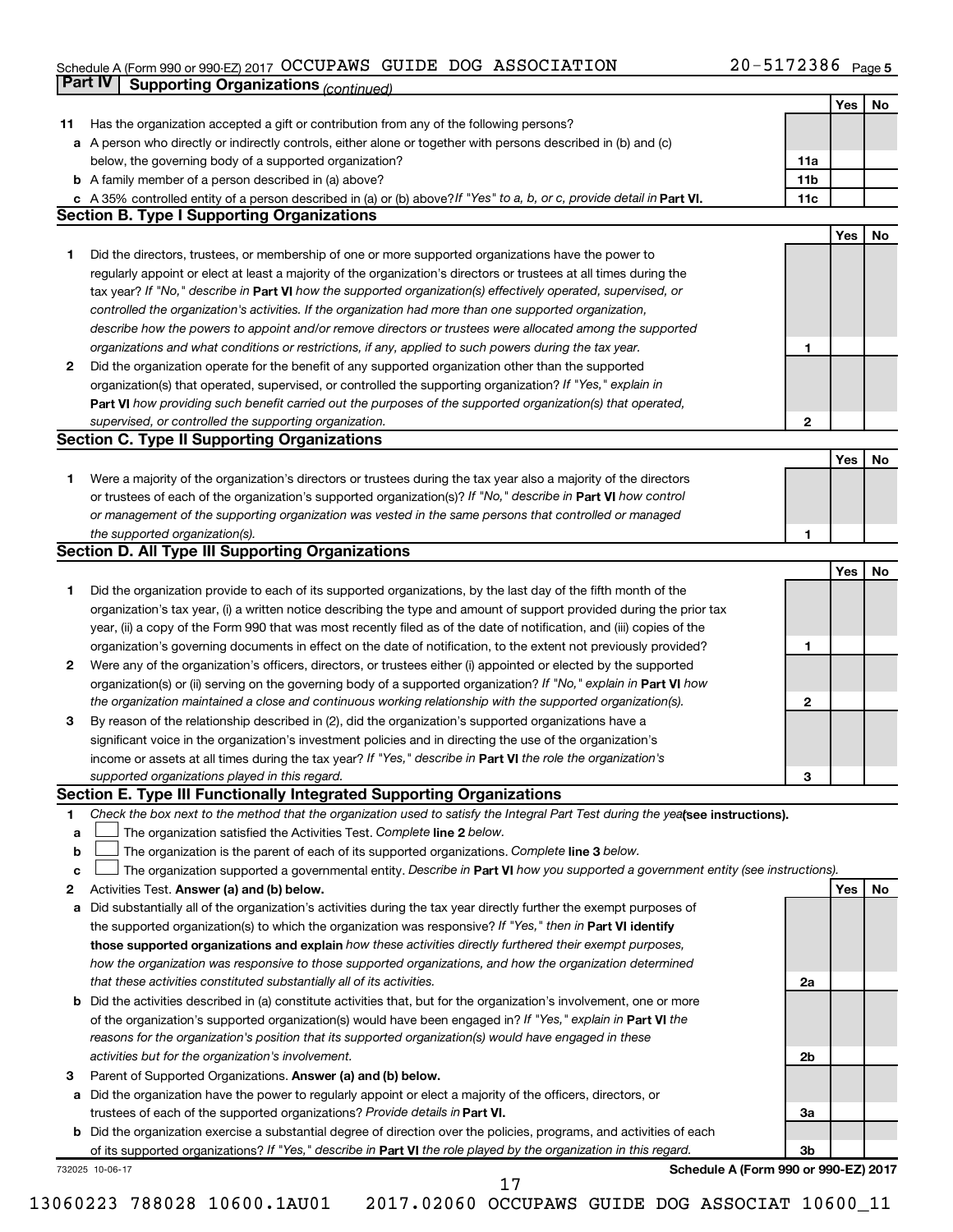# Schedule A (Form 990 or 990-EZ) 2017  $\rm OCCUPANS$  GUIDE DOG  $\rm ASSOCIATION$   $20-5172386$   $_{\rm Page}$

# 1 **Letter See instructions.** All Check here if the organization satisfied the Integral Part Test as a qualifying trust on Nov. 20, 1970 (explain in Part VI.) See instructions. All other Type III non-functionally integrated supporting organizations must complete Sections A through E. **Part V Type III Non-Functionally Integrated 509(a)(3) Supporting Organizations**

| Section A - Adjusted Net Income |                                                                              |                | (A) Prior Year | (B) Current Year<br>(optional) |
|---------------------------------|------------------------------------------------------------------------------|----------------|----------------|--------------------------------|
| 1.                              | Net short-term capital gain                                                  | 1              |                |                                |
| 2                               | Recoveries of prior-year distributions                                       | $\overline{2}$ |                |                                |
| з                               | Other gross income (see instructions)                                        | 3              |                |                                |
| 4                               | Add lines 1 through 3                                                        | 4              |                |                                |
| 5                               | Depreciation and depletion                                                   | 5              |                |                                |
| 6                               | Portion of operating expenses paid or incurred for production or             |                |                |                                |
|                                 | collection of gross income or for management, conservation, or               |                |                |                                |
|                                 | maintenance of property held for production of income (see instructions)     | 6              |                |                                |
| 7                               | Other expenses (see instructions)                                            | $\overline{7}$ |                |                                |
| 8                               | Adjusted Net Income (subtract lines 5, 6, and 7 from line 4)                 | 8              |                |                                |
|                                 | <b>Section B - Minimum Asset Amount</b>                                      |                | (A) Prior Year | (B) Current Year<br>(optional) |
| 1.                              | Aggregate fair market value of all non-exempt-use assets (see                |                |                |                                |
|                                 | instructions for short tax year or assets held for part of year):            |                |                |                                |
|                                 | a Average monthly value of securities                                        | 1a             |                |                                |
|                                 | <b>b</b> Average monthly cash balances                                       | 1 <sub>b</sub> |                |                                |
|                                 | c Fair market value of other non-exempt-use assets                           | 1c             |                |                                |
|                                 | <b>d</b> Total (add lines 1a, 1b, and 1c)                                    | 1d             |                |                                |
|                                 | e Discount claimed for blockage or other                                     |                |                |                                |
|                                 | factors (explain in detail in <b>Part VI</b> ):                              |                |                |                                |
| 2                               | Acquisition indebtedness applicable to non-exempt-use assets                 | $\mathbf{2}$   |                |                                |
| З                               | Subtract line 2 from line 1d                                                 | 3              |                |                                |
| 4                               | Cash deemed held for exempt use. Enter 1-1/2% of line 3 (for greater amount, |                |                |                                |
|                                 | see instructions)                                                            | 4              |                |                                |
| 5                               | Net value of non-exempt-use assets (subtract line 4 from line 3)             | 5              |                |                                |
| 6                               | Multiply line 5 by .035                                                      | 6              |                |                                |
| 7                               | Recoveries of prior-year distributions                                       | $\overline{7}$ |                |                                |
| 8                               | Minimum Asset Amount (add line 7 to line 6)                                  | 8              |                |                                |
|                                 | <b>Section C - Distributable Amount</b>                                      |                |                | <b>Current Year</b>            |
| $\mathbf 1$                     | Adjusted net income for prior year (from Section A, line 8, Column A)        | 1              |                |                                |
| $\mathbf{2}$                    | Enter 85% of line 1                                                          | $\mathbf{2}$   |                |                                |
| з                               | Minimum asset amount for prior year (from Section B, line 8, Column A)       | 3              |                |                                |
| 4                               | Enter greater of line 2 or line 3                                            | 4              |                |                                |
| 5                               | Income tax imposed in prior year                                             | 5              |                |                                |
| 6                               | Distributable Amount. Subtract line 5 from line 4, unless subject to         |                |                |                                |
|                                 | emergency temporary reduction (see instructions)                             | 6              |                |                                |
|                                 |                                                                              |                |                |                                |

**7** Check here if the current year is the organization's first as a non-functionally integrated Type III supporting organization (see † instructions).

**Schedule A (Form 990 or 990-EZ) 2017**

732026 10-06-17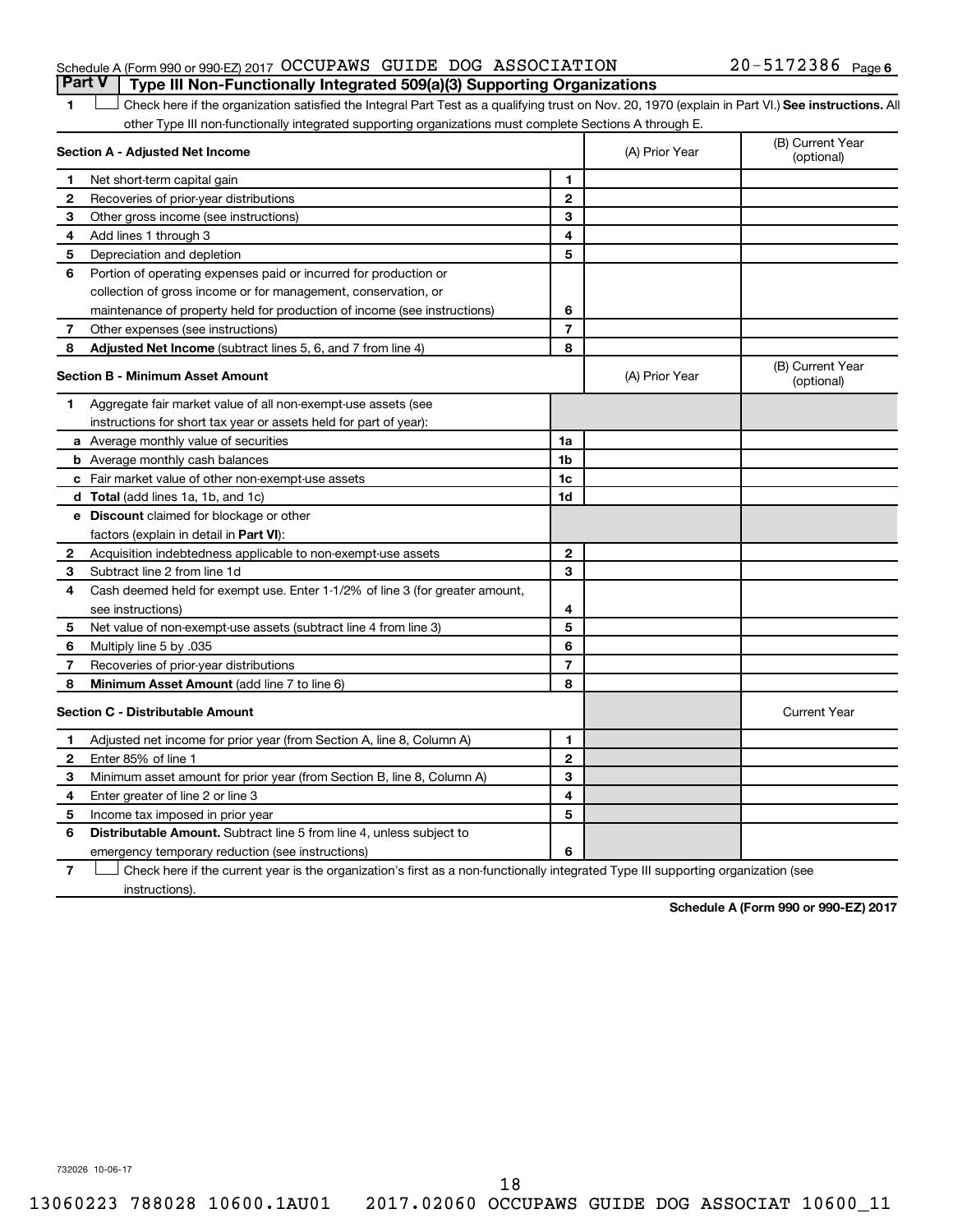#### Schedule A (Form 990 or 990-EZ) 2017 OCCUPAWS GUIDE DOG ASSOCIATION 2 U - 5 I 7 Z 3 8 0 Page OCCUPAWS GUIDE DOG ASSOCIATION 20-5172386

| <b>Part V</b> | Type III Non-Functionally Integrated 509(a)(3) Supporting Organizations (continued)        |                             |                                       |                                                |  |  |
|---------------|--------------------------------------------------------------------------------------------|-----------------------------|---------------------------------------|------------------------------------------------|--|--|
|               | <b>Section D - Distributions</b>                                                           |                             |                                       | <b>Current Year</b>                            |  |  |
| 1             | Amounts paid to supported organizations to accomplish exempt purposes                      |                             |                                       |                                                |  |  |
| 2             | Amounts paid to perform activity that directly furthers exempt purposes of supported       |                             |                                       |                                                |  |  |
|               | organizations, in excess of income from activity                                           |                             |                                       |                                                |  |  |
| 3             | Administrative expenses paid to accomplish exempt purposes of supported organizations      |                             |                                       |                                                |  |  |
| 4             | Amounts paid to acquire exempt-use assets                                                  |                             |                                       |                                                |  |  |
| 5             | Qualified set-aside amounts (prior IRS approval required)                                  |                             |                                       |                                                |  |  |
| 6             | Other distributions (describe in Part VI). See instructions.                               |                             |                                       |                                                |  |  |
| 7             | Total annual distributions. Add lines 1 through 6.                                         |                             |                                       |                                                |  |  |
| 8             | Distributions to attentive supported organizations to which the organization is responsive |                             |                                       |                                                |  |  |
|               | (provide details in Part VI). See instructions.                                            |                             |                                       |                                                |  |  |
| 9             | Distributable amount for 2017 from Section C, line 6                                       |                             |                                       |                                                |  |  |
| 10            | Line 8 amount divided by line 9 amount                                                     |                             |                                       |                                                |  |  |
|               |                                                                                            | (i)                         | (ii)                                  | (iii)                                          |  |  |
|               | Section E - Distribution Allocations (see instructions)                                    | <b>Excess Distributions</b> | <b>Underdistributions</b><br>Pre-2017 | <b>Distributable</b><br><b>Amount for 2017</b> |  |  |
| 1.            | Distributable amount for 2017 from Section C, line 6                                       |                             |                                       |                                                |  |  |
| $\mathbf{2}$  | Underdistributions, if any, for years prior to 2017 (reason-                               |                             |                                       |                                                |  |  |
|               | able cause required- explain in Part VI). See instructions.                                |                             |                                       |                                                |  |  |
| 3             | Excess distributions carryover, if any, to 2017                                            |                             |                                       |                                                |  |  |
| a             |                                                                                            |                             |                                       |                                                |  |  |
|               | <b>b</b> From 2013                                                                         |                             |                                       |                                                |  |  |
|               | c From 2014                                                                                |                             |                                       |                                                |  |  |
|               | d From 2015                                                                                |                             |                                       |                                                |  |  |
|               | e From 2016                                                                                |                             |                                       |                                                |  |  |
|               | f Total of lines 3a through e                                                              |                             |                                       |                                                |  |  |
|               | <b>g</b> Applied to underdistributions of prior years                                      |                             |                                       |                                                |  |  |
|               | <b>h</b> Applied to 2017 distributable amount                                              |                             |                                       |                                                |  |  |
|               | Carryover from 2012 not applied (see instructions)                                         |                             |                                       |                                                |  |  |
|               | Remainder. Subtract lines 3g, 3h, and 3i from 3f.                                          |                             |                                       |                                                |  |  |
| 4             | Distributions for 2017 from Section D,                                                     |                             |                                       |                                                |  |  |
|               | $line 7$ :                                                                                 |                             |                                       |                                                |  |  |
|               | a Applied to underdistributions of prior years                                             |                             |                                       |                                                |  |  |
|               | <b>b</b> Applied to 2017 distributable amount                                              |                             |                                       |                                                |  |  |
| с             | Remainder. Subtract lines 4a and 4b from 4.                                                |                             |                                       |                                                |  |  |
| 5             | Remaining underdistributions for years prior to 2017, if                                   |                             |                                       |                                                |  |  |
|               | any. Subtract lines 3g and 4a from line 2. For result greater                              |                             |                                       |                                                |  |  |
|               | than zero, explain in Part VI. See instructions.                                           |                             |                                       |                                                |  |  |
| 6             | Remaining underdistributions for 2017. Subtract lines 3h                                   |                             |                                       |                                                |  |  |
|               | and 4b from line 1. For result greater than zero, explain in                               |                             |                                       |                                                |  |  |
|               | <b>Part VI.</b> See instructions.                                                          |                             |                                       |                                                |  |  |
| $\mathbf{7}$  | Excess distributions carryover to 2018. Add lines 3j                                       |                             |                                       |                                                |  |  |
|               | and 4c.                                                                                    |                             |                                       |                                                |  |  |
| 8             | Breakdown of line 7:                                                                       |                             |                                       |                                                |  |  |
|               | a Excess from 2013                                                                         |                             |                                       |                                                |  |  |
|               | <b>b</b> Excess from 2014                                                                  |                             |                                       |                                                |  |  |
|               | c Excess from 2015                                                                         |                             |                                       |                                                |  |  |
|               | d Excess from 2016                                                                         |                             |                                       |                                                |  |  |
|               | e Excess from 2017                                                                         |                             |                                       |                                                |  |  |

**Schedule A (Form 990 or 990-EZ) 2017**

732027 10-06-17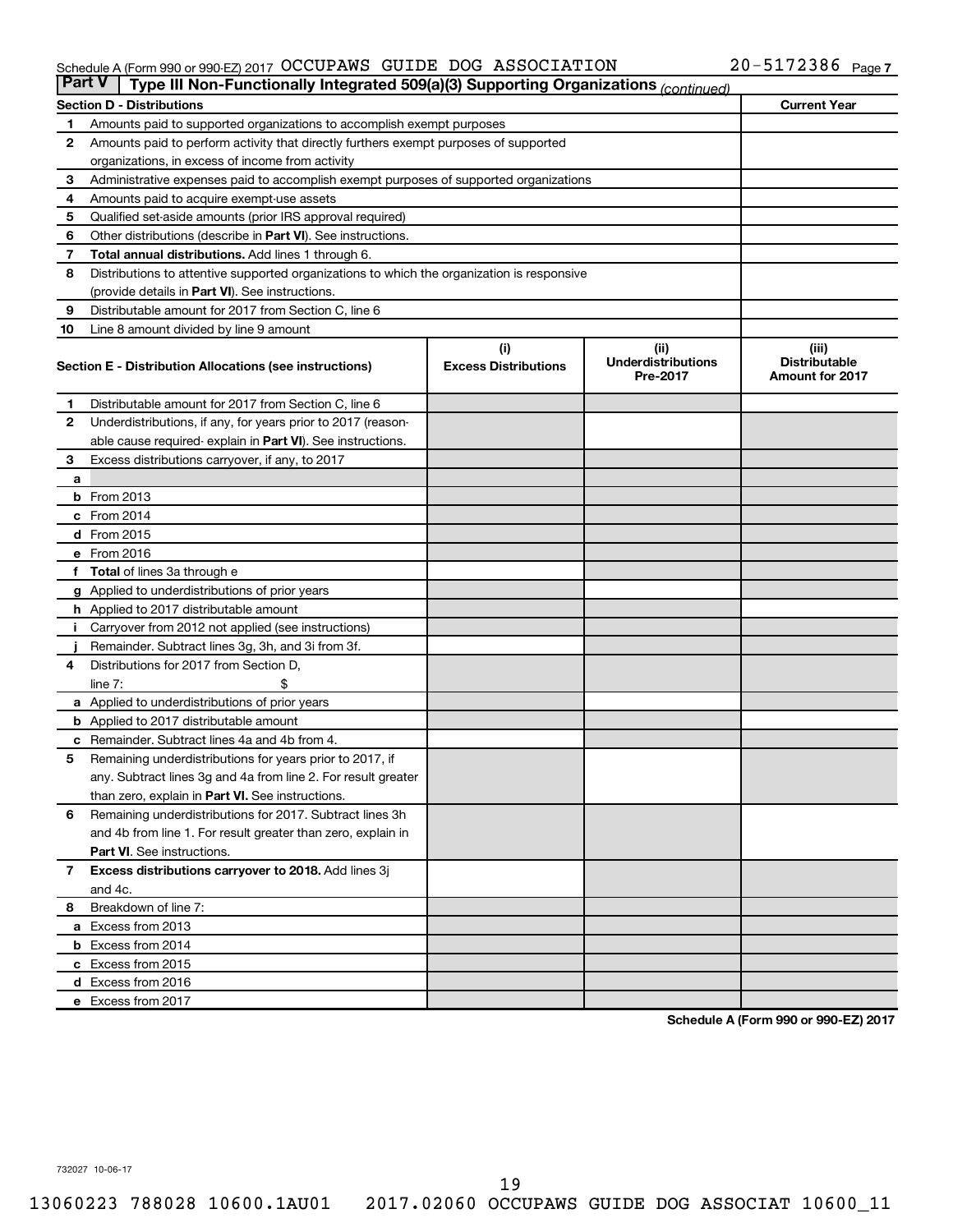| <b>Part VI</b>  | Schedule A (Form 990 or 990-EZ) 2017 OCCUPAWS GUIDE DOG ASSOCIATION                                                                                                                                                                                                           |    | 20-5172386 Page 8                               |
|-----------------|-------------------------------------------------------------------------------------------------------------------------------------------------------------------------------------------------------------------------------------------------------------------------------|----|-------------------------------------------------|
|                 | Supplemental Information. Provide the explanations required by Part II, line 10; Part II, line 17a or 17b; Part III, line 12;<br>Part IV, Section A, lines 1, 2, 3b, 3c, 4b, 4c, 5a, 6, 9a, 9b, 9c, 11a, 11b, and 11c; Part IV, Section B, lines 1 and 2; Part IV, Section C, |    |                                                 |
|                 | line 1; Part IV, Section D, lines 2 and 3; Part IV, Section E, lines 1c, 2a, 2b, 3a, and 3b; Part V, line 1; Part V, Section B, line 1e; Part V,                                                                                                                              |    |                                                 |
|                 | Section D, lines 5, 6, and 8; and Part V, Section E, lines 2, 5, and 6. Also complete this part for any additional information.<br>(See instructions.)                                                                                                                        |    |                                                 |
|                 |                                                                                                                                                                                                                                                                               |    |                                                 |
|                 |                                                                                                                                                                                                                                                                               |    |                                                 |
|                 |                                                                                                                                                                                                                                                                               |    |                                                 |
|                 |                                                                                                                                                                                                                                                                               |    |                                                 |
|                 |                                                                                                                                                                                                                                                                               |    |                                                 |
|                 |                                                                                                                                                                                                                                                                               |    |                                                 |
|                 |                                                                                                                                                                                                                                                                               |    |                                                 |
|                 |                                                                                                                                                                                                                                                                               |    |                                                 |
|                 |                                                                                                                                                                                                                                                                               |    |                                                 |
|                 |                                                                                                                                                                                                                                                                               |    |                                                 |
|                 |                                                                                                                                                                                                                                                                               |    |                                                 |
|                 |                                                                                                                                                                                                                                                                               |    |                                                 |
|                 |                                                                                                                                                                                                                                                                               |    |                                                 |
|                 |                                                                                                                                                                                                                                                                               |    |                                                 |
|                 |                                                                                                                                                                                                                                                                               |    |                                                 |
|                 |                                                                                                                                                                                                                                                                               |    |                                                 |
|                 |                                                                                                                                                                                                                                                                               |    |                                                 |
|                 |                                                                                                                                                                                                                                                                               |    |                                                 |
|                 |                                                                                                                                                                                                                                                                               |    |                                                 |
|                 |                                                                                                                                                                                                                                                                               |    |                                                 |
|                 |                                                                                                                                                                                                                                                                               |    |                                                 |
|                 |                                                                                                                                                                                                                                                                               |    |                                                 |
|                 |                                                                                                                                                                                                                                                                               |    |                                                 |
|                 |                                                                                                                                                                                                                                                                               |    |                                                 |
|                 |                                                                                                                                                                                                                                                                               |    |                                                 |
|                 |                                                                                                                                                                                                                                                                               |    |                                                 |
|                 |                                                                                                                                                                                                                                                                               |    |                                                 |
|                 |                                                                                                                                                                                                                                                                               |    |                                                 |
|                 |                                                                                                                                                                                                                                                                               |    |                                                 |
|                 |                                                                                                                                                                                                                                                                               |    |                                                 |
|                 |                                                                                                                                                                                                                                                                               |    |                                                 |
|                 |                                                                                                                                                                                                                                                                               |    |                                                 |
|                 |                                                                                                                                                                                                                                                                               |    |                                                 |
|                 |                                                                                                                                                                                                                                                                               |    |                                                 |
|                 |                                                                                                                                                                                                                                                                               |    |                                                 |
|                 |                                                                                                                                                                                                                                                                               |    |                                                 |
|                 |                                                                                                                                                                                                                                                                               |    |                                                 |
|                 |                                                                                                                                                                                                                                                                               |    |                                                 |
|                 |                                                                                                                                                                                                                                                                               |    |                                                 |
|                 |                                                                                                                                                                                                                                                                               |    |                                                 |
|                 |                                                                                                                                                                                                                                                                               |    |                                                 |
|                 |                                                                                                                                                                                                                                                                               |    |                                                 |
|                 |                                                                                                                                                                                                                                                                               |    |                                                 |
|                 |                                                                                                                                                                                                                                                                               |    |                                                 |
|                 |                                                                                                                                                                                                                                                                               |    |                                                 |
|                 |                                                                                                                                                                                                                                                                               |    |                                                 |
|                 |                                                                                                                                                                                                                                                                               |    |                                                 |
|                 |                                                                                                                                                                                                                                                                               |    |                                                 |
|                 |                                                                                                                                                                                                                                                                               |    |                                                 |
|                 |                                                                                                                                                                                                                                                                               |    |                                                 |
|                 |                                                                                                                                                                                                                                                                               |    |                                                 |
|                 |                                                                                                                                                                                                                                                                               |    |                                                 |
|                 |                                                                                                                                                                                                                                                                               |    |                                                 |
|                 |                                                                                                                                                                                                                                                                               |    |                                                 |
| 732028 10-06-17 |                                                                                                                                                                                                                                                                               |    | Schedule A (Form 990 or 990-EZ) 2017            |
|                 | 13060223 788028 10600.1AU01                                                                                                                                                                                                                                                   | 20 | 2017.02060 OCCUPAWS GUIDE DOG ASSOCIAT 10600_11 |
|                 |                                                                                                                                                                                                                                                                               |    |                                                 |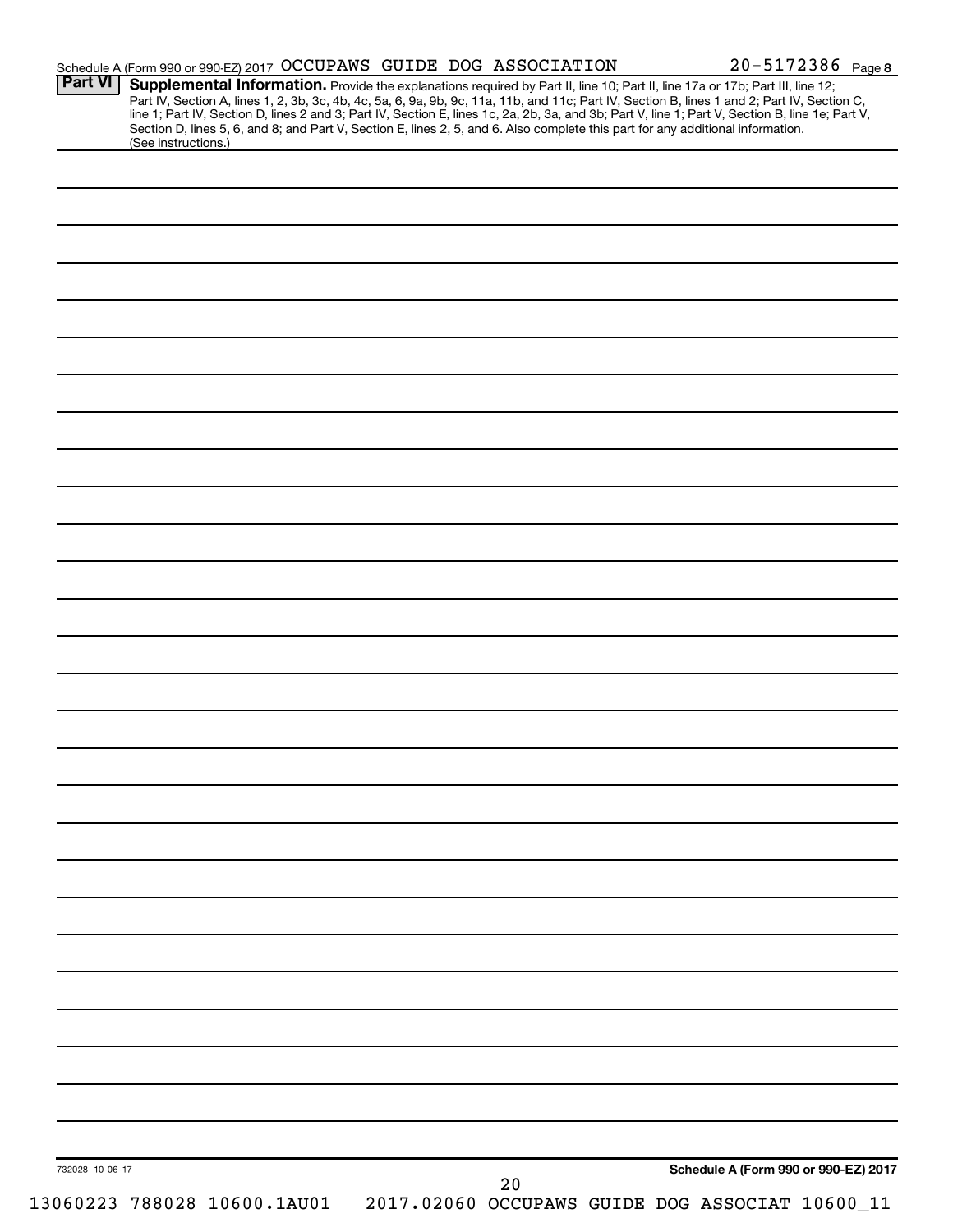Department of the Treasury Internal Revenue Service **(Form 990, 990-EZ,**

**Organization type** (check one):

# \*\* PUBLIC DISCLOSURE COPY \*\*

# **Schedule B Schedule of Contributors**

**or 990-PF) | Attach to Form 990, Form 990-EZ, or Form 990-PF. | Go to www.irs.gov/Form990 for the latest information.** OMB No. 1545-0047

# **2017**

**Name of the organization Employer identification number**

|          |  | OCCUPAWS GUIDE DOG ASSOCIATION | 20-5172386 |
|----------|--|--------------------------------|------------|
| ck one): |  |                                |            |

| Filers of:         | Section:                                                                  |
|--------------------|---------------------------------------------------------------------------|
| Form 990 or 990-EZ | $\lfloor \underline{X} \rfloor$ 501(c)( 3) (enter number) organization    |
|                    | 4947(a)(1) nonexempt charitable trust not treated as a private foundation |
|                    | 527 political organization                                                |
| Form 990-PF        | 501(c)(3) exempt private foundation                                       |
|                    | 4947(a)(1) nonexempt charitable trust treated as a private foundation     |
|                    | 501(c)(3) taxable private foundation                                      |

Check if your organization is covered by the General Rule or a Special Rule. **Note:**  Only a section 501(c)(7), (8), or (10) organization can check boxes for both the General Rule and a Special Rule. See instructions.

### **General Rule**

 $\Box$ 

For an organization filing Form 990, 990-EZ, or 990-PF that received, during the year, contributions totaling \$5,000 or more (in money or property) from any one contributor. Complete Parts I and II. See instructions for determining a contributor's total contributions.

### **Special Rules**

any one contributor, during the year, total contributions of the greater of (1) \$5,000; or (2) 2% of the amount on (i) Form 990, Part VIII, line 1h;  $\boxed{\text{X}}$  For an organization described in section 501(c)(3) filing Form 990 or 990-EZ that met the 33 1/3% support test of the regulations under sections 509(a)(1) and 170(b)(1)(A)(vi), that checked Schedule A (Form 990 or 990-EZ), Part II, line 13, 16a, or 16b, and that received from or (ii) Form 990-EZ, line 1. Complete Parts I and II.

year, total contributions of more than \$1,000 *exclusively* for religious, charitable, scientific, literary, or educational purposes, or for For an organization described in section 501(c)(7), (8), or (10) filing Form 990 or 990-EZ that received from any one contributor, during the the prevention of cruelty to children or animals. Complete Parts I, II, and III.  $\Box$ 

purpose. Don't complete any of the parts unless the General Rule applies to this organization because it received nonexclusively year, contributions exclusively for religious, charitable, etc., purposes, but no such contributions totaled more than \$1,000. If this box is checked, enter here the total contributions that were received during the year for an exclusively religious, charitable, etc., For an organization described in section 501(c)(7), (8), or (10) filing Form 990 or 990-EZ that received from any one contributor, during the religious, charitable, etc., contributions totaling \$5,000 or more during the year  $\ldots$  $\ldots$  $\ldots$  $\ldots$  $\ldots$  $\ldots$  $\Box$ 

**Caution:**  An organization that isn't covered by the General Rule and/or the Special Rules doesn't file Schedule B (Form 990, 990-EZ, or 990-PF),  **must** but it answer "No" on Part IV, line 2, of its Form 990; or check the box on line H of its Form 990-EZ or on its Form 990-PF, Part I, line 2, to certify that it doesn't meet the filing requirements of Schedule B (Form 990, 990-EZ, or 990-PF).

LHA For Paperwork Reduction Act Notice, see the instructions for Form 990, 990-EZ, or 990-PF. Schedule B (Form 990, 990-EZ, or 990-PF) (2017)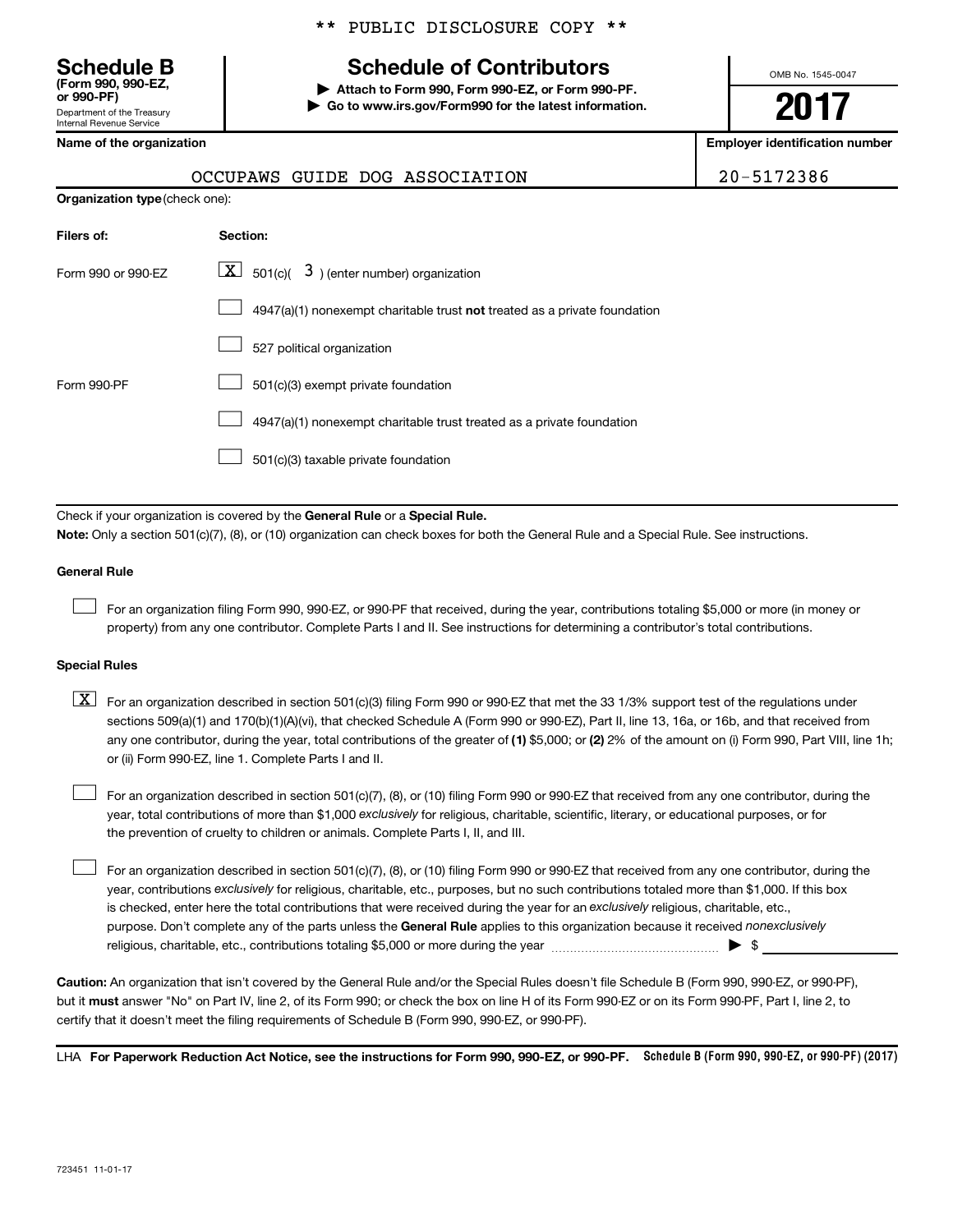| Schedule B (Form 990, 990-EZ, or 990-PF) (2017) | Page |
|-------------------------------------------------|------|
|-------------------------------------------------|------|

| Name of organization |  |  |
|----------------------|--|--|
|----------------------|--|--|

# OCCUPAWS GUIDE DOG ASSOCIATION 20-5172386

| (a) | (b)                        | (c)                        | (d)                                                                                                                |
|-----|----------------------------|----------------------------|--------------------------------------------------------------------------------------------------------------------|
| No. | Name, address, and ZIP + 4 | <b>Total contributions</b> | Type of contribution                                                                                               |
| 1   |                            | 11,100.<br>\$              | $\overline{\mathbf{X}}$<br>Person<br>Payroll<br><b>Noncash</b><br>(Complete Part II for<br>noncash contributions.) |
| (a) | (b)                        | (c)                        | (d)                                                                                                                |
| No. | Name, address, and ZIP + 4 | <b>Total contributions</b> | Type of contribution                                                                                               |
| 2   |                            | 10,000.<br>\$              | $\mathbf{X}$<br>Person<br>Payroll<br><b>Noncash</b><br>(Complete Part II for<br>noncash contributions.)            |
| (a) | (b)                        | (c)                        | (d)                                                                                                                |
| No. | Name, address, and ZIP + 4 | <b>Total contributions</b> | Type of contribution                                                                                               |
| 3   |                            | 7,500.<br>\$               | $\overline{\mathbf{X}}$<br>Person<br>Payroll<br><b>Noncash</b><br>(Complete Part II for<br>noncash contributions.) |
| (a) | (b)                        | (c)                        | (d)                                                                                                                |
| No. | Name, address, and ZIP + 4 | <b>Total contributions</b> | Type of contribution                                                                                               |
| 4   |                            | 5,500.<br>\$               | $\mathbf{X}$<br>Person<br>Payroll<br><b>Noncash</b><br>(Complete Part II for<br>noncash contributions.)            |
| (a) | (b)                        | (c)                        | (d)                                                                                                                |
| No. | Name, address, and ZIP + 4 | <b>Total contributions</b> | Type of contribution                                                                                               |
| 5   |                            | 5,000.<br>\$               | $\mathbf{X}$<br>Person<br>Payroll<br><b>Noncash</b><br>(Complete Part II for<br>noncash contributions.)            |
| (a) | (b)                        | (c)                        | (d)                                                                                                                |
| No. | Name, address, and ZIP + 4 | <b>Total contributions</b> | Type of contribution                                                                                               |
| 6   |                            | 5,000.<br>\$               | $\mathbf{X}$<br>Person<br>Payroll<br><b>Noncash</b><br>(Complete Part II for<br>noncash contributions.)            |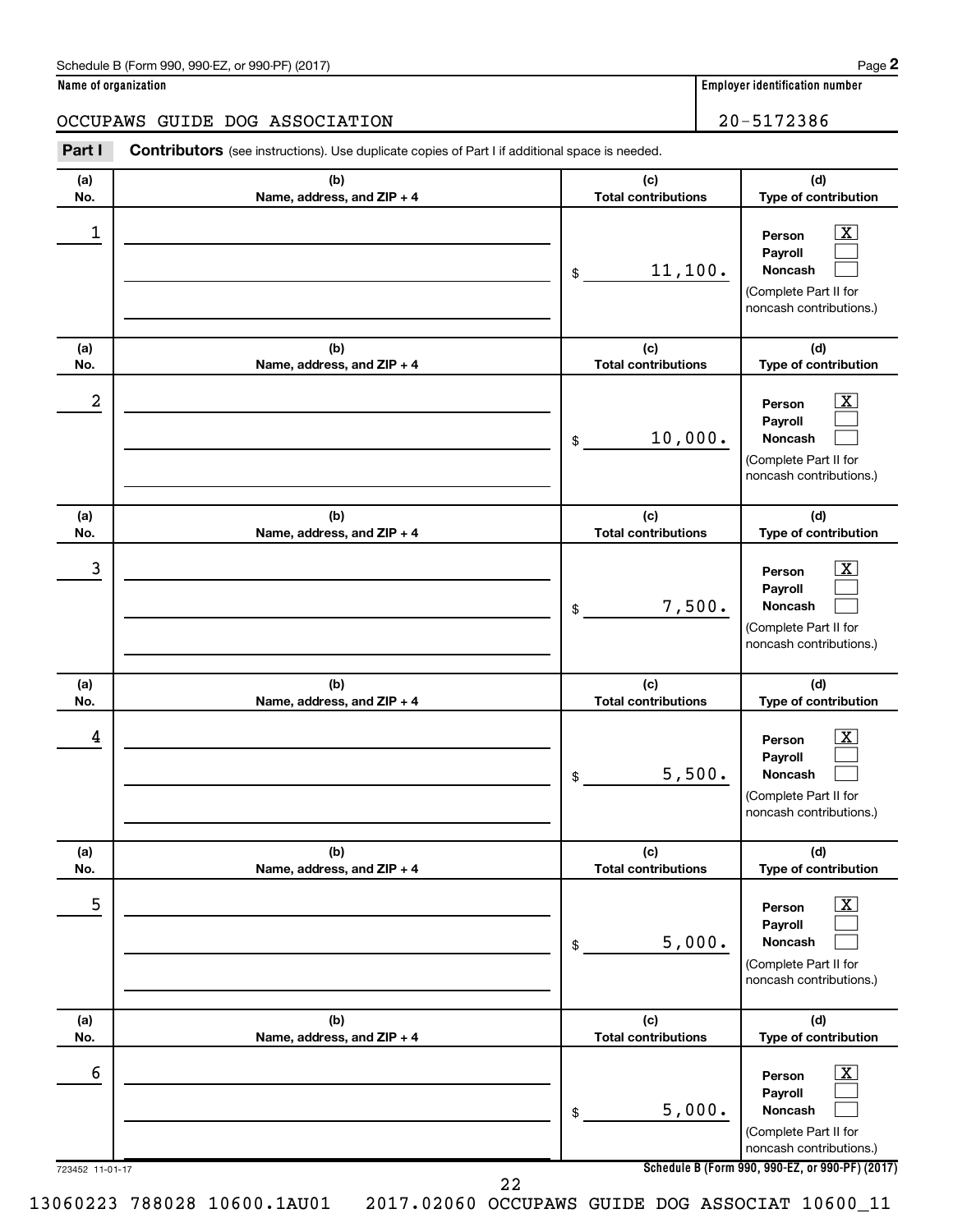| Schedule B (Form 990, 990-EZ, or 990-PF) (2017) | Page |
|-------------------------------------------------|------|
|-------------------------------------------------|------|

|  | Name of organization |
|--|----------------------|
|  |                      |

## OCCUPAWS GUIDE DOG ASSOCIATION 20-5172386

723452 11-01-17 **Schedule B (Form 990, 990-EZ, or 990-PF) (2017) (a) No. (b) Name, address, and ZIP + 4 (c) Total contributions (d) Type of contribution Person Payroll Noncash (a) No. (b) Name, address, and ZIP + 4 (c) Total contributions (d) Type of contribution Person Payroll Noncash (a) No. (b) Name, address, and ZIP + 4 (c) Total contributions (d) Type of contribution Person Payroll Noncash (a) No. (b) Name, address, and ZIP + 4 (c) Total contributions (d) Type of contribution Person Payroll Noncash (a) No. (b) Name, address, and ZIP + 4 (c) Total contributions (d) Type of contribution Person Payroll Noncash (a) No. (b) Name, address, and ZIP + 4 (c) Total contributions (d) Type of contribution Person Payroll Noncash Part I** Contributors (see instructions). Use duplicate copies of Part I if additional space is needed. \$ (Complete Part II for noncash contributions.) \$ (Complete Part II for noncash contributions.) \$ (Complete Part II for noncash contributions.) \$ (Complete Part II for noncash contributions.) \$ (Complete Part II for noncash contributions.) \$ (Complete Part II for noncash contributions.)  $\boxed{\textbf{X}}$  $\Box$  $\Box$  $\Box$  $\Box$  $\Box$  $\Box$  $\Box$  $\Box$  $\Box$  $\Box$  $\Box$  $\Box$  $\Box$  $\Box$  $\Box$  $\Box$  $\Box$  $7$   $|$  Person  $\overline{\text{X}}$ 5,000.

23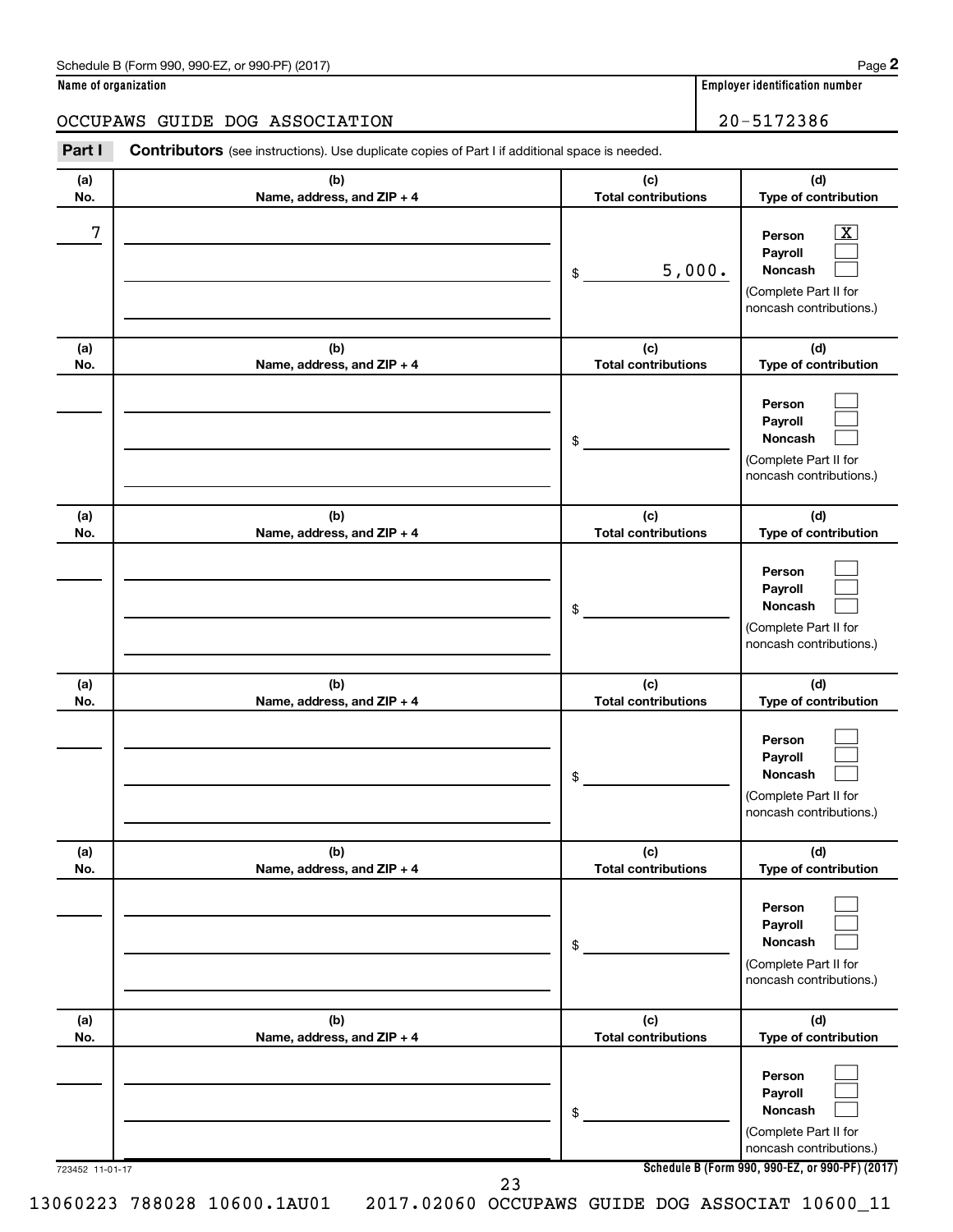# OCCUPAWS GUIDE DOG ASSOCIATION 20-5172386

Part II Noncash Property (see instructions). Use duplicate copies of Part II if additional space is needed.

| (a)                          |                                              | (c)                                             |                                                 |
|------------------------------|----------------------------------------------|-------------------------------------------------|-------------------------------------------------|
| No.<br>from<br>Part I        | (b)<br>Description of noncash property given | FMV (or estimate)<br>(See instructions.)        | (d)<br>Date received                            |
|                              |                                              |                                                 |                                                 |
|                              |                                              | $\frac{1}{2}$                                   |                                                 |
| (a)                          |                                              | (c)                                             |                                                 |
| No.<br>from<br>Part I        | (b)<br>Description of noncash property given | FMV (or estimate)<br>(See instructions.)        | (d)<br>Date received                            |
|                              |                                              |                                                 |                                                 |
|                              |                                              | $\frac{1}{2}$                                   |                                                 |
| (a)<br>No.<br>from<br>Part I | (b)<br>Description of noncash property given | (c)<br>FMV (or estimate)<br>(See instructions.) | (d)<br>Date received                            |
|                              |                                              |                                                 |                                                 |
|                              |                                              | $\frac{1}{2}$                                   |                                                 |
| (a)<br>No.<br>from<br>Part I | (b)<br>Description of noncash property given | (c)<br>FMV (or estimate)<br>(See instructions.) | (d)<br>Date received                            |
|                              |                                              |                                                 |                                                 |
|                              |                                              | $\frac{1}{2}$                                   |                                                 |
| (a)<br>No.<br>from<br>Part I | (b)<br>Description of noncash property given | (c)<br>FMV (or estimate)<br>(See instructions.) | (d)<br>Date received                            |
|                              |                                              |                                                 |                                                 |
|                              |                                              | \$                                              |                                                 |
| (a)<br>No.<br>from<br>Part I | (b)<br>Description of noncash property given | (c)<br>FMV (or estimate)<br>(See instructions.) | (d)<br>Date received                            |
|                              |                                              |                                                 |                                                 |
|                              |                                              | \$                                              |                                                 |
| 723453 11-01-17              | 24                                           |                                                 | Schedule B (Form 990, 990-EZ, or 990-PF) (2017) |

13060223 788028 10600.1AU01 2017.02060 OCCUPAWS GUIDE DOG ASSOCIAT 10600\_11

**3**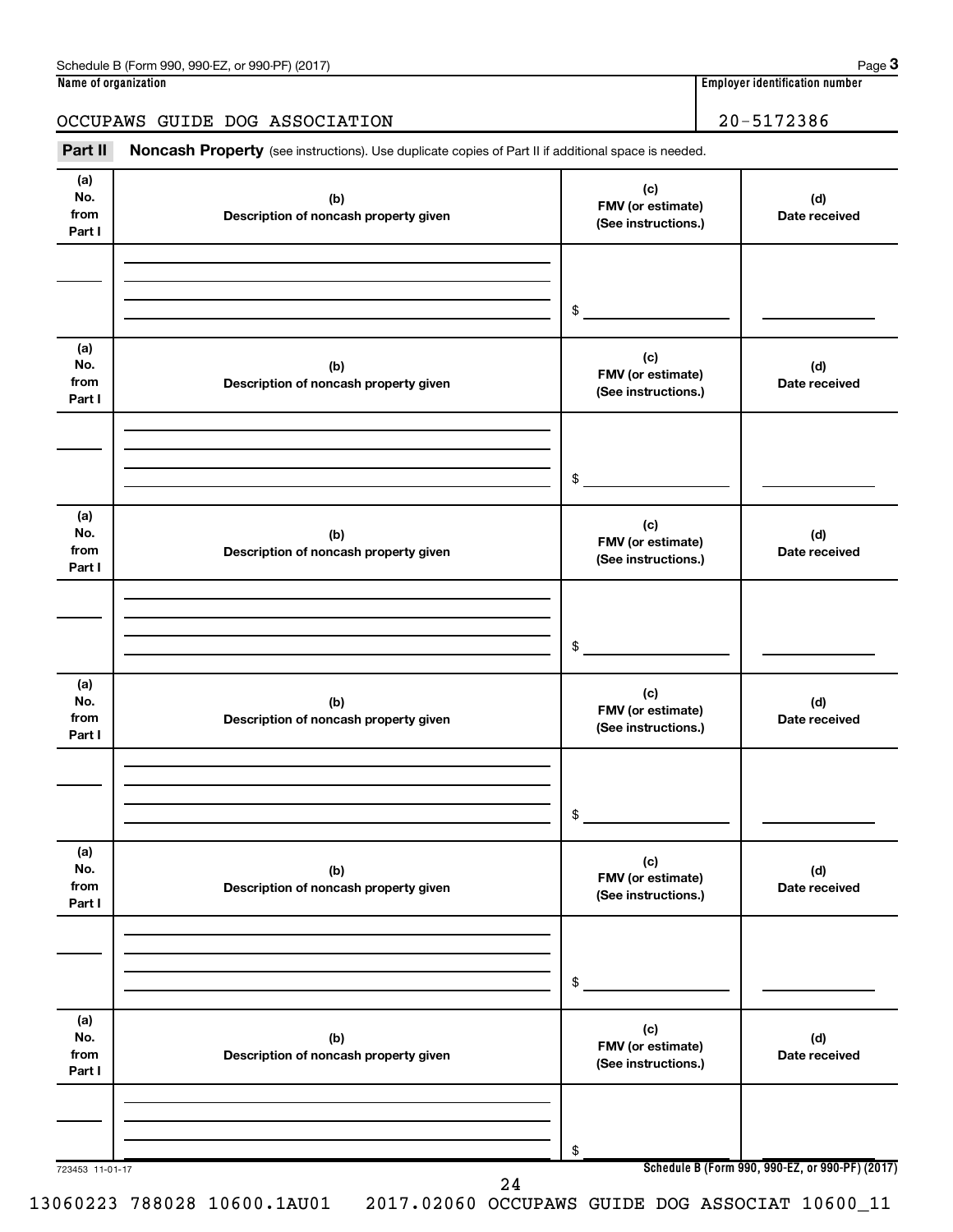| Part III                   | OCCUPAWS GUIDE DOG ASSOCIATION                                                                                                                                                                                                                                                                                                                     |                      | 20-5172386<br>Exclusively religious, charitable, etc., contributions to organizations described in section $501(c)(7)$ , (8), or (10) that total more than \$1,000 for |  |
|----------------------------|----------------------------------------------------------------------------------------------------------------------------------------------------------------------------------------------------------------------------------------------------------------------------------------------------------------------------------------------------|----------------------|------------------------------------------------------------------------------------------------------------------------------------------------------------------------|--|
|                            | the year from any one contributor. Complete columns (a) through (e) and the following line entry. For organizations<br>completing Part III, enter the total of exclusively religious, charitable, etc., contributions of \$1,000 or less for the year. (Enter this info. once.)<br>Use duplicate copies of Part III if additional space is needed. |                      | $\blacktriangleright$ \$                                                                                                                                               |  |
| (a) No.<br>`from<br>Part I | (b) Purpose of gift                                                                                                                                                                                                                                                                                                                                | (c) Use of gift      | (d) Description of how gift is held                                                                                                                                    |  |
|                            |                                                                                                                                                                                                                                                                                                                                                    | (e) Transfer of gift |                                                                                                                                                                        |  |
|                            | Transferee's name, address, and $ZIP + 4$                                                                                                                                                                                                                                                                                                          |                      | Relationship of transferor to transferee                                                                                                                               |  |
| (a) No.<br>from<br>Part I  | (b) Purpose of gift                                                                                                                                                                                                                                                                                                                                | (c) Use of gift      | (d) Description of how gift is held                                                                                                                                    |  |
|                            | Transferee's name, address, and $ZIP + 4$                                                                                                                                                                                                                                                                                                          | (e) Transfer of gift | Relationship of transferor to transferee                                                                                                                               |  |
|                            |                                                                                                                                                                                                                                                                                                                                                    |                      |                                                                                                                                                                        |  |
| (a) No.<br>from<br>Part I  | (b) Purpose of gift                                                                                                                                                                                                                                                                                                                                | (c) Use of gift      | (d) Description of how gift is held                                                                                                                                    |  |
|                            |                                                                                                                                                                                                                                                                                                                                                    | (e) Transfer of gift |                                                                                                                                                                        |  |
|                            | Transferee's name, address, and ZIP + 4                                                                                                                                                                                                                                                                                                            |                      | Relationship of transferor to transferee                                                                                                                               |  |
| (a) No.<br>from<br>Part I  | (b) Purpose of gift                                                                                                                                                                                                                                                                                                                                | (c) Use of gift      | (d) Description of how gift is held                                                                                                                                    |  |
|                            |                                                                                                                                                                                                                                                                                                                                                    |                      |                                                                                                                                                                        |  |
|                            | Transferee's name, address, and ZIP + 4                                                                                                                                                                                                                                                                                                            | (e) Transfer of gift | Relationship of transferor to transferee                                                                                                                               |  |
|                            |                                                                                                                                                                                                                                                                                                                                                    |                      |                                                                                                                                                                        |  |
| 723454 11-01-17            |                                                                                                                                                                                                                                                                                                                                                    | 25                   | Schedule B (Form 990, 990-EZ, or 990-PF) (2017)                                                                                                                        |  |

 $Schendule B (Form 990, 990E7 or 990E) (2017)$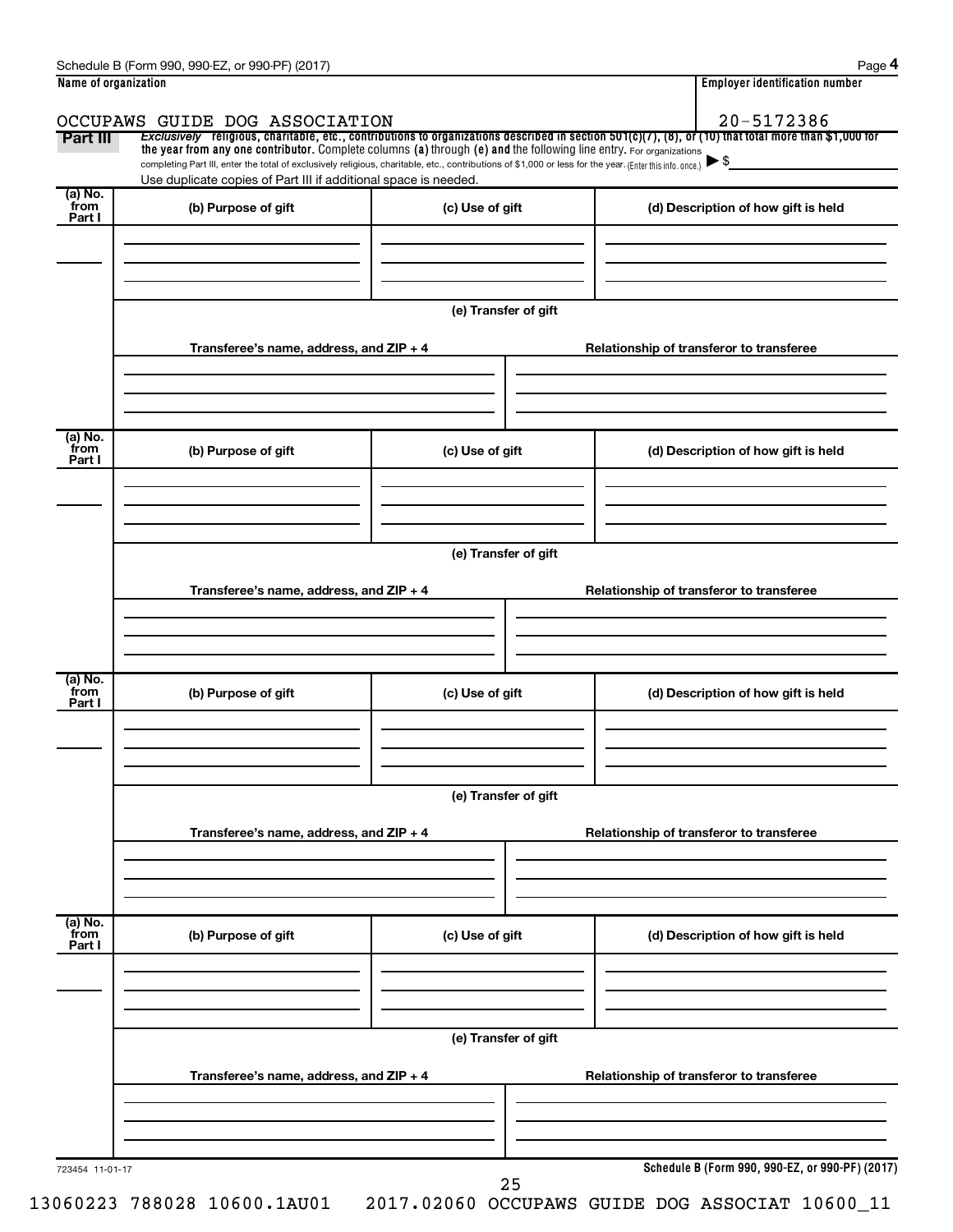| <b>SCHEDULE D</b> |  |
|-------------------|--|
|-------------------|--|

**2**

**b**

# **SCHEDULE D Supplemental Financial Statements**<br> **Form 990 2017**<br> **Part IV** line 6.7.8.9.10, 11a, 11b, 11d, 11d, 11d, 11d, 11d, 12a, 0r, 12b

**(Form 990) | Complete if the organization answered "Yes" on Form 990, Part IV, line 6, 7, 8, 9, 10, 11a, 11b, 11c, 11d, 11e, 11f, 12a, or 12b.**

**| Attach to Form 990. |Go to www.irs.gov/Form990 for instructions and the latest information.**



Department of the Treasury

|         | Internal Revenue Service |                                                                                                                                                           | Go to www.irs.gov/Form990 for instructions and the latest information. |                                                     | <b>Inspection</b>               |           |
|---------|--------------------------|-----------------------------------------------------------------------------------------------------------------------------------------------------------|------------------------------------------------------------------------|-----------------------------------------------------|---------------------------------|-----------|
|         | Name of the organization | OCCUPAWS GUIDE DOG ASSOCIATION                                                                                                                            |                                                                        | <b>Employer identification number</b><br>20-5172386 |                                 |           |
| Part I  |                          | Organizations Maintaining Donor Advised Funds or Other Similar Funds or Accounts. Complete if the                                                         |                                                                        |                                                     |                                 |           |
|         |                          | organization answered "Yes" on Form 990, Part IV, line 6.                                                                                                 |                                                                        |                                                     |                                 |           |
|         |                          |                                                                                                                                                           | (a) Donor advised funds                                                |                                                     | (b) Funds and other accounts    |           |
| 1       |                          |                                                                                                                                                           |                                                                        |                                                     |                                 |           |
| 2       |                          | Aggregate value of contributions to (during year)                                                                                                         |                                                                        |                                                     |                                 |           |
| з       |                          | Aggregate value of grants from (during year)                                                                                                              |                                                                        |                                                     |                                 |           |
| 4       |                          |                                                                                                                                                           |                                                                        |                                                     |                                 |           |
| 5       |                          | Did the organization inform all donors and donor advisors in writing that the assets held in donor advised funds                                          |                                                                        |                                                     |                                 |           |
|         |                          |                                                                                                                                                           |                                                                        |                                                     | Yes                             | <b>No</b> |
| 6       |                          | Did the organization inform all grantees, donors, and donor advisors in writing that grant funds can be used only                                         |                                                                        |                                                     |                                 |           |
|         |                          | for charitable purposes and not for the benefit of the donor or donor advisor, or for any other purpose conferring                                        |                                                                        |                                                     |                                 |           |
|         |                          | impermissible private benefit?                                                                                                                            |                                                                        |                                                     | Yes                             | No        |
| Part II |                          | Conservation Easements. Complete if the organization answered "Yes" on Form 990, Part IV, line 7.                                                         |                                                                        |                                                     |                                 |           |
| 1       |                          | Purpose(s) of conservation easements held by the organization (check all that apply).                                                                     |                                                                        |                                                     |                                 |           |
|         |                          | Preservation of land for public use (e.g., recreation or education)                                                                                       | Preservation of a historically important land area                     |                                                     |                                 |           |
|         |                          | Protection of natural habitat                                                                                                                             | Preservation of a certified historic structure                         |                                                     |                                 |           |
|         |                          | Preservation of open space                                                                                                                                |                                                                        |                                                     |                                 |           |
| 2       |                          | Complete lines 2a through 2d if the organization held a qualified conservation contribution in the form of a conservation easement on the last            |                                                                        |                                                     |                                 |           |
|         | day of the tax year.     |                                                                                                                                                           |                                                                        |                                                     | Held at the End of the Tax Year |           |
| a       |                          |                                                                                                                                                           |                                                                        | 2a                                                  |                                 |           |
| b       |                          | Total acreage restricted by conservation easements [11] [11] Total acreage restricted by conservation easements                                           |                                                                        | 2 <sub>b</sub>                                      |                                 |           |
| с       |                          |                                                                                                                                                           |                                                                        | 2c                                                  |                                 |           |
| d       |                          | Number of conservation easements included in (c) acquired after 7/25/06, and not on a historic structure                                                  |                                                                        |                                                     |                                 |           |
|         |                          |                                                                                                                                                           |                                                                        | 2d                                                  |                                 |           |
| 3       |                          | Number of conservation easements modified, transferred, released, extinguished, or terminated by the organization during the tax                          |                                                                        |                                                     |                                 |           |
|         | year                     |                                                                                                                                                           |                                                                        |                                                     |                                 |           |
| 4       |                          | Number of states where property subject to conservation easement is located >                                                                             |                                                                        |                                                     |                                 |           |
| 5       |                          | Does the organization have a written policy regarding the periodic monitoring, inspection, handling of                                                    |                                                                        |                                                     |                                 |           |
|         |                          |                                                                                                                                                           |                                                                        |                                                     | Yes                             | <b>No</b> |
| 6       |                          | Staff and volunteer hours devoted to monitoring, inspecting, handling of violations, and enforcing conservation easements during the year                 |                                                                        |                                                     |                                 |           |
|         |                          |                                                                                                                                                           |                                                                        |                                                     |                                 |           |
| 7       |                          | Amount of expenses incurred in monitoring, inspecting, handling of violations, and enforcing conservation easements during the year                       |                                                                        |                                                     |                                 |           |
|         | $\blacktriangleright$ \$ |                                                                                                                                                           |                                                                        |                                                     |                                 |           |
| 8       |                          | Does each conservation easement reported on line 2(d) above satisfy the requirements of section 170(h)(4)(B)(i)                                           |                                                                        |                                                     |                                 |           |
|         |                          |                                                                                                                                                           |                                                                        |                                                     | Yes                             | No        |
| 9       |                          | In Part XIII, describe how the organization reports conservation easements in its revenue and expense statement, and balance sheet, and                   |                                                                        |                                                     |                                 |           |
|         |                          | include, if applicable, the text of the footnote to the organization's financial statements that describes the organization's accounting for              |                                                                        |                                                     |                                 |           |
|         |                          | conservation easements.                                                                                                                                   |                                                                        |                                                     |                                 |           |
|         | Part III                 | Organizations Maintaining Collections of Art, Historical Treasures, or Other Similar Assets.                                                              |                                                                        |                                                     |                                 |           |
|         |                          | Complete if the organization answered "Yes" on Form 990, Part IV, line 8.                                                                                 |                                                                        |                                                     |                                 |           |
|         |                          | 1a If the organization elected, as permitted under SFAS 116 (ASC 958), not to report in its revenue statement and balance sheet works of art,             |                                                                        |                                                     |                                 |           |
|         |                          | historical treasures, or other similar assets held for public exhibition, education, or research in furtherance of public service, provide, in Part XIII, |                                                                        |                                                     |                                 |           |
|         |                          | the text of the footnote to its financial statements that describes these items.                                                                          |                                                                        |                                                     |                                 |           |
| b       |                          | If the organization elected, as permitted under SFAS 116 (ASC 958), to report in its revenue statement and balance sheet works of art, historical         |                                                                        |                                                     |                                 |           |
|         |                          | treasures, or other similar assets held for public exhibition, education, or research in furtherance of public service, provide the following amounts     |                                                                        |                                                     |                                 |           |
|         | relating to these items: |                                                                                                                                                           |                                                                        |                                                     |                                 |           |
|         | $\left( 1\right)$        |                                                                                                                                                           |                                                                        |                                                     | $\triangleright$ \$             |           |
|         |                          |                                                                                                                                                           |                                                                        | $\blacktriangleright$ s                             |                                 |           |

| \$

**For Paperwork Reduction Act Notice, see the Instructions for Form 990. Schedule D (Form 990) 2017** LHA

**a** Revenue included on Form 990, Part VIII, line 1 ~~~~~~~~~~~~~~~~~~~~~~~~~~~~~~ | \$

the following amounts required to be reported under SFAS 116 (ASC 958) relating to these items:

If the organization received or held works of art, historical treasures, or other similar assets for financial gain, provide

Assets included in Form 990, Part X

732051 10-09-17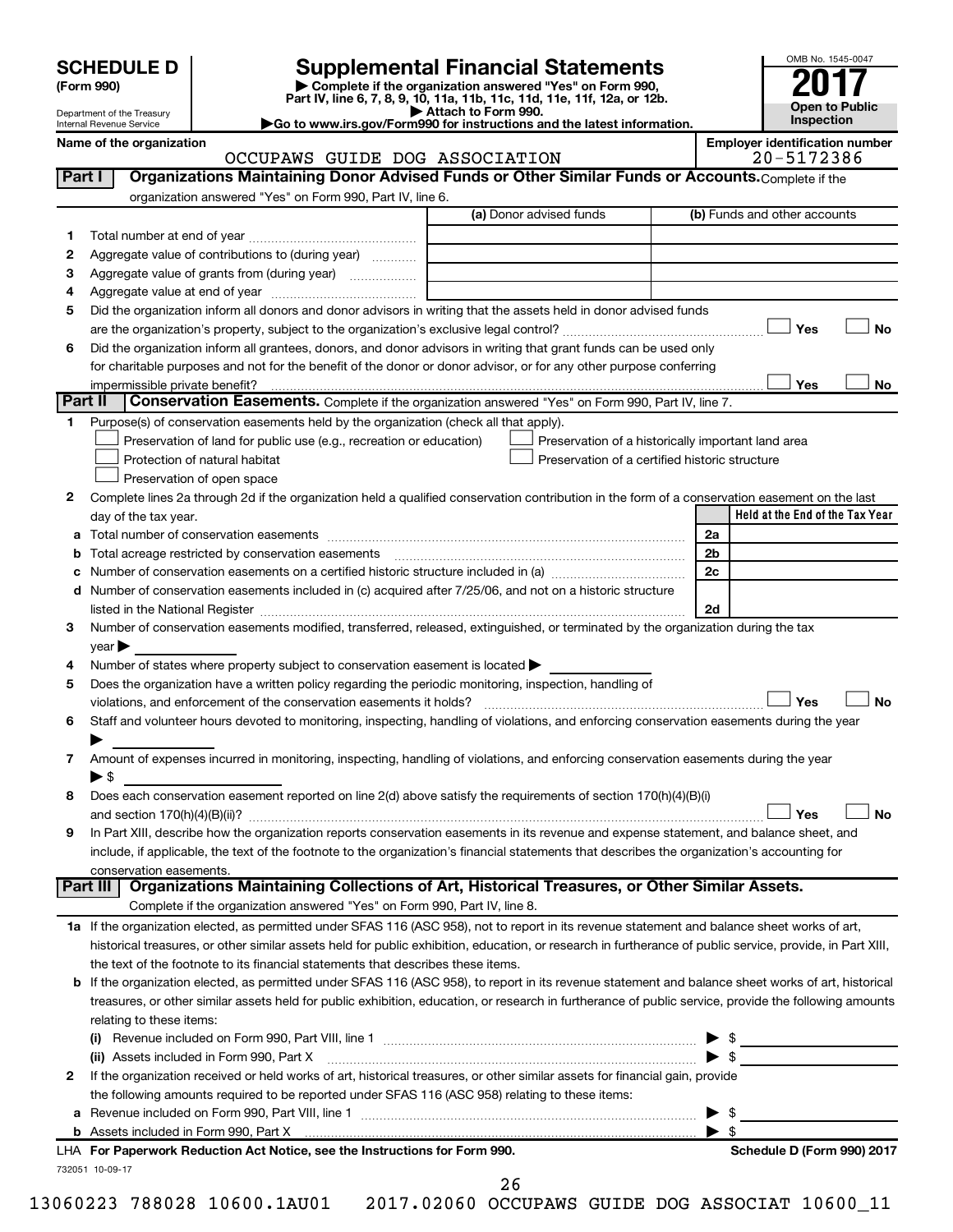|               | Schedule D (Form 990) 2017                                                                                                                                                                                                     | OCCUPAWS GUIDE DOG ASSOCIATION |   |                |                                                                                                                                                                                                                               |                                                                             |                 | 20-5172386 Page 2          |                |     |           |
|---------------|--------------------------------------------------------------------------------------------------------------------------------------------------------------------------------------------------------------------------------|--------------------------------|---|----------------|-------------------------------------------------------------------------------------------------------------------------------------------------------------------------------------------------------------------------------|-----------------------------------------------------------------------------|-----------------|----------------------------|----------------|-----|-----------|
|               | Part III<br>Organizations Maintaining Collections of Art, Historical Treasures, or Other Similar Assets (continued)                                                                                                            |                                |   |                |                                                                                                                                                                                                                               |                                                                             |                 |                            |                |     |           |
| 3             | Using the organization's acquisition, accession, and other records, check any of the following that are a significant use of its collection items                                                                              |                                |   |                |                                                                                                                                                                                                                               |                                                                             |                 |                            |                |     |           |
|               | (check all that apply):                                                                                                                                                                                                        |                                |   |                |                                                                                                                                                                                                                               |                                                                             |                 |                            |                |     |           |
| a             | Public exhibition                                                                                                                                                                                                              |                                |   |                | Loan or exchange programs                                                                                                                                                                                                     |                                                                             |                 |                            |                |     |           |
| b             | Scholarly research                                                                                                                                                                                                             |                                |   |                | Other and the contract of the contract of the contract of the contract of the contract of the contract of the contract of the contract of the contract of the contract of the contract of the contract of the contract of the |                                                                             |                 |                            |                |     |           |
| с             | Preservation for future generations                                                                                                                                                                                            |                                |   |                |                                                                                                                                                                                                                               |                                                                             |                 |                            |                |     |           |
| 4             | Provide a description of the organization's collections and explain how they further the organization's exempt purpose in Part XIII.                                                                                           |                                |   |                |                                                                                                                                                                                                                               |                                                                             |                 |                            |                |     |           |
| 5             | During the year, did the organization solicit or receive donations of art, historical treasures, or other similar assets                                                                                                       |                                |   |                |                                                                                                                                                                                                                               |                                                                             |                 |                            |                |     |           |
|               |                                                                                                                                                                                                                                |                                |   |                |                                                                                                                                                                                                                               |                                                                             |                 |                            | Yes            |     | No        |
|               | Part IV I<br><b>Escrow and Custodial Arrangements.</b> Complete if the organization answered "Yes" on Form 990, Part IV, line 9, or<br>reported an amount on Form 990, Part X, line 21.                                        |                                |   |                |                                                                                                                                                                                                                               |                                                                             |                 |                            |                |     |           |
|               | 1a Is the organization an agent, trustee, custodian or other intermediary for contributions or other assets not included                                                                                                       |                                |   |                |                                                                                                                                                                                                                               |                                                                             |                 |                            |                |     |           |
|               |                                                                                                                                                                                                                                |                                |   |                |                                                                                                                                                                                                                               |                                                                             |                 |                            | Yes            |     | <b>No</b> |
|               | b If "Yes," explain the arrangement in Part XIII and complete the following table:                                                                                                                                             |                                |   |                |                                                                                                                                                                                                                               |                                                                             |                 |                            |                |     |           |
|               |                                                                                                                                                                                                                                |                                |   |                |                                                                                                                                                                                                                               |                                                                             |                 |                            | Amount         |     |           |
|               |                                                                                                                                                                                                                                |                                |   |                |                                                                                                                                                                                                                               |                                                                             | 1c              |                            |                |     |           |
|               |                                                                                                                                                                                                                                |                                |   |                |                                                                                                                                                                                                                               |                                                                             | 1d              |                            |                |     |           |
|               | e Distributions during the year measurement contained and all the control of the set of the set of the set of the set of the set of the set of the set of the set of the set of the set of the set of the set of the set of th |                                |   |                |                                                                                                                                                                                                                               |                                                                             | 1e              |                            |                |     |           |
|               |                                                                                                                                                                                                                                |                                |   |                |                                                                                                                                                                                                                               |                                                                             | 1f              |                            |                |     |           |
|               | 2a Did the organization include an amount on Form 990, Part X, line 21, for escrow or custodial account liability?                                                                                                             |                                |   |                |                                                                                                                                                                                                                               |                                                                             |                 |                            | Yes            |     | No        |
|               | <b>b</b> If "Yes," explain the arrangement in Part XIII. Check here if the explanation has been provided on Part XIII                                                                                                          |                                |   |                |                                                                                                                                                                                                                               |                                                                             |                 |                            |                |     |           |
| <b>Part V</b> | <b>Endowment Funds.</b> Complete if the organization answered "Yes" on Form 990, Part IV, line 10.                                                                                                                             |                                |   |                |                                                                                                                                                                                                                               |                                                                             |                 |                            |                |     |           |
|               |                                                                                                                                                                                                                                | (a) Current year               |   | (b) Prior year |                                                                                                                                                                                                                               | (c) Two years back $\vert$ (d) Three years back $\vert$ (e) Four years back |                 |                            |                |     |           |
|               | 1a Beginning of year balance                                                                                                                                                                                                   |                                |   |                |                                                                                                                                                                                                                               |                                                                             |                 |                            |                |     |           |
| b             |                                                                                                                                                                                                                                |                                |   |                |                                                                                                                                                                                                                               |                                                                             |                 |                            |                |     |           |
| с             | Net investment earnings, gains, and losses                                                                                                                                                                                     |                                |   |                |                                                                                                                                                                                                                               |                                                                             |                 |                            |                |     |           |
|               |                                                                                                                                                                                                                                |                                |   |                |                                                                                                                                                                                                                               |                                                                             |                 |                            |                |     |           |
|               | e Other expenditures for facilities                                                                                                                                                                                            |                                |   |                |                                                                                                                                                                                                                               |                                                                             |                 |                            |                |     |           |
|               | and programs                                                                                                                                                                                                                   |                                |   |                |                                                                                                                                                                                                                               |                                                                             |                 |                            |                |     |           |
|               |                                                                                                                                                                                                                                |                                |   |                |                                                                                                                                                                                                                               |                                                                             |                 |                            |                |     |           |
| g             |                                                                                                                                                                                                                                |                                |   |                |                                                                                                                                                                                                                               |                                                                             |                 |                            |                |     |           |
| 2             | Provide the estimated percentage of the current year end balance (line 1g, column (a)) held as:                                                                                                                                |                                |   |                |                                                                                                                                                                                                                               |                                                                             |                 |                            |                |     |           |
| а             | Board designated or quasi-endowment >                                                                                                                                                                                          |                                | % |                |                                                                                                                                                                                                                               |                                                                             |                 |                            |                |     |           |
| b             | Permanent endowment                                                                                                                                                                                                            | %                              |   |                |                                                                                                                                                                                                                               |                                                                             |                 |                            |                |     |           |
|               | <b>c</b> Temporarily restricted endowment $\blacktriangleright$                                                                                                                                                                | %                              |   |                |                                                                                                                                                                                                                               |                                                                             |                 |                            |                |     |           |
|               | The percentages on lines 2a, 2b, and 2c should equal 100%.                                                                                                                                                                     |                                |   |                |                                                                                                                                                                                                                               |                                                                             |                 |                            |                |     |           |
|               | 3a Are there endowment funds not in the possession of the organization that are held and administered for the organization                                                                                                     |                                |   |                |                                                                                                                                                                                                                               |                                                                             |                 |                            |                | Yes | No        |
|               | by:                                                                                                                                                                                                                            |                                |   |                |                                                                                                                                                                                                                               |                                                                             |                 |                            |                |     |           |
|               |                                                                                                                                                                                                                                |                                |   |                |                                                                                                                                                                                                                               |                                                                             |                 |                            | 3a(i)          |     |           |
|               |                                                                                                                                                                                                                                |                                |   |                |                                                                                                                                                                                                                               |                                                                             |                 |                            | 3a(ii)<br>3b   |     |           |
| 4             | Describe in Part XIII the intended uses of the organization's endowment funds.                                                                                                                                                 |                                |   |                |                                                                                                                                                                                                                               |                                                                             |                 |                            |                |     |           |
|               | Land, Buildings, and Equipment.<br><b>Part VI</b>                                                                                                                                                                              |                                |   |                |                                                                                                                                                                                                                               |                                                                             |                 |                            |                |     |           |
|               | Complete if the organization answered "Yes" on Form 990, Part IV, line 11a. See Form 990, Part X, line 10.                                                                                                                     |                                |   |                |                                                                                                                                                                                                                               |                                                                             |                 |                            |                |     |           |
|               | Description of property                                                                                                                                                                                                        | (a) Cost or other              |   |                | (b) Cost or other                                                                                                                                                                                                             |                                                                             | (c) Accumulated |                            | (d) Book value |     |           |
|               |                                                                                                                                                                                                                                | basis (investment)             |   |                | basis (other)                                                                                                                                                                                                                 |                                                                             | depreciation    |                            |                |     |           |
|               |                                                                                                                                                                                                                                |                                |   |                |                                                                                                                                                                                                                               |                                                                             |                 |                            |                |     |           |
| b             |                                                                                                                                                                                                                                |                                |   |                |                                                                                                                                                                                                                               |                                                                             |                 |                            |                |     |           |
|               |                                                                                                                                                                                                                                |                                |   |                |                                                                                                                                                                                                                               |                                                                             |                 |                            |                |     |           |
|               |                                                                                                                                                                                                                                |                                |   |                |                                                                                                                                                                                                                               |                                                                             |                 |                            |                |     |           |
|               |                                                                                                                                                                                                                                |                                |   |                |                                                                                                                                                                                                                               |                                                                             |                 |                            |                |     |           |
|               | Total. Add lines 1a through 1e. (Column (d) must equal Form 990, Part X, column (B), line 10c.)                                                                                                                                |                                |   |                |                                                                                                                                                                                                                               |                                                                             |                 |                            |                |     | 0.        |
|               |                                                                                                                                                                                                                                |                                |   |                |                                                                                                                                                                                                                               |                                                                             |                 | Schedule D (Form 990) 2017 |                |     |           |
|               |                                                                                                                                                                                                                                |                                |   |                |                                                                                                                                                                                                                               |                                                                             |                 |                            |                |     |           |

732052 10-09-17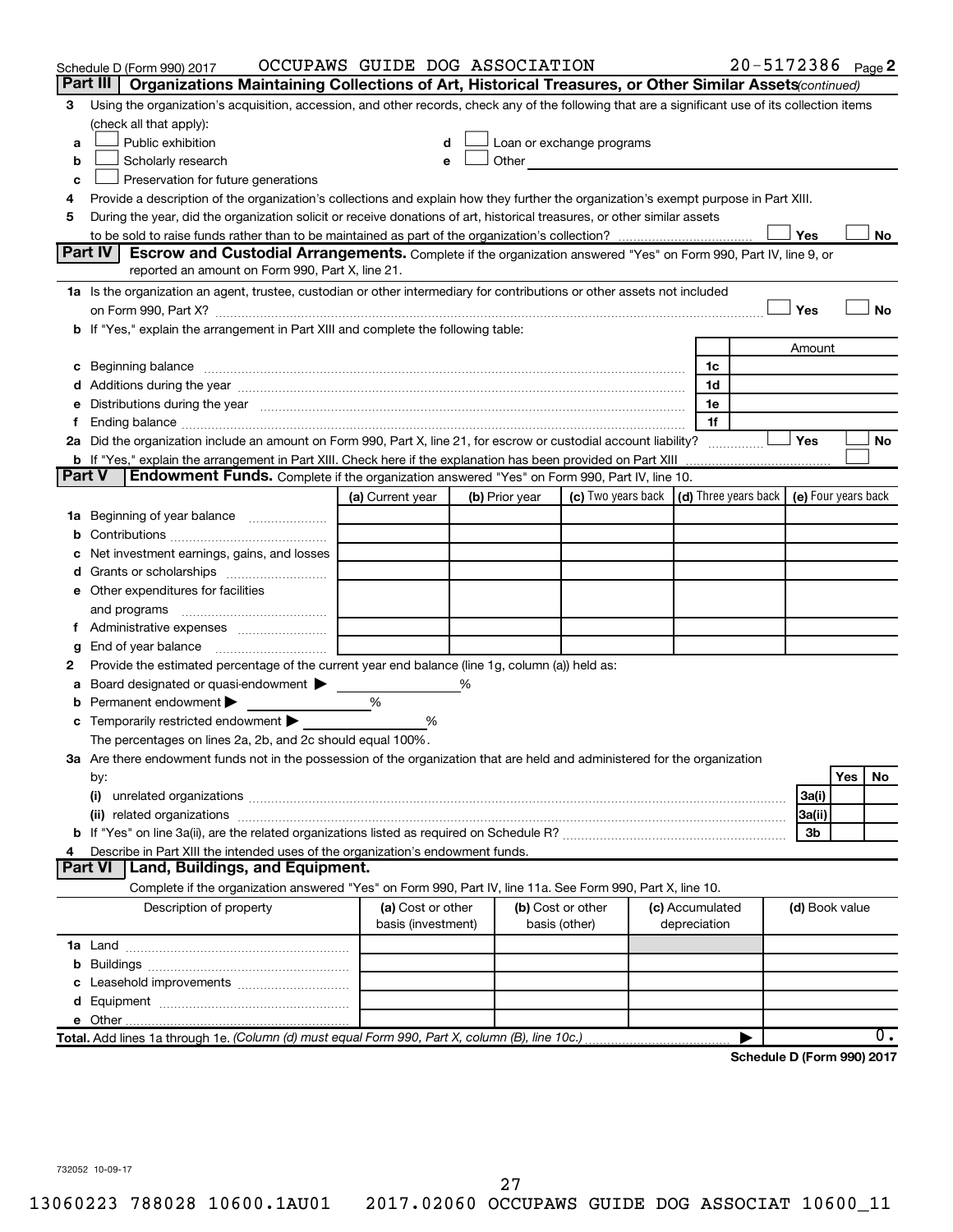|                                                                                                                   | OCCUPAWS GUIDE DOG ASSOCIATION |                | 20-5172386 Page 3                                         |
|-------------------------------------------------------------------------------------------------------------------|--------------------------------|----------------|-----------------------------------------------------------|
| <b>Investments - Other Securities.</b><br><b>Part VIII</b>                                                        |                                |                |                                                           |
| Complete if the organization answered "Yes" on Form 990, Part IV, line 11b. See Form 990, Part X, line 12.        |                                |                |                                                           |
| (a) Description of security or category (including name of security)                                              | (b) Book value                 |                | (c) Method of valuation: Cost or end-of-year market value |
| (1) Financial derivatives                                                                                         |                                |                |                                                           |
|                                                                                                                   |                                |                |                                                           |
| (3) Other                                                                                                         |                                |                |                                                           |
| (A)                                                                                                               |                                |                |                                                           |
| (B)                                                                                                               |                                |                |                                                           |
| (C)                                                                                                               |                                |                |                                                           |
| (D)                                                                                                               |                                |                |                                                           |
| (E)                                                                                                               |                                |                |                                                           |
| (F)                                                                                                               |                                |                |                                                           |
| (G)<br>(H)                                                                                                        |                                |                |                                                           |
| Total. (Col. (b) must equal Form 990, Part X, col. (B) line 12.) $\blacktriangleright$                            |                                |                |                                                           |
| Part VIII Investments - Program Related.                                                                          |                                |                |                                                           |
| Complete if the organization answered "Yes" on Form 990, Part IV, line 11c. See Form 990, Part X, line 13.        |                                |                |                                                           |
| (a) Description of investment                                                                                     | (b) Book value                 |                | (c) Method of valuation: Cost or end-of-year market value |
| (1)                                                                                                               |                                |                |                                                           |
| (2)                                                                                                               |                                |                |                                                           |
| (3)                                                                                                               |                                |                |                                                           |
| (4)                                                                                                               |                                |                |                                                           |
| (5)                                                                                                               |                                |                |                                                           |
| (6)                                                                                                               |                                |                |                                                           |
| (7)                                                                                                               |                                |                |                                                           |
| (8)                                                                                                               |                                |                |                                                           |
| (9)                                                                                                               |                                |                |                                                           |
|                                                                                                                   |                                |                |                                                           |
| Total. (Col. (b) must equal Form 990, Part X, col. (B) line 13.) $\blacktriangleright$                            |                                |                |                                                           |
| <b>Other Assets.</b><br>Part IX                                                                                   |                                |                |                                                           |
| Complete if the organization answered "Yes" on Form 990, Part IV, line 11d. See Form 990, Part X, line 15.        |                                |                |                                                           |
|                                                                                                                   | (a) Description                |                | (b) Book value                                            |
| (1)                                                                                                               |                                |                |                                                           |
| (2)                                                                                                               |                                |                |                                                           |
| (3)                                                                                                               |                                |                |                                                           |
| (4)                                                                                                               |                                |                |                                                           |
| (5)                                                                                                               |                                |                |                                                           |
| (6)                                                                                                               |                                |                |                                                           |
| (7)                                                                                                               |                                |                |                                                           |
| (8)                                                                                                               |                                |                |                                                           |
| (9)                                                                                                               |                                |                |                                                           |
|                                                                                                                   |                                |                |                                                           |
| <b>Other Liabilities.</b>                                                                                         |                                |                |                                                           |
| Complete if the organization answered "Yes" on Form 990, Part IV, line 11e or 11f. See Form 990, Part X, line 25. |                                |                |                                                           |
| (a) Description of liability                                                                                      |                                | (b) Book value |                                                           |
| (1)<br>Federal income taxes                                                                                       |                                |                |                                                           |
| (2)                                                                                                               |                                |                |                                                           |
| (3)                                                                                                               |                                |                |                                                           |
| (4)                                                                                                               |                                |                |                                                           |
| (5)                                                                                                               |                                |                |                                                           |
| (6)                                                                                                               |                                |                |                                                           |
| Total. (Column (b) must equal Form 990, Part X, col. (B) line 15.)<br>Part X<br>1.<br>(7)                         |                                |                |                                                           |
| (8)<br>(9)                                                                                                        |                                |                |                                                           |

| Schedule D (Form 990) 2017 |
|----------------------------|
|----------------------------|

732053 10-09-17

28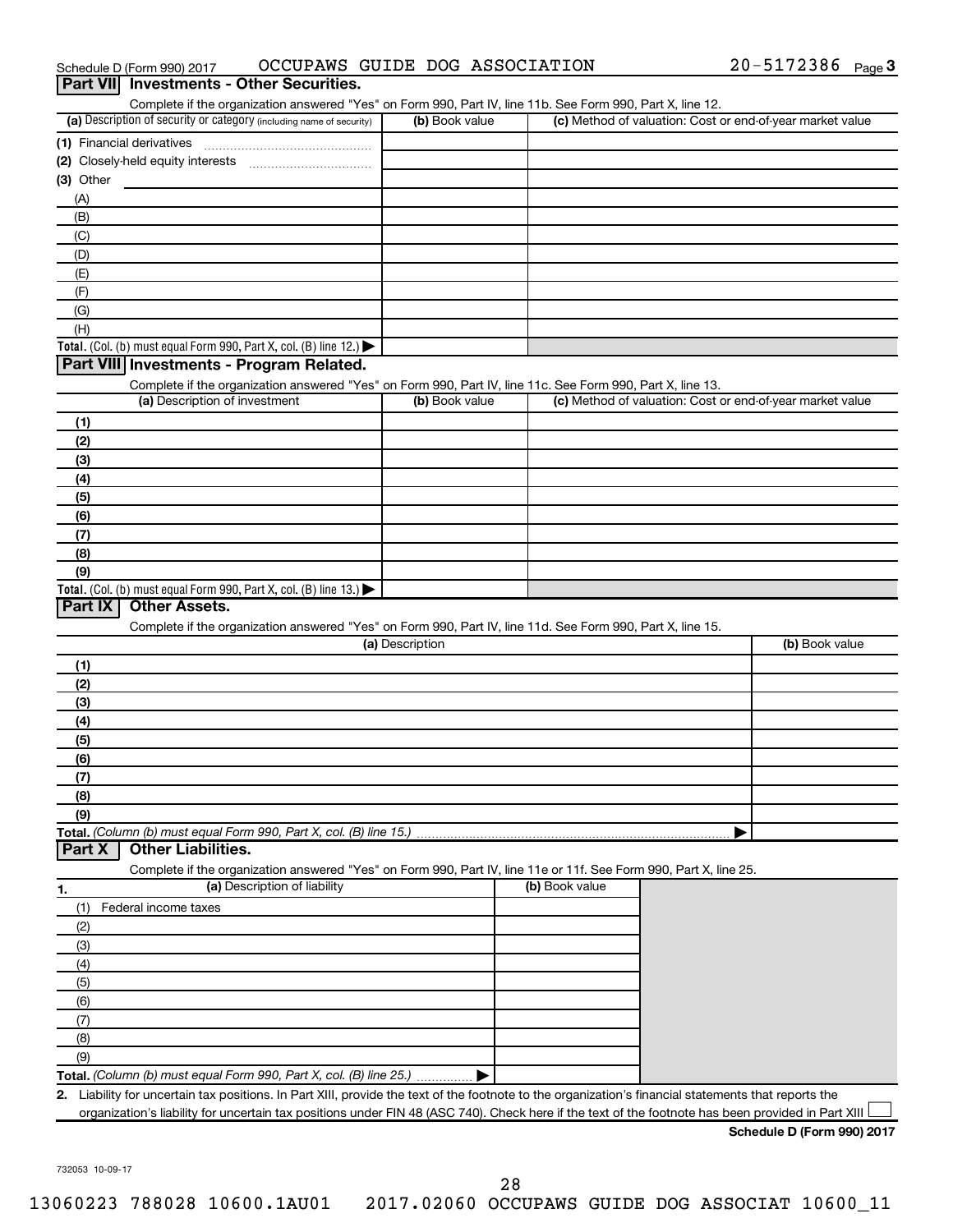|         | OCCUPAWS GUIDE DOG ASSOCIATION<br>Schedule D (Form 990) 2017                                                                                                   |                |           |              | 20-5172386 Page 4 |
|---------|----------------------------------------------------------------------------------------------------------------------------------------------------------------|----------------|-----------|--------------|-------------------|
| Part XI | Reconciliation of Revenue per Audited Financial Statements With Revenue per Return.                                                                            |                |           |              |                   |
|         | Complete if the organization answered "Yes" on Form 990, Part IV, line 12a.                                                                                    |                |           |              |                   |
| 1       | Total revenue, gains, and other support per audited financial statements                                                                                       |                |           | $\mathbf{1}$ | 216,065.          |
| 2       | Amounts included on line 1 but not on Form 990, Part VIII, line 12:                                                                                            |                |           |              |                   |
| a       |                                                                                                                                                                | 2a             | 3,814.    |              |                   |
| b       |                                                                                                                                                                | 2 <sub>b</sub> | 14,772.   |              |                   |
| с       |                                                                                                                                                                | 2c             |           |              |                   |
| d       |                                                                                                                                                                | 2d             |           |              |                   |
| е       | Add lines 2a through 2d                                                                                                                                        |                |           | 2e           | 18,586.           |
| 3       |                                                                                                                                                                |                |           | 3            | 197,479.          |
| 4       | Amounts included on Form 990, Part VIII, line 12, but not on line 1:                                                                                           |                |           |              |                   |
| a       |                                                                                                                                                                | 4a             |           |              |                   |
| b       |                                                                                                                                                                | 4 <sub>h</sub> | $-3,423.$ |              |                   |
|         | c Add lines 4a and 4b                                                                                                                                          |                |           | 4c           | $-3,423.$         |
| 5       |                                                                                                                                                                |                |           | 5            | 194,056.          |
|         | Part XII   Reconciliation of Expenses per Audited Financial Statements With Expenses per Return.                                                               |                |           |              |                   |
|         | Complete if the organization answered "Yes" on Form 990, Part IV, line 12a.                                                                                    |                |           |              |                   |
| 1       |                                                                                                                                                                |                |           | 1.           | 212,914.          |
| 2       | Amounts included on line 1 but not on Form 990, Part IX, line 25:                                                                                              |                |           |              |                   |
| a       |                                                                                                                                                                | 2a             | 14,772.   |              |                   |
| b       |                                                                                                                                                                | 2 <sub>b</sub> |           |              |                   |
| c       | Other losses                                                                                                                                                   | 2 <sub>c</sub> |           |              |                   |
| d       | Other (Describe in Part XIII.) (COLORGIAL CONSERVITY) (CONSERVITY) (CONSERVITY) (CONSERVITY) (CONSERVITY)                                                      | 2d             | 3,423.    |              |                   |
| е       |                                                                                                                                                                |                |           | <b>2e</b>    | 18,195.           |
| з       |                                                                                                                                                                |                |           | $\mathbf{a}$ | 194, 719.         |
| 4       | Amounts included on Form 990, Part IX, line 25, but not on line 1:                                                                                             |                |           |              |                   |
| a       |                                                                                                                                                                | 4a             |           |              |                   |
|         |                                                                                                                                                                | 4 <sub>h</sub> |           |              |                   |
|         | c Add lines 4a and 4b                                                                                                                                          |                |           | 4с           | ο.                |
| 5.      |                                                                                                                                                                |                |           | 5            | 194,719.          |
|         | Part XIII Supplemental Information.                                                                                                                            |                |           |              |                   |
|         | Provide the descriptions required for Part II, lines 3, 5, and 9; Part III, lines 1a and 4; Part IV, lines 1b and 2b; Part V, line 4; Part X, line 2; Part XI, |                |           |              |                   |
|         | lines 2d and 4b; and Part XII, lines 2d and 4b. Also complete this part to provide any additional information.                                                 |                |           |              |                   |

|  |  |  | PART XI, LINE 4B - OTHER ADJUSTMENTS: |
|--|--|--|---------------------------------------|
|  |  |  |                                       |

DIRECT EXPENSES REPORTED ON FORM 990, PART VIII, LINE 8B -3,423.

29

| PART XII, LINE 2D - OTHER ADJUSTMENTS: |  |  |  |
|----------------------------------------|--|--|--|
|----------------------------------------|--|--|--|

|  | DIRECT EXPENSES REPORTED ON FORM 990, PART VIII, LINE 8B<br>د42 |
|--|-----------------------------------------------------------------|
|--|-----------------------------------------------------------------|

732054 10-09-17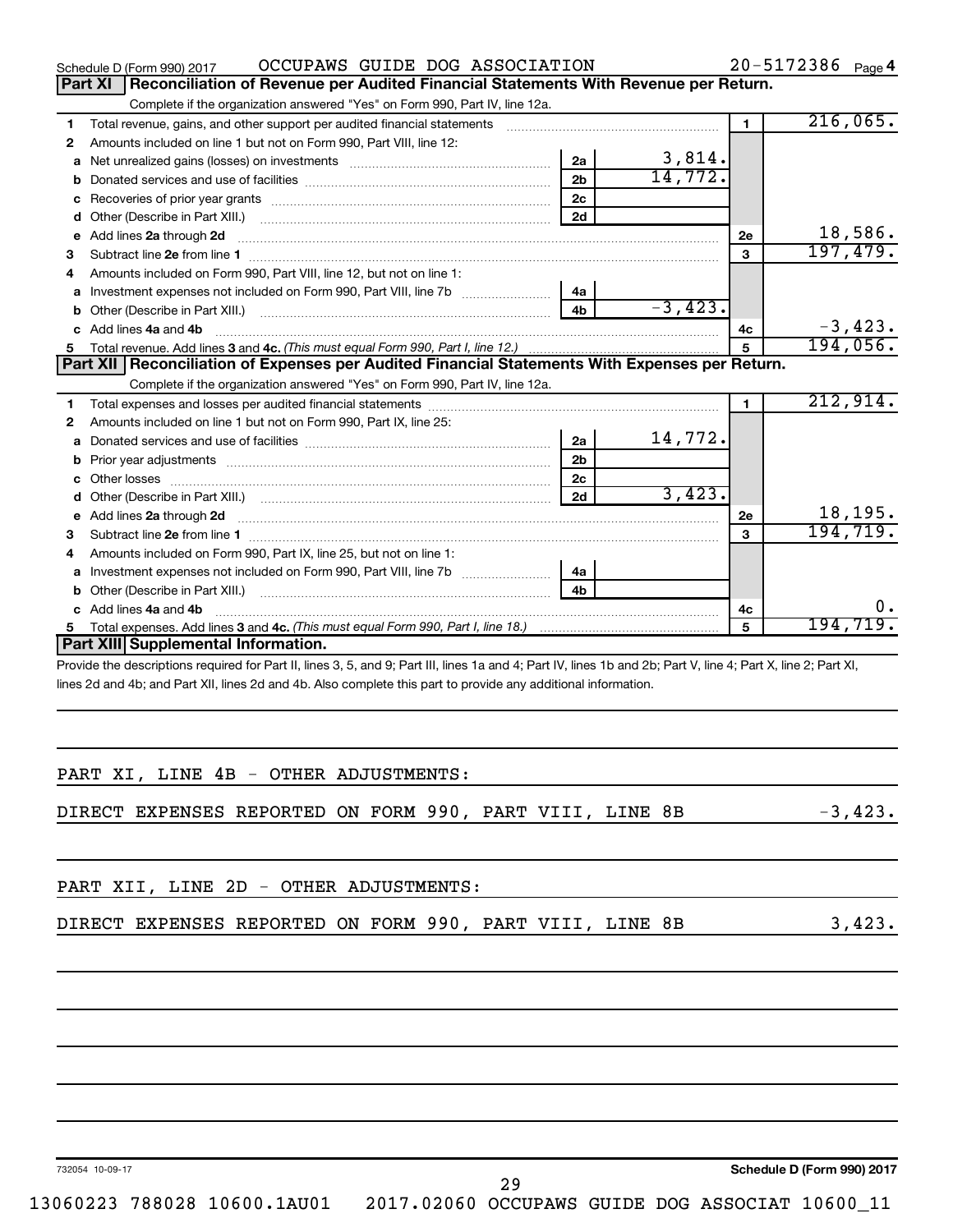| <b>SCHEDULE G</b><br>(Form 990 or 990-EZ)<br>Department of the Treasury<br>Internal Revenue Service |                                  | <b>Supplemental Information Regarding Fundraising or Gaming Activities</b><br>Complete if the organization answered "Yes" on Form 990, Part IV, line 17, 18, or 19, or if the<br>organization entered more than \$15,000 on Form 990-EZ, line 6a.<br>Attach to Form 990 or Form 990-EZ.<br>$\triangleright$ Go to www.irs.gov/Form990 for the latest instructions.                                                                                                                                                                                 |                                                          |                |                                                                            |                                                                            | OMB No. 1545-0047<br><b>Open to Public</b><br>Inspection |
|-----------------------------------------------------------------------------------------------------|----------------------------------|----------------------------------------------------------------------------------------------------------------------------------------------------------------------------------------------------------------------------------------------------------------------------------------------------------------------------------------------------------------------------------------------------------------------------------------------------------------------------------------------------------------------------------------------------|----------------------------------------------------------|----------------|----------------------------------------------------------------------------|----------------------------------------------------------------------------|----------------------------------------------------------|
| Name of the organization                                                                            |                                  |                                                                                                                                                                                                                                                                                                                                                                                                                                                                                                                                                    |                                                          |                |                                                                            |                                                                            | <b>Employer identification number</b>                    |
| Part I                                                                                              |                                  | OCCUPAWS GUIDE DOG ASSOCIATION<br>Fundraising Activities. Complete if the organization answered "Yes" on Form 990, Part IV, line 17. Form 990-EZ filers are not                                                                                                                                                                                                                                                                                                                                                                                    |                                                          |                |                                                                            | 20-5172386                                                                 |                                                          |
|                                                                                                     | required to complete this part.  |                                                                                                                                                                                                                                                                                                                                                                                                                                                                                                                                                    |                                                          |                |                                                                            |                                                                            |                                                          |
| Mail solicitations<br>a<br>b<br>Phone solicitations<br>c<br>In-person solicitations<br>d            | Internet and email solicitations | 1 Indicate whether the organization raised funds through any of the following activities. Check all that apply.<br>е<br>f<br>Special fundraising events<br>g<br>2 a Did the organization have a written or oral agreement with any individual (including officers, directors, trustees, or<br>key employees listed in Form 990, Part VII) or entity in connection with professional fundraising services?<br>b If "Yes," list the 10 highest paid individuals or entities (fundraisers) pursuant to agreements under which the fundraiser is to be |                                                          |                | Solicitation of non-government grants<br>Solicitation of government grants | Yes                                                                        | <b>No</b>                                                |
| compensated at least \$5,000 by the organization.                                                   |                                  |                                                                                                                                                                                                                                                                                                                                                                                                                                                                                                                                                    |                                                          |                |                                                                            |                                                                            |                                                          |
| (i) Name and address of individual<br>or entity (fundraiser)                                        |                                  | (ii) Activity                                                                                                                                                                                                                                                                                                                                                                                                                                                                                                                                      | (iii) Did<br>fundraiser<br>have custody<br>or control of | contributions? | (iv) Gross receipts<br>from activity                                       | (v) Amount paid<br>to (or retained by)<br>fundraiser<br>listed in col. (i) | (vi) Amount paid<br>to (or retained by)<br>organization  |
|                                                                                                     |                                  |                                                                                                                                                                                                                                                                                                                                                                                                                                                                                                                                                    | Yes                                                      | No             |                                                                            |                                                                            |                                                          |
|                                                                                                     |                                  |                                                                                                                                                                                                                                                                                                                                                                                                                                                                                                                                                    |                                                          |                |                                                                            |                                                                            |                                                          |
|                                                                                                     |                                  |                                                                                                                                                                                                                                                                                                                                                                                                                                                                                                                                                    |                                                          |                |                                                                            |                                                                            |                                                          |
|                                                                                                     |                                  |                                                                                                                                                                                                                                                                                                                                                                                                                                                                                                                                                    |                                                          |                |                                                                            |                                                                            |                                                          |
|                                                                                                     |                                  |                                                                                                                                                                                                                                                                                                                                                                                                                                                                                                                                                    |                                                          |                |                                                                            |                                                                            |                                                          |
|                                                                                                     |                                  |                                                                                                                                                                                                                                                                                                                                                                                                                                                                                                                                                    |                                                          |                |                                                                            |                                                                            |                                                          |
|                                                                                                     |                                  |                                                                                                                                                                                                                                                                                                                                                                                                                                                                                                                                                    |                                                          |                |                                                                            |                                                                            |                                                          |
|                                                                                                     |                                  |                                                                                                                                                                                                                                                                                                                                                                                                                                                                                                                                                    |                                                          |                |                                                                            |                                                                            |                                                          |
|                                                                                                     |                                  |                                                                                                                                                                                                                                                                                                                                                                                                                                                                                                                                                    |                                                          |                |                                                                            |                                                                            |                                                          |
|                                                                                                     |                                  |                                                                                                                                                                                                                                                                                                                                                                                                                                                                                                                                                    |                                                          |                |                                                                            |                                                                            |                                                          |
| Total                                                                                               |                                  |                                                                                                                                                                                                                                                                                                                                                                                                                                                                                                                                                    |                                                          |                |                                                                            |                                                                            |                                                          |
| or licensing.                                                                                       |                                  | 3 List all states in which the organization is registered or licensed to solicit contributions or has been notified it is exempt from registration                                                                                                                                                                                                                                                                                                                                                                                                 |                                                          |                |                                                                            |                                                                            |                                                          |
|                                                                                                     |                                  |                                                                                                                                                                                                                                                                                                                                                                                                                                                                                                                                                    |                                                          |                |                                                                            |                                                                            |                                                          |
|                                                                                                     |                                  |                                                                                                                                                                                                                                                                                                                                                                                                                                                                                                                                                    |                                                          |                |                                                                            |                                                                            |                                                          |
|                                                                                                     |                                  |                                                                                                                                                                                                                                                                                                                                                                                                                                                                                                                                                    |                                                          |                |                                                                            |                                                                            |                                                          |
|                                                                                                     |                                  |                                                                                                                                                                                                                                                                                                                                                                                                                                                                                                                                                    |                                                          |                |                                                                            |                                                                            |                                                          |
|                                                                                                     |                                  |                                                                                                                                                                                                                                                                                                                                                                                                                                                                                                                                                    |                                                          |                |                                                                            |                                                                            |                                                          |
|                                                                                                     |                                  |                                                                                                                                                                                                                                                                                                                                                                                                                                                                                                                                                    |                                                          |                |                                                                            |                                                                            |                                                          |
|                                                                                                     |                                  |                                                                                                                                                                                                                                                                                                                                                                                                                                                                                                                                                    |                                                          |                |                                                                            |                                                                            |                                                          |
|                                                                                                     |                                  |                                                                                                                                                                                                                                                                                                                                                                                                                                                                                                                                                    |                                                          |                |                                                                            |                                                                            |                                                          |

**For Paperwork Reduction Act Notice, see the Instructions for Form 990 or 990-EZ. Schedule G (Form 990 or 990-EZ) 2017** LHA

732081 09-13-17

30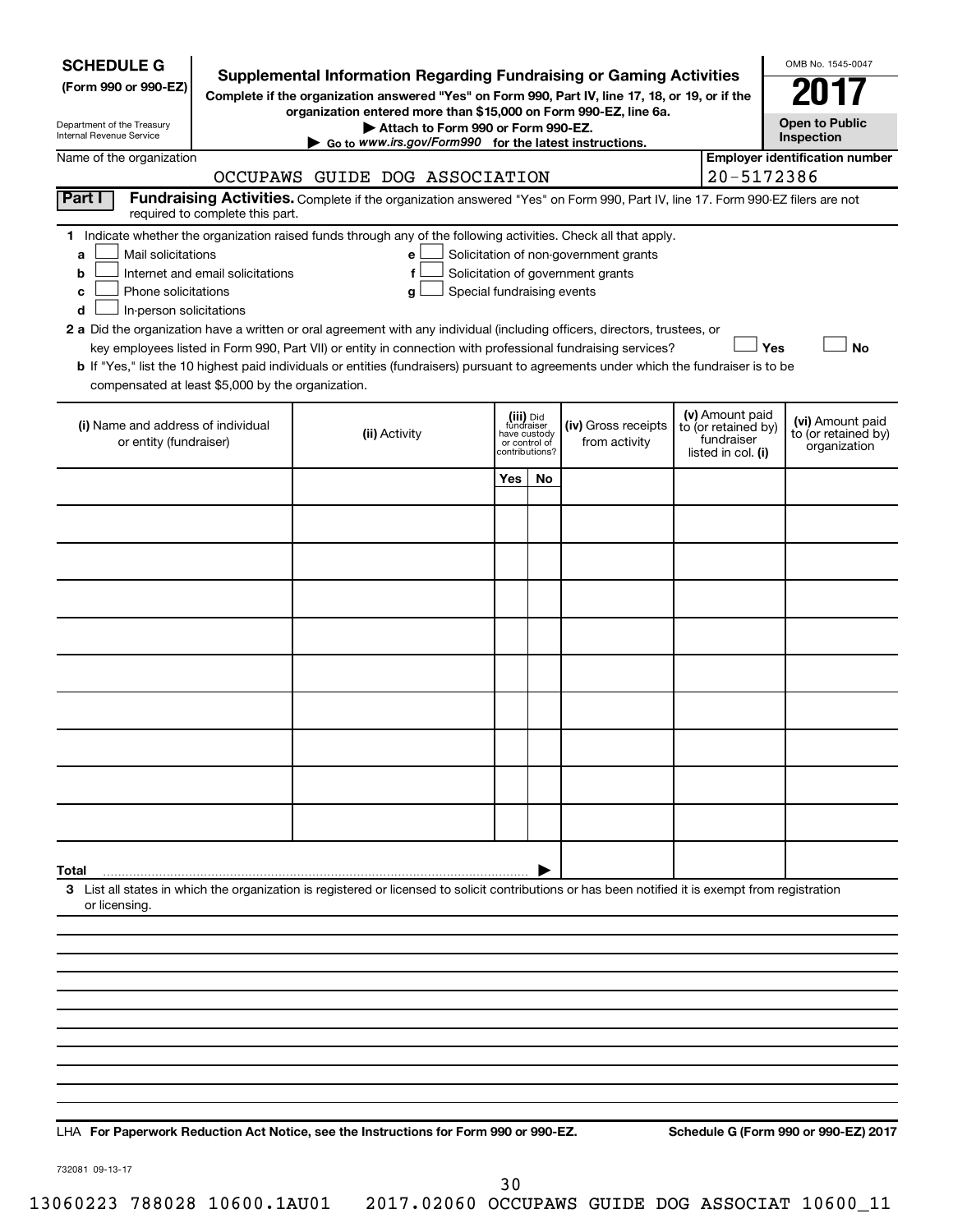|  |  |  |  |  | Schedule G (Form 990 or 990-EZ) 2017 OCCUPAWS GUIDE DOG ASSOCIATION | $20 - 5172386$ Page 2 |  |
|--|--|--|--|--|---------------------------------------------------------------------|-----------------------|--|
|--|--|--|--|--|---------------------------------------------------------------------|-----------------------|--|

Part II | Fundraising Events. Complete if the organization answered "Yes" on Form 990, Part IV, line 18, or reported more than \$15,000 of fundraising event contributions and gross income on Form 990-EZ, lines 1 and 6b. List events with gross receipts greater than \$5,000.

|                        |                                                                                          | OF RING ASH OF EXERCITE CONTINUATIONS AND GIVES INCOME ON FOND 330°CZ, INIES IT AND OD. EIST EVENTS WILL GIVES TECEIPTS GEERING THAN \$0,000. |                                |                                                                                                                                                                                                                                                                                                                                                                                  |                                 |                                                     |  |  |  |
|------------------------|------------------------------------------------------------------------------------------|-----------------------------------------------------------------------------------------------------------------------------------------------|--------------------------------|----------------------------------------------------------------------------------------------------------------------------------------------------------------------------------------------------------------------------------------------------------------------------------------------------------------------------------------------------------------------------------|---------------------------------|-----------------------------------------------------|--|--|--|
| Revenue                |                                                                                          |                                                                                                                                               | (a) Event $#1$<br>PUPTOBERFEST | $(b)$ Event #2                                                                                                                                                                                                                                                                                                                                                                   | (c) Other events<br><b>NONE</b> | (d) Total events<br>(add col. (a) through           |  |  |  |
|                        |                                                                                          |                                                                                                                                               |                                | (event type)                                                                                                                                                                                                                                                                                                                                                                     | (total number)                  | col. (c)                                            |  |  |  |
|                        |                                                                                          |                                                                                                                                               | (event type)                   |                                                                                                                                                                                                                                                                                                                                                                                  |                                 |                                                     |  |  |  |
|                        | 1.                                                                                       |                                                                                                                                               | 13, 169.                       |                                                                                                                                                                                                                                                                                                                                                                                  |                                 | 13, 169.                                            |  |  |  |
|                        |                                                                                          |                                                                                                                                               | 8,000.                         |                                                                                                                                                                                                                                                                                                                                                                                  |                                 | 8,000.                                              |  |  |  |
|                        | 3                                                                                        | Gross income (line 1 minus line 2)                                                                                                            | 5,169.                         |                                                                                                                                                                                                                                                                                                                                                                                  |                                 | 5,169.                                              |  |  |  |
|                        |                                                                                          |                                                                                                                                               |                                |                                                                                                                                                                                                                                                                                                                                                                                  |                                 |                                                     |  |  |  |
|                        | 5                                                                                        |                                                                                                                                               |                                |                                                                                                                                                                                                                                                                                                                                                                                  |                                 |                                                     |  |  |  |
| <b>Direct Expenses</b> |                                                                                          |                                                                                                                                               |                                |                                                                                                                                                                                                                                                                                                                                                                                  |                                 |                                                     |  |  |  |
|                        |                                                                                          |                                                                                                                                               |                                |                                                                                                                                                                                                                                                                                                                                                                                  |                                 |                                                     |  |  |  |
|                        | 8                                                                                        |                                                                                                                                               | 200.                           |                                                                                                                                                                                                                                                                                                                                                                                  |                                 | 200.                                                |  |  |  |
|                        | 9                                                                                        |                                                                                                                                               | 117.                           |                                                                                                                                                                                                                                                                                                                                                                                  |                                 | 117.                                                |  |  |  |
|                        |                                                                                          | 10 Direct expense summary. Add lines 4 through 9 in column (d)                                                                                |                                | $\begin{picture}(20,10) \put(0,0){\vector(1,0){10}} \put(1,0){\vector(1,0){10}} \put(1,0){\vector(1,0){10}} \put(1,0){\vector(1,0){10}} \put(1,0){\vector(1,0){10}} \put(1,0){\vector(1,0){10}} \put(1,0){\vector(1,0){10}} \put(1,0){\vector(1,0){10}} \put(1,0){\vector(1,0){10}} \put(1,0){\vector(1,0){10}} \put(1,0){\vector(1,0){10}} \put(1,0){\vector(1,0){10}} \put(1,$ |                                 | 317.                                                |  |  |  |
|                        |                                                                                          | 11 Net income summary. Subtract line 10 from line 3, column (d)                                                                               |                                |                                                                                                                                                                                                                                                                                                                                                                                  |                                 | 4,852.                                              |  |  |  |
| <b>Part III</b>        |                                                                                          | Gaming. Complete if the organization answered "Yes" on Form 990, Part IV, line 19, or reported more than                                      |                                |                                                                                                                                                                                                                                                                                                                                                                                  |                                 |                                                     |  |  |  |
|                        |                                                                                          | \$15,000 on Form 990-EZ, line 6a.                                                                                                             |                                |                                                                                                                                                                                                                                                                                                                                                                                  |                                 |                                                     |  |  |  |
|                        |                                                                                          |                                                                                                                                               | (a) Bingo                      | (b) Pull tabs/instant<br>bingo/progressive bingo                                                                                                                                                                                                                                                                                                                                 | (c) Other gaming                | (d) Total gaming (add<br>col. (a) through col. (c)) |  |  |  |
| Revenue                |                                                                                          |                                                                                                                                               |                                |                                                                                                                                                                                                                                                                                                                                                                                  |                                 |                                                     |  |  |  |
|                        | 1                                                                                        |                                                                                                                                               |                                |                                                                                                                                                                                                                                                                                                                                                                                  |                                 |                                                     |  |  |  |
|                        |                                                                                          |                                                                                                                                               |                                |                                                                                                                                                                                                                                                                                                                                                                                  |                                 |                                                     |  |  |  |
|                        |                                                                                          |                                                                                                                                               |                                |                                                                                                                                                                                                                                                                                                                                                                                  |                                 |                                                     |  |  |  |
| <b>Direct Expenses</b> |                                                                                          |                                                                                                                                               |                                |                                                                                                                                                                                                                                                                                                                                                                                  |                                 |                                                     |  |  |  |
|                        | 4                                                                                        |                                                                                                                                               |                                |                                                                                                                                                                                                                                                                                                                                                                                  |                                 |                                                     |  |  |  |
|                        |                                                                                          |                                                                                                                                               |                                |                                                                                                                                                                                                                                                                                                                                                                                  |                                 |                                                     |  |  |  |
|                        |                                                                                          |                                                                                                                                               | Yes<br>%                       | Yes<br>%                                                                                                                                                                                                                                                                                                                                                                         | Yes<br>%                        |                                                     |  |  |  |
|                        |                                                                                          | 6 Volunteer labor                                                                                                                             | No                             | No                                                                                                                                                                                                                                                                                                                                                                               | No                              |                                                     |  |  |  |
|                        | Direct expense summary. Add lines 2 through 5 in column (d)<br>7                         |                                                                                                                                               |                                |                                                                                                                                                                                                                                                                                                                                                                                  |                                 |                                                     |  |  |  |
|                        | 8                                                                                        |                                                                                                                                               |                                |                                                                                                                                                                                                                                                                                                                                                                                  |                                 |                                                     |  |  |  |
|                        |                                                                                          |                                                                                                                                               |                                |                                                                                                                                                                                                                                                                                                                                                                                  |                                 |                                                     |  |  |  |
| 9                      |                                                                                          | Enter the state(s) in which the organization conducts gaming activities:                                                                      |                                |                                                                                                                                                                                                                                                                                                                                                                                  |                                 |                                                     |  |  |  |
|                        | Yes<br><b>No</b>                                                                         |                                                                                                                                               |                                |                                                                                                                                                                                                                                                                                                                                                                                  |                                 |                                                     |  |  |  |
|                        | <b>b</b> If "No," explain:<br><u> 1980 - Jan Stein Berlin, amerikan berlindar (</u>      |                                                                                                                                               |                                |                                                                                                                                                                                                                                                                                                                                                                                  |                                 |                                                     |  |  |  |
|                        |                                                                                          |                                                                                                                                               |                                |                                                                                                                                                                                                                                                                                                                                                                                  |                                 |                                                     |  |  |  |
|                        |                                                                                          |                                                                                                                                               |                                |                                                                                                                                                                                                                                                                                                                                                                                  |                                 | Yes<br>No                                           |  |  |  |
|                        | <b>b</b> If "Yes," explain:<br><u> 1980 - John Stein, Amerikaansk politiker (* 1908)</u> |                                                                                                                                               |                                |                                                                                                                                                                                                                                                                                                                                                                                  |                                 |                                                     |  |  |  |
|                        |                                                                                          |                                                                                                                                               |                                |                                                                                                                                                                                                                                                                                                                                                                                  |                                 |                                                     |  |  |  |
|                        |                                                                                          |                                                                                                                                               |                                |                                                                                                                                                                                                                                                                                                                                                                                  |                                 |                                                     |  |  |  |
|                        |                                                                                          | 732082 09-13-17                                                                                                                               |                                |                                                                                                                                                                                                                                                                                                                                                                                  |                                 | Schedule G (Form 990 or 990-EZ) 2017                |  |  |  |
|                        |                                                                                          |                                                                                                                                               |                                |                                                                                                                                                                                                                                                                                                                                                                                  |                                 |                                                     |  |  |  |
|                        |                                                                                          |                                                                                                                                               |                                |                                                                                                                                                                                                                                                                                                                                                                                  |                                 |                                                     |  |  |  |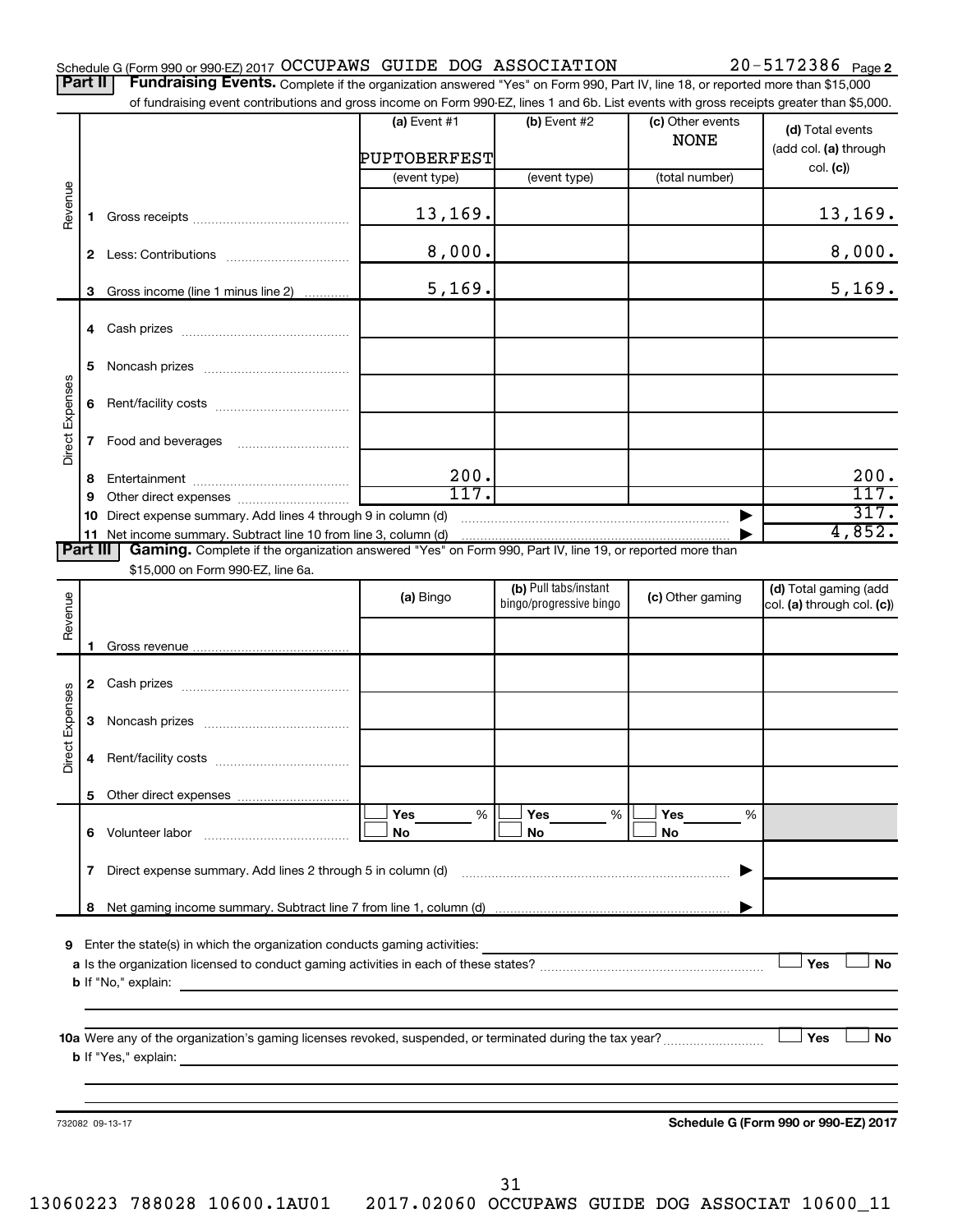| Schedule G (Form 990 or 990-EZ) 2017 OCCUPAWS GUIDE DOG ASSOCIATION                                                                                                                                                                                                                                                                                                                                                   | 20-5172386 Page 3                               |  |  |  |  |  |
|-----------------------------------------------------------------------------------------------------------------------------------------------------------------------------------------------------------------------------------------------------------------------------------------------------------------------------------------------------------------------------------------------------------------------|-------------------------------------------------|--|--|--|--|--|
|                                                                                                                                                                                                                                                                                                                                                                                                                       | Yes<br>No                                       |  |  |  |  |  |
| 12 Is the organization a grantor, beneficiary or trustee of a trust, or a member of a partnership or other entity formed                                                                                                                                                                                                                                                                                              |                                                 |  |  |  |  |  |
|                                                                                                                                                                                                                                                                                                                                                                                                                       | Yes<br>No                                       |  |  |  |  |  |
| 13 Indicate the percentage of gaming activity conducted in:                                                                                                                                                                                                                                                                                                                                                           |                                                 |  |  |  |  |  |
|                                                                                                                                                                                                                                                                                                                                                                                                                       | <b>13a</b>                                      |  |  |  |  |  |
|                                                                                                                                                                                                                                                                                                                                                                                                                       | 13b                                             |  |  |  |  |  |
| 14 Enter the name and address of the person who prepares the organization's gaming/special events books and records:                                                                                                                                                                                                                                                                                                  |                                                 |  |  |  |  |  |
|                                                                                                                                                                                                                                                                                                                                                                                                                       |                                                 |  |  |  |  |  |
| Name $\triangleright$                                                                                                                                                                                                                                                                                                                                                                                                 |                                                 |  |  |  |  |  |
|                                                                                                                                                                                                                                                                                                                                                                                                                       |                                                 |  |  |  |  |  |
|                                                                                                                                                                                                                                                                                                                                                                                                                       |                                                 |  |  |  |  |  |
|                                                                                                                                                                                                                                                                                                                                                                                                                       | Yes<br><b>No</b>                                |  |  |  |  |  |
|                                                                                                                                                                                                                                                                                                                                                                                                                       |                                                 |  |  |  |  |  |
|                                                                                                                                                                                                                                                                                                                                                                                                                       |                                                 |  |  |  |  |  |
| of gaming revenue retained by the third party $\triangleright$ \$                                                                                                                                                                                                                                                                                                                                                     |                                                 |  |  |  |  |  |
| c If "Yes," enter name and address of the third party:                                                                                                                                                                                                                                                                                                                                                                |                                                 |  |  |  |  |  |
| Name $\blacktriangleright$ $\frac{1}{\sqrt{1-\frac{1}{2}}\sqrt{1-\frac{1}{2}}\sqrt{1-\frac{1}{2}}\sqrt{1-\frac{1}{2}}\sqrt{1-\frac{1}{2}}\sqrt{1-\frac{1}{2}}\sqrt{1-\frac{1}{2}}\sqrt{1-\frac{1}{2}}\sqrt{1-\frac{1}{2}}\sqrt{1-\frac{1}{2}}\sqrt{1-\frac{1}{2}}\sqrt{1-\frac{1}{2}}\sqrt{1-\frac{1}{2}}\sqrt{1-\frac{1}{2}}\sqrt{1-\frac{1}{2}}\sqrt{1-\frac{1}{2}}\sqrt{1-\frac{1}{2}}\sqrt{1-\frac{1}{2}}\sqrt{1$ |                                                 |  |  |  |  |  |
|                                                                                                                                                                                                                                                                                                                                                                                                                       |                                                 |  |  |  |  |  |
| Address > 2008 - 2008 - 2009 - 2009 - 2009 - 2009 - 2009 - 2009 - 2009 - 2009 - 2009 - 2009 - 2009 - 2009 - 2009 - 2009 - 2009 - 2009 - 2009 - 2009 - 2009 - 2009 - 2009 - 2009 - 2009 - 2009 - 2009 - 2009 - 2009 - 2009 - 20                                                                                                                                                                                        |                                                 |  |  |  |  |  |
| Gaming manager information:<br>16                                                                                                                                                                                                                                                                                                                                                                                     |                                                 |  |  |  |  |  |
| Name $\blacktriangleright$ $\blacksquare$                                                                                                                                                                                                                                                                                                                                                                             |                                                 |  |  |  |  |  |
|                                                                                                                                                                                                                                                                                                                                                                                                                       |                                                 |  |  |  |  |  |
|                                                                                                                                                                                                                                                                                                                                                                                                                       | Gaming manager compensation $\triangleright$ \$ |  |  |  |  |  |
| Description of services provided states and the contract of the contract of the contract of the contract of the contract of the contract of the contract of the contract of the contract of the contract of the contract of th                                                                                                                                                                                        |                                                 |  |  |  |  |  |
|                                                                                                                                                                                                                                                                                                                                                                                                                       |                                                 |  |  |  |  |  |
|                                                                                                                                                                                                                                                                                                                                                                                                                       |                                                 |  |  |  |  |  |
|                                                                                                                                                                                                                                                                                                                                                                                                                       |                                                 |  |  |  |  |  |
|                                                                                                                                                                                                                                                                                                                                                                                                                       |                                                 |  |  |  |  |  |
|                                                                                                                                                                                                                                                                                                                                                                                                                       |                                                 |  |  |  |  |  |
| Director/officer<br>Employee<br>Independent contractor                                                                                                                                                                                                                                                                                                                                                                |                                                 |  |  |  |  |  |
|                                                                                                                                                                                                                                                                                                                                                                                                                       |                                                 |  |  |  |  |  |
| <b>17</b> Mandatory distributions:                                                                                                                                                                                                                                                                                                                                                                                    |                                                 |  |  |  |  |  |
| <b>a</b> Is the organization required under state law to make charitable distributions from the gaming proceeds to                                                                                                                                                                                                                                                                                                    |                                                 |  |  |  |  |  |
| retain the state gaming license? $\Box$ No                                                                                                                                                                                                                                                                                                                                                                            |                                                 |  |  |  |  |  |
| <b>b</b> Enter the amount of distributions required under state law to be distributed to other exempt organizations or spent in the                                                                                                                                                                                                                                                                                   |                                                 |  |  |  |  |  |
| organization's own exempt activities during the tax year > \$                                                                                                                                                                                                                                                                                                                                                         |                                                 |  |  |  |  |  |
| <b>Part IV</b><br>Supplemental Information. Provide the explanations required by Part I, line 2b, columns (iii) and (v); and Part III, lines 9, 9b, 10b, 15b,                                                                                                                                                                                                                                                         |                                                 |  |  |  |  |  |
| 15c, 16, and 17b, as applicable. Also provide any additional information. See instructions.                                                                                                                                                                                                                                                                                                                           |                                                 |  |  |  |  |  |
|                                                                                                                                                                                                                                                                                                                                                                                                                       |                                                 |  |  |  |  |  |
|                                                                                                                                                                                                                                                                                                                                                                                                                       |                                                 |  |  |  |  |  |
|                                                                                                                                                                                                                                                                                                                                                                                                                       |                                                 |  |  |  |  |  |
|                                                                                                                                                                                                                                                                                                                                                                                                                       |                                                 |  |  |  |  |  |
|                                                                                                                                                                                                                                                                                                                                                                                                                       |                                                 |  |  |  |  |  |
|                                                                                                                                                                                                                                                                                                                                                                                                                       |                                                 |  |  |  |  |  |
|                                                                                                                                                                                                                                                                                                                                                                                                                       |                                                 |  |  |  |  |  |
|                                                                                                                                                                                                                                                                                                                                                                                                                       |                                                 |  |  |  |  |  |
|                                                                                                                                                                                                                                                                                                                                                                                                                       |                                                 |  |  |  |  |  |
|                                                                                                                                                                                                                                                                                                                                                                                                                       |                                                 |  |  |  |  |  |
|                                                                                                                                                                                                                                                                                                                                                                                                                       |                                                 |  |  |  |  |  |
|                                                                                                                                                                                                                                                                                                                                                                                                                       |                                                 |  |  |  |  |  |
|                                                                                                                                                                                                                                                                                                                                                                                                                       |                                                 |  |  |  |  |  |
|                                                                                                                                                                                                                                                                                                                                                                                                                       |                                                 |  |  |  |  |  |
|                                                                                                                                                                                                                                                                                                                                                                                                                       |                                                 |  |  |  |  |  |
|                                                                                                                                                                                                                                                                                                                                                                                                                       |                                                 |  |  |  |  |  |
| 732083 09-13-17<br>32                                                                                                                                                                                                                                                                                                                                                                                                 | Schedule G (Form 990 or 990-EZ) 2017            |  |  |  |  |  |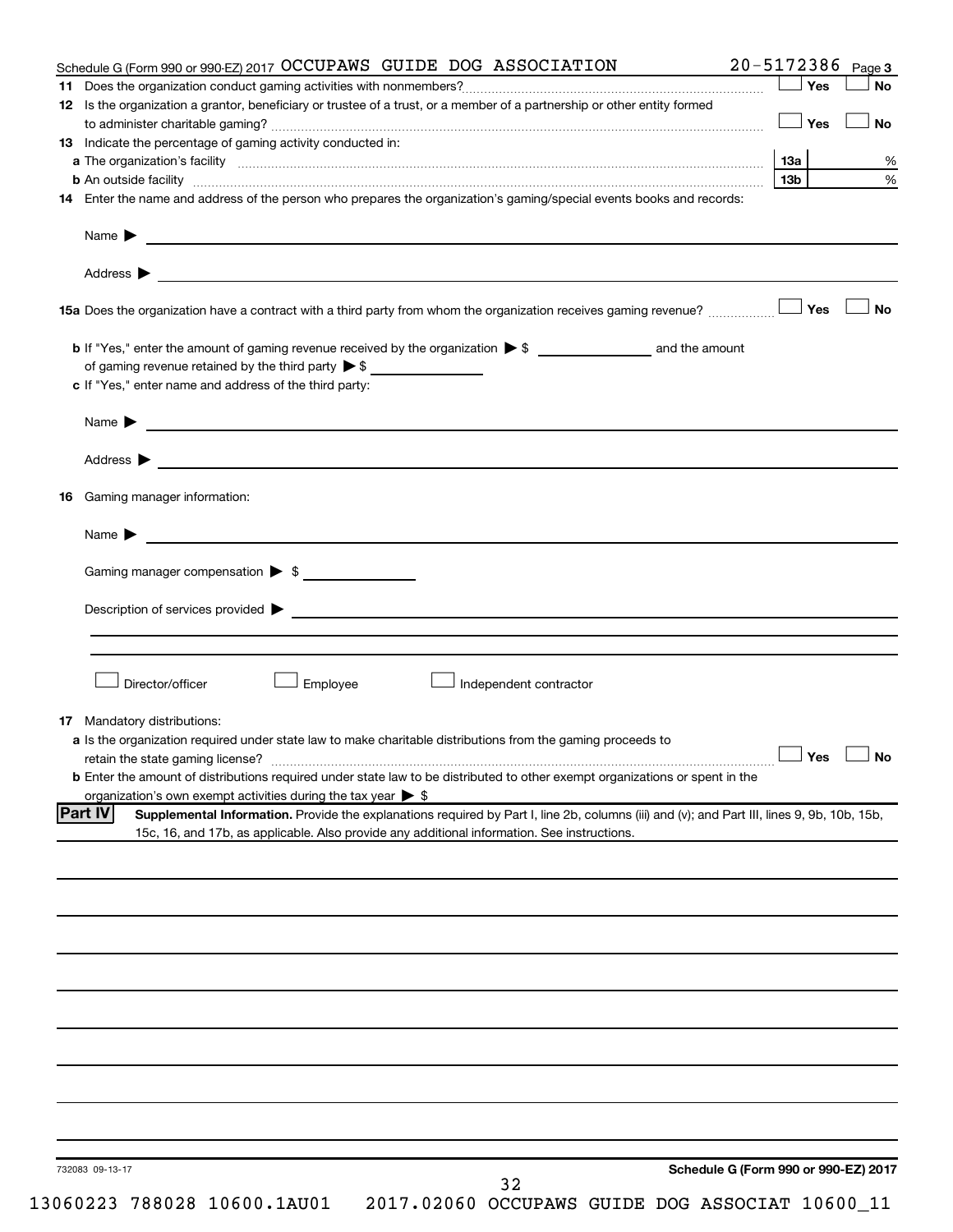| 732084 04-01-17 |    | Schedule G (Form 990 or 990-EZ) |
|-----------------|----|---------------------------------|
|                 | 33 |                                 |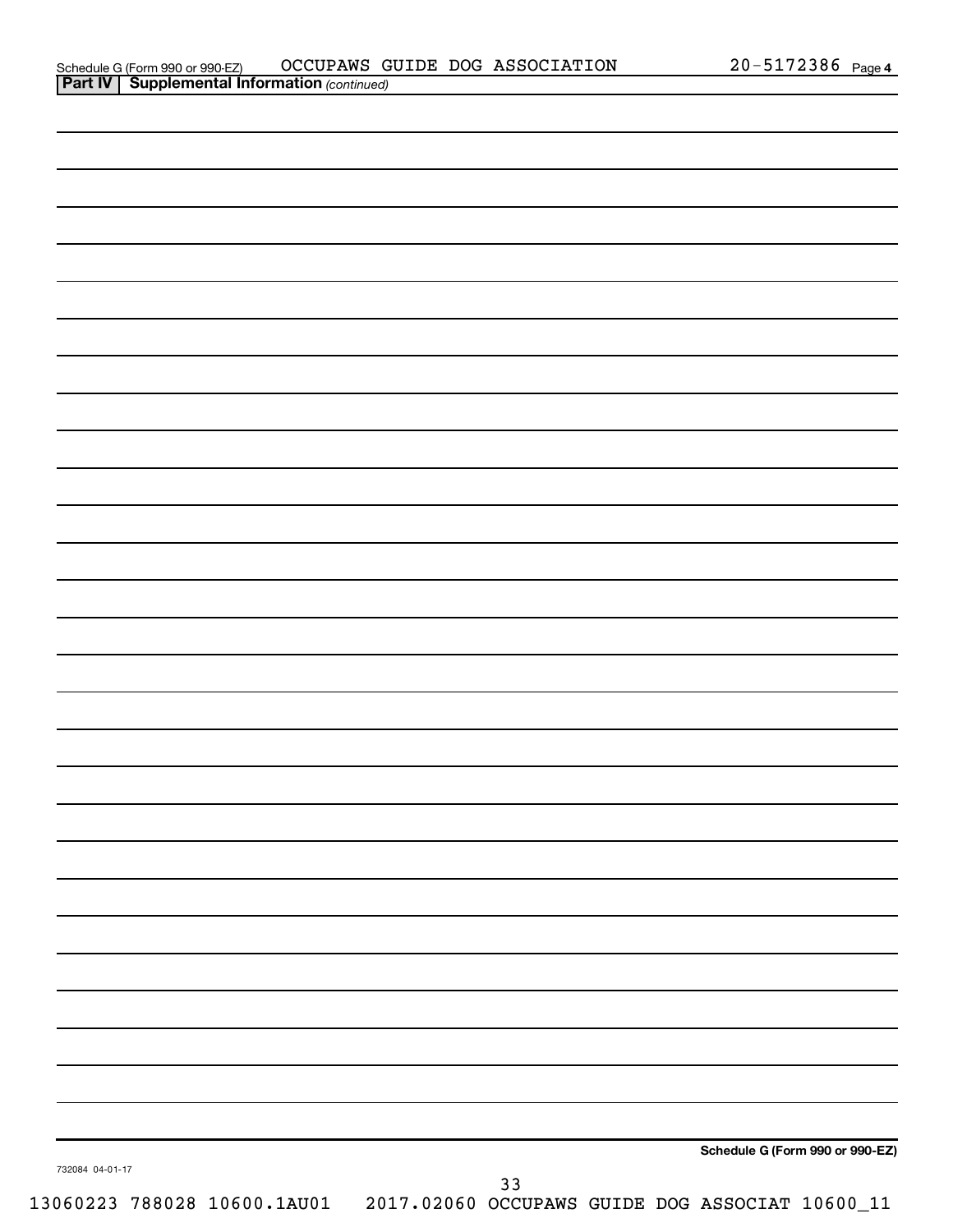Department of the Treasury **(Form 990 or 990-EZ)**

Name of the organization

Internal Revenue Service

**SCHEDULE O Supplemental Information to Form 990 or 990-EZ** <br>(Form 990 or 990-EZ) Complete to provide information for responses to specific questions on

**Complete to provide information for responses to specific questions on Form 990 or 990-EZ or to provide any additional information. | Attach to Form 990 or 990-EZ.**

**| Go to www.irs.gov/Form990 for the latest information.**

OMB No. 1545-0047 **Open to Public Inspection**

OCCUPAWS GUIDE DOG ASSOCIATION 20-5172386

**Employer identification number**

FORM 990, PART I, LINE 1, DESCRIPTION OF ORGANIZATION MISSION:

ADULT GUIDE DOGS AND 9 CHILDREN'S VISUAL COMPANION DOGS SINCE ITS

INCEPTION. TO DATE THERE HAVE BEEN 45 ADULT GUIDE DOG TEAMS.

FORM 990, PART VI, SECTION A, LINE 2:

MARK SCHULTZE AND BARBARA SCHULTZE HAVE A FAMILY RELATIONSHIP. KRISTEN

SCHOVILLE AND JIM SCHOVILLE ALSO HAVE A FAMILY RELATIONSHIP.

FORM 990, PART VI, SECTION A, LINE 8B:

THE ASSOCIATION DOES NOT HAVE ANY COMMITTEES WITH AUTHORITY TO ACT ON

BEHALF OF THE GOVERNING BODY.

FORM 990, PART VI, SECTION B, LINE 11B:

THE PREPARED FORM 990 IS REVIEWED AND APPROVED BY THE ASSOCIATION'S

TREASURER BEFORE THE RETURN IS FILED WITH THE IRS.

FORM 990, PART VI, SECTION B, LINE 12C:

THE ASSOCIATION'S CONFLICT OF INTEREST POLICY COVERS ALL DIRECTORS AND EMPLOYEES. IN CONNECTION WITH ANY ACTUAL OR POSSIBLE CONFLICT OF INTEREST, ALL MATERIAL FACTS MUST BE DISCLOSED TO THE MEMBERS OF THE GOVERNING BODY. THE MEMBERS OF THE GOVERNING BODY WILL THEN DETERMINE WHETHER OR NOT A CONFLICT OF INTEREST EXISTS. ANY PERSON WITH A POTENTIAL CONFLICT OF INTEREST CANNOT BE PRESENT WHILE THE GOVERNING BODY MAKES A DETERMINATION. NO TRANSACTIONS OR ARRANGEMENTS WILL BE ENTERED INTO WHERE A CONFLICT OF INTEREST EXISTS.

732211 09-07-17 LHA For Paperwork Reduction Act Notice, see the Instructions for Form 990 or 990-EZ. Schedule O (Form 990 or 990-EZ) (2017)